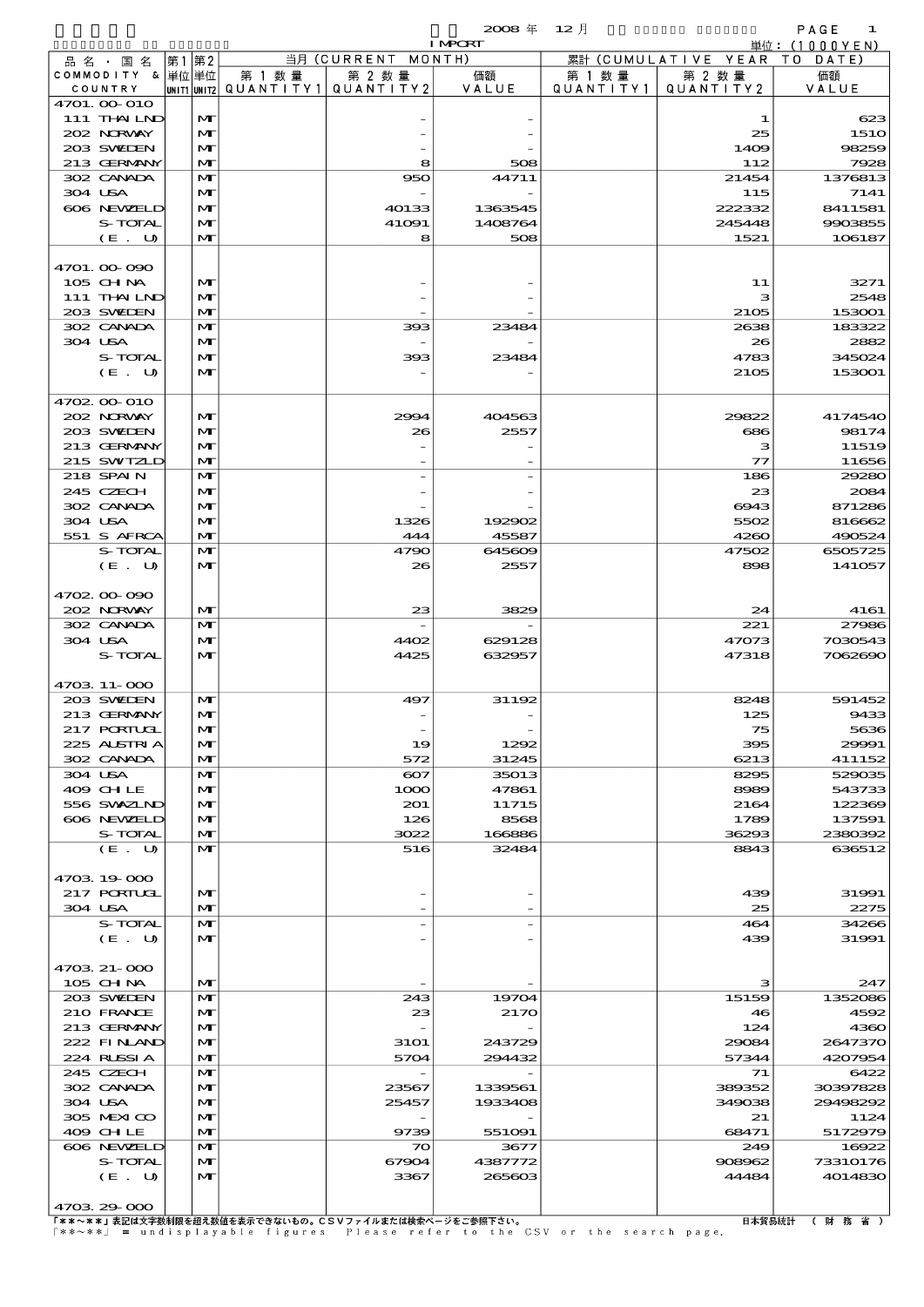|                               |             |                              |                      |                     | $2008 \text{ } \#$ | $12$ 月               |                      | PAGE<br>$\boldsymbol{z}$ |
|-------------------------------|-------------|------------------------------|----------------------|---------------------|--------------------|----------------------|----------------------|--------------------------|
|                               |             |                              |                      |                     | <b>I MPCRT</b>     |                      |                      | 単位:(1000YEN)             |
| 品 名 ・ 国 名<br>COMMODITY & 単位単位 | 第1          | 第2                           | 当月 (CURRENT MONTH)   |                     |                    |                      | 累計 (CUMULATIVE YEAR) | TO DATE)                 |
| COUNTRY                       | UNIT1 UNIT2 |                              | 第 1 数 量<br>QUANTITY1 | 第 2 数量<br>QUANTITY2 | 価額<br>VALUE        | 第 1 数 量<br>QUANTITY1 | 第 2 数量<br>QUANTITY 2 | 価額<br>VALUE              |
| 4703 29 000                   |             |                              |                      |                     |                    |                      |                      |                          |
| 111 THAILND<br>118 INNSI A    |             | $\mathbf{M}$<br>$\mathbf{M}$ |                      | 15363               | 776127             |                      | 85<br>153741         | 7635<br>11044217         |
| 222 FINAND                    |             | $\mathbf{M}$                 |                      | <b>1O1</b>          | 7624               |                      | 1143                 | 95147                    |
| 224 RUSSIA                    |             | $\mathbf{M}$                 |                      | 1558                | 83440              |                      | 17030                | 1221896                  |
| 302 CANADA                    |             | $\mathbf{M}$                 |                      | 7156                | 426574             |                      | 117576               | 8926789                  |
| 304 USA                       |             | M                            |                      | 7186                | 454069             |                      | 88033                | 6837483                  |
| 409 CHLE<br>410 BRAZIL        |             | $\mathbf{M}$<br>M            |                      | 3348<br>12816       | 188495<br>744809   |                      | 29277<br>232176      | 2200607<br>16800153      |
| 412 URUJAY                    |             | $\mathbf{M}$                 |                      | 1487                | 85278              |                      | 1487                 | 85278                    |
| S-TOTAL                       |             | $\mathbf{M}$                 |                      | 49015               | 2766416            |                      | 640548               | 47219205                 |
| (E. U)                        |             | $\mathbf{M}$                 |                      | <b>1O1</b>          | 7624               |                      | 1143                 | 95147                    |
| 4704.11-000                   |             |                              |                      |                     |                    |                      |                      |                          |
| 224 RUSSIA                    |             | $\mathbf{M}$                 |                      |                     |                    |                      | 299                  | 22655                    |
| S-TOTAL                       |             | $\mathbf{M}$                 |                      |                     |                    |                      | 299                  | 22655                    |
| 4704. 21-000                  |             |                              |                      |                     |                    |                      |                      |                          |
| 202 NORWAY                    |             | $\mathbf{M}$                 |                      | 152                 | 24287              |                      | 1332                 | 204758                   |
| 203 SWIEN                     |             | $\mathbf{M}$                 |                      | 26                  | 3445               |                      | 1194                 | 159773                   |
| 213 GERMANY                   |             | $\mathbf{M}$                 |                      | $\boldsymbol{z}$    | 338                |                      | 10                   | 2394                     |
| 215 SWIZLD<br>224 RUSSIA      |             | M<br>$\mathbf{M}$            |                      |                     |                    |                      | 52<br>167            | 7966<br>14138            |
| 245 CZECH                     |             | M                            |                      | 315                 | 22581              |                      | 1846                 | 154677                   |
| 302 CANADA                    |             | $\mathbf{M}$                 |                      |                     |                    |                      | 536                  | 68923                    |
| 304 USA                       |             | $\mathbf{M}$                 |                      | 254                 | 36001              |                      | 3013                 | 445319                   |
| S-TOTAL<br>(E. U)             |             | $\mathbf{M}$<br>$\mathbf{M}$ |                      | 749<br>343          | 86652<br>26364     |                      | 8150<br>3050         | 1057948<br>316844        |
|                               |             |                              |                      |                     |                    |                      |                      |                          |
| 4704.29-000                   |             |                              |                      |                     |                    |                      |                      |                          |
| 213 GERMANY                   |             | M                            |                      | 18                  | 3482               |                      | 133                  | 31167                    |
| 551 S AFRCA<br>S-TOTAL        |             | $\mathbf{M}$<br>$\mathbf{M}$ |                      | 18                  | 3482               |                      | 396<br>529           | 50006<br>81173           |
| (E. U)                        |             | $\mathbf{M}$                 |                      | 18                  | 3482               |                      | 133                  | 31167                    |
|                               |             |                              |                      |                     |                    |                      |                      |                          |
| 4705.00.000                   |             |                              |                      |                     |                    |                      |                      |                          |
| 203 SWIEN<br>302 CANADA       |             | $\mathbf{M}$<br>M            |                      | 94<br>1452          | 5751<br>68572      |                      | 3509<br>32786        | 241054<br>2296550        |
| 606 NEWELD                    |             | $\mathbf{M}$                 |                      | 33                  | 1777               |                      | 1067                 | 77319                    |
| S-TOTAL                       |             | $\mathbf{M}$                 |                      | 1579                | 76100              |                      | 37362                | 2614923                  |
| (E U)                         |             | M                            |                      | 94                  | 5751               |                      | 3509                 | 241054                   |
| 4706 10 000                   |             |                              |                      |                     |                    |                      |                      |                          |
| 105 CH NA                     |             | $\mathbf{M}$                 |                      | 384                 | 55120              |                      | 4285                 | 706835                   |
| 106 TAI VAN                   |             | M                            |                      |                     |                    |                      | 102                  | 15948                    |
| 143 ISRAEL                    |             | M                            |                      |                     |                    |                      | 1026                 | 229890                   |
| 213 GERMANY<br>304 USA        |             | $\mathbf{M}$<br>M            |                      | 526                 | 99205              |                      | 95<br>11571          | 35473<br>2215322         |
| S-TOTAL                       |             | M                            |                      | 910                 | 154325             |                      | 17079                | 3203468                  |
| (E. U)                        |             | M                            |                      |                     |                    |                      | $\bf{85}$            | 35473                    |
| 4706.20-000                   |             |                              |                      |                     |                    |                      |                      |                          |
| 302 CANADA                    |             | M                            |                      |                     |                    |                      | 200                  | 17981                    |
| 304 USA                       |             | $\mathbf{M}$                 |                      | 8                   | 731                |                      | 2785                 | 260176                   |
| <b>601 ALSTRAL</b>            |             | M                            |                      |                     |                    |                      | 48                   | 2229                     |
| S-TOTAL                       |             | M                            |                      | 8                   | 731                |                      | 3033                 | 280386                   |
| 4706 30 000                   |             |                              |                      |                     |                    |                      |                      |                          |
| 111 THAILND                   |             | $\mathbf{M}$                 |                      | 19                  | 1459               |                      | 581                  | 44745                    |
| S-TOTAL                       |             | $\mathbf{M}$                 |                      | 19                  | 1459               |                      | 581                  | 44745                    |
| 4706.91-000                   |             |                              |                      |                     |                    |                      |                      |                          |
| 111 THAILND                   |             | $\mathbf{M}$                 |                      | 21                  | 1466               |                      | 128                  | 9628                     |
| 203 SWIEN                     |             | $\mathbf{M}$                 |                      |                     |                    |                      | 296                  | 21886                    |
| 304 USA                       |             | M                            |                      |                     |                    |                      | 20                   | 1860                     |
| 606 NEWELD<br>S-TOTAL         |             | $\mathbf{M}$<br>$\mathbf{M}$ |                      | 21                  | 1466               |                      | 51<br>495            | 3692<br>37066            |
| (E U)                         |             | $\mathbf{M}$                 |                      |                     |                    |                      | 296                  | 21886                    |
|                               |             |                              |                      |                     |                    |                      |                      |                          |

 $(E. U)$   $M$  -  $298$  21886  $\frac{4706.92-000}{105.011N4}$  $\frac{105 \text{ H Na}}{105 \text{ H Na}}$  MT 33 3422 764 121744 105 CHM MT 33 3422 764 121744<br>111 THAILND MT 81 6197 2248 210786 117 PHILPIN  $|M|$  176 73471 2947 1335781 118 INDSIA  $|\mathbf{M}|$  15 2124 143 20898 122 MYANMAR MT - - 84 10741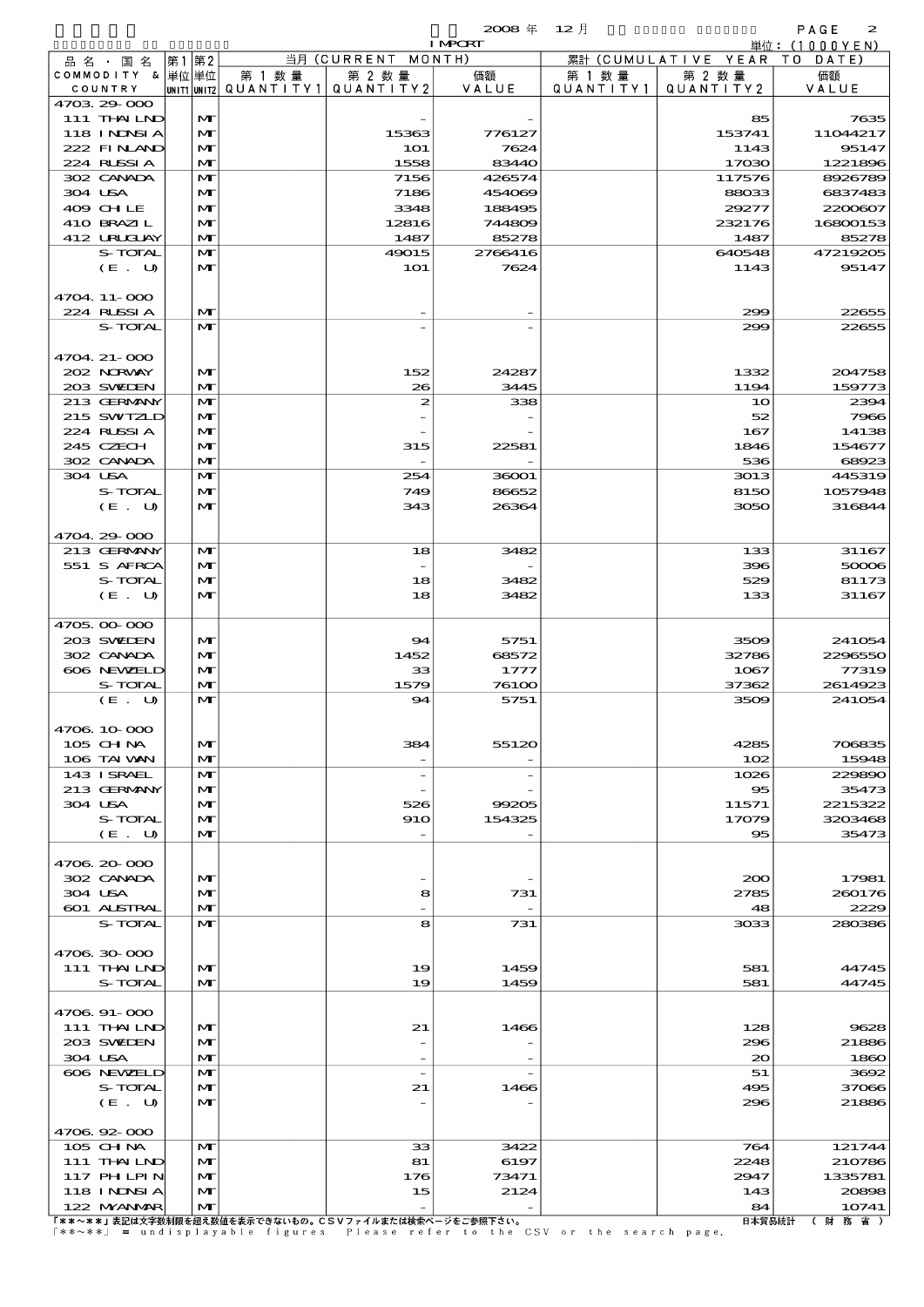$\mathbf{2008} \# \quad 12 \#$  PAGE 3

|                             |       |              |        |                                                      | <b>I MPORT</b> |           |                              | 単位: (1000YEN)     |
|-----------------------------|-------|--------------|--------|------------------------------------------------------|----------------|-----------|------------------------------|-------------------|
| 品名・国名                       | 第1 第2 |              |        | 当月 (CURRENT MONTH)                                   |                |           | 累計 (CUMULATIVE YEAR TO DATE) |                   |
| COMMODITY & 単位単位            |       |              | 第 1 数量 | 第 2 数量                                               | 価額             | 第 1 数 量   | 第 2 数量                       | 価額                |
| COUNTRY<br>4706.92-000      |       |              |        | UNIT1 UNIT2  QUANT   TY1  QUANT   TY2                | VALUE          | QUANTITY1 | QUANTITY 2                   | VALUE             |
| 131 NEPAL                   |       | M            |        | 157                                                  | 24518          |           | 1035                         | 142107            |
| 218 SPAIN                   |       | M            |        | 45                                                   | 20878          |           | 2647                         | 1070224           |
| 304 USA                     |       | M            |        | 349                                                  | 44166          |           | 2281                         | 306233            |
| 504 TUN SI A                |       | M            |        |                                                      |                |           | 1116                         | 254771            |
| S-TOTAL                     |       | M            |        | 856                                                  | 174776         |           | 13265                        | 3473285           |
| (E. U)                      |       | M            |        | 45                                                   | 20878          |           | 2647                         | 1070224           |
|                             |       |              |        |                                                      |                |           |                              |                   |
| 4706 93 000<br>111 THAILND  |       | M            |        |                                                      |                |           | 13                           | 10676             |
| 117 PH LPIN                 |       | M            |        | 46                                                   | 17797          |           | 1027                         | 436217            |
| 131 NEPAL                   |       | M            |        |                                                      |                |           | 150                          | 21146             |
| 207 NETHLIS                 |       | M            |        |                                                      |                |           | $\mathbf{o}$                 | 257               |
| 245 CZECH                   |       | M            |        | 22                                                   | 7384           |           | 86                           | 42394             |
| S-TOTAL                     |       | M            |        | 68                                                   | 25181          |           | 1276                         | 510690            |
| (E. U)                      |       | $\mathbf{M}$ |        | 22                                                   | 7384           |           | 86                           | 42651             |
| 4707. 10-010                |       |              |        |                                                      |                |           |                              |                   |
| 222 FINAND                  |       | MГ           |        | 36                                                   | 594            |           | 36                           | 594               |
| 304 USA                     |       | M            |        | 1997                                                 | 35450          |           | 36026                        | 1099059           |
| 524 N GERIA                 |       | M            |        |                                                      |                |           | 48                           | 813               |
| 612 FIJI                    |       | M            |        |                                                      |                |           | 54                           | 1544              |
| S-TOTAL                     |       | M            |        | 2033                                                 | 36044          |           | 36164                        | 1102010           |
| (E. U)                      |       | $\mathbf{M}$ |        | 36                                                   | 594            |           | 36                           | 594               |
|                             |       |              |        |                                                      |                |           |                              |                   |
| 4707.10.090<br>304 USA      |       | M            |        | 166                                                  | 2993           |           | 1127                         | 36332             |
| S-TOTAL                     |       | M            |        | 166                                                  | 2993           |           | 1127                         | 36332             |
|                             |       |              |        |                                                      |                |           |                              |                   |
| 4707.20-000                 |       |              |        |                                                      |                |           |                              |                   |
| 207 NETHLIS                 |       | M            |        | $\overline{\phantom{a}}$                             |                |           | 1173                         | 86241             |
| 304 USA                     |       | M            |        | 1245                                                 | 52135          |           | 12824                        | 666204            |
| S-TOTAL                     |       | M            |        | 1245                                                 | 52135          |           | 13997                        | 752445            |
| (E. U)                      |       | M            |        |                                                      |                |           | 1173                         | 86241             |
| 4707.30-010                 |       |              |        |                                                      |                |           |                              |                   |
| $117$ PHLPIN                |       | M            |        |                                                      |                |           | 5                            | 211               |
| 143 ISRAEL                  |       | M            |        |                                                      |                |           | 92                           | 2352              |
| 202 NORWAY                  |       | M            |        |                                                      |                |           | 344                          | 9421              |
| 304 USA                     |       | M            |        |                                                      |                |           | 5383                         | 165089            |
| 601 ALSTRAL                 |       | M            |        |                                                      |                |           | 51                           | 1396              |
| 606 NEWELD<br>S-TOTAL       |       | M<br>M       |        |                                                      |                |           | 313<br>6188                  | 7448<br>185917    |
|                             |       |              |        |                                                      |                |           |                              |                   |
| 4707.30-090                 |       |              |        |                                                      |                |           |                              |                   |
| 103 R KOREA                 |       | M            |        | $\overline{\phantom{a}}$                             |                |           | 891                          | 23877             |
| 105 CH NA                   |       | M            |        |                                                      |                |           | 10 <sub>3</sub>              | 3103              |
| 304 USA                     |       | M            |        | 437                                                  | 11114          |           | 884                          | 25497             |
| 601 ALSTRAL                 |       | M            |        |                                                      |                |           | 280                          | 6688              |
| S-TOTAL                     |       | M            |        | 437                                                  | 11114          |           | 2158                         | 59165             |
| 4707.90-000                 |       |              |        |                                                      |                |           |                              |                   |
| $105$ CHNA                  |       | M            |        | 4                                                    | 299            |           | 32                           | 2682              |
| 113 MALYSIA                 |       | M            |        | 7                                                    | 1229           |           | 53                           | 11165             |
| 304 USA                     |       | M            |        | 519                                                  | 11772          |           | 1761                         | 52433             |
| S-TOTAL                     |       | M            |        | 530                                                  | 13300          |           | 1846                         | 66280             |
|                             |       |              |        |                                                      |                |           |                              |                   |
| 4801. 00 011<br>103 R KOREA |       | MГ           |        | 172                                                  | 12179          |           | 4731                         | 320352            |
| 203 SWIDEN                  |       | M            |        |                                                      |                |           | 4602                         | 335136            |
| 205 U KING                  |       | M            |        | $\overline{\phantom{a}}$                             |                |           | 43                           | 2673              |
| 222 FINAND                  |       | M            |        | 354                                                  | 27190          |           | 3093                         | 248206            |
| 304 USA                     |       | M            |        | 2364                                                 | 156046         |           | 52468                        | 3574212           |
| S-TOTAL                     |       | M            |        | 2890                                                 | 195415         |           | 64937                        | 4480579           |
| (E. U)                      |       | M            |        | 354                                                  | 27190          |           | 7738                         | 586015            |
| 4801. 00-019                |       |              |        |                                                      |                |           |                              |                   |
| 103 R KOREA                 |       | M            |        | 54                                                   | 3811           |           | 1642                         | 122288            |
| 105 CH NA                   |       | M            |        |                                                      |                |           | 234                          | 17011             |
| 203 SVELEN                  |       | M            |        |                                                      |                |           | 46                           | 3505              |
| 222 FINLAND                 |       | M            |        | 51                                                   | 3985           |           | 5403                         | 425361            |
| 302 CANADA                  |       | M            |        | 1062                                                 | 83010          |           | 6429                         | 519888            |
| 304 USA                     |       | M            |        | 3730                                                 | 299722         |           | 102103                       | 7822992           |
| S-TOTAL<br>(E. U)           |       | M<br>M       |        | 4897<br>51                                           | 390528<br>3985 |           | 115857<br>5449               | 8911045<br>428866 |
|                             |       |              |        | 「ゃゃ。ゃゃ」主印は大字粉制限を切え粉はお主子でキたいもの」でCVコーズルまたは検索だージをご参照するい |                |           | 口士契甲结扎                       | <b>/ 8+ 夜 少 \</b> |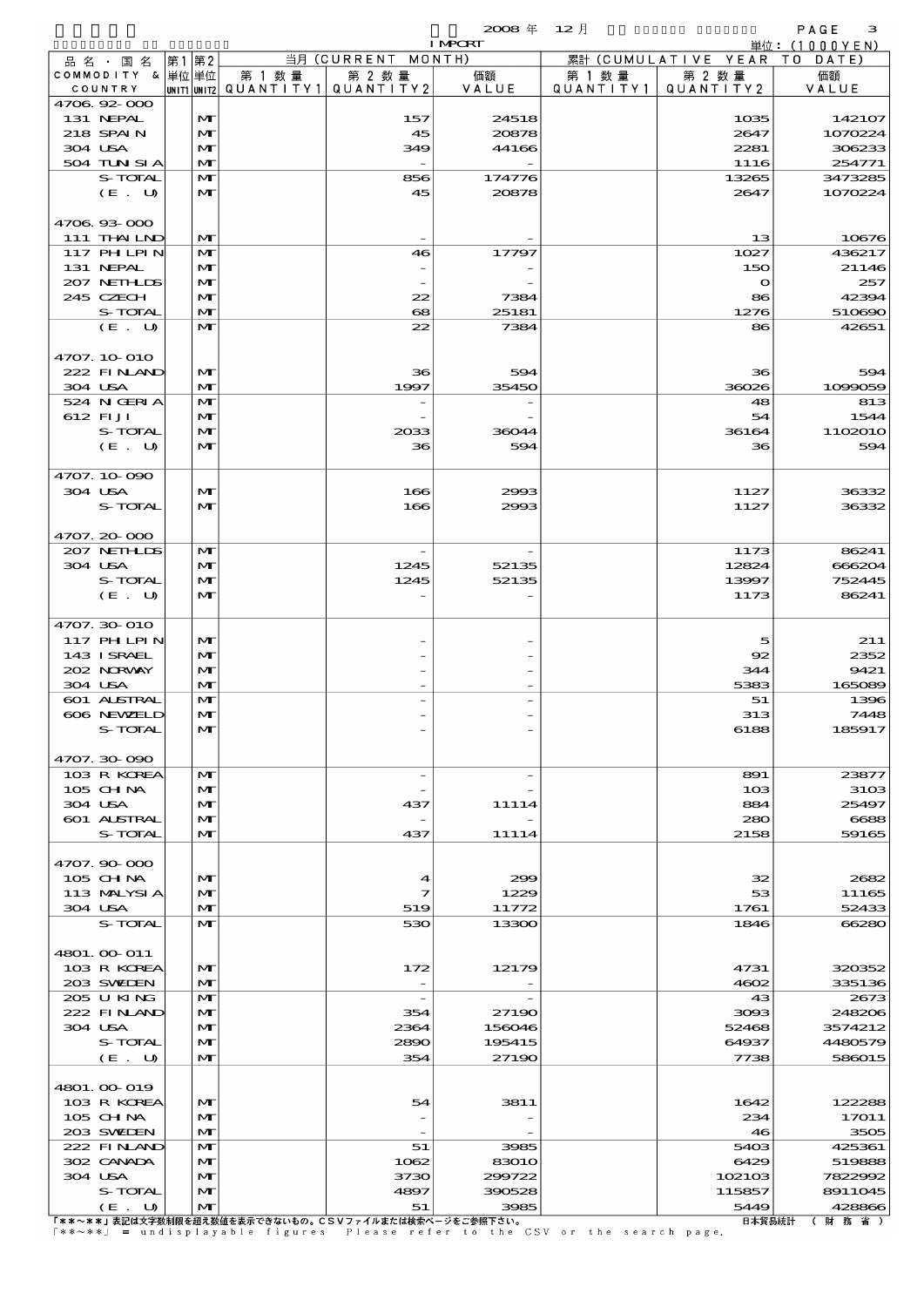$2008 \nleftrightarrow 12 \nparallel$  PAGE 4

|                       |              |                                          |                                                       | <b>I MPORT</b> |           |                              | 単位: (1000YEN)                |
|-----------------------|--------------|------------------------------------------|-------------------------------------------------------|----------------|-----------|------------------------------|------------------------------|
| 品名・国名                 | 第1第2         |                                          | 当月 (CURRENT MONTH)                                    |                |           | 累計 (CUMULATIVE YEAR TO DATE) |                              |
| COMMODITY & 単位単位      |              | 第 1 数量                                   | 第 2 数量                                                | 価額             | 第 1 数量    | 第 2 数量                       | 価額                           |
| COUNTRY               |              | UNIT1 UNIT2  QUANT I TY 1   QUANT I TY 2 |                                                       | VALUE          | QUANTITY1 | QUANTITY2                    | VALUE                        |
| 4801.00.090           |              |                                          |                                                       |                |           |                              |                              |
| 103 R KOREA           | M            |                                          |                                                       |                |           | 21                           | 1884                         |
| 105 CHNA              | $\mathbf{M}$ |                                          |                                                       |                |           | 122                          | <b>7715</b>                  |
| 304 USA               | M            |                                          | 22                                                    | 1812           |           | 1408                         | 126290                       |
| S-TOTAL               | M            |                                          | 22                                                    | 1812           |           | 1551                         | 135889                       |
|                       |              |                                          |                                                       |                |           |                              |                              |
| 4802 10 000           |              |                                          |                                                       |                |           |                              |                              |
| 103 R KOREA           | KG           |                                          | 782                                                   | 2738           |           | 32934                        | 65353                        |
| 105 CH NA             | KG           |                                          | 116505                                                | 115974         |           | 1405297                      | 1411770                      |
| 106 TAI VAN           | KG           |                                          | 10832                                                 | 14440          |           | 128164                       | 181045                       |
| 111 THAILND           | KG           |                                          | 12834                                                 | 15047          |           | 110166                       | 126256                       |
| 117 PH LPIN           | KG           |                                          | 1797                                                  | 2120           |           | 60576                        | 72260                        |
| 123 INIA<br>131 NEPAL | KG           |                                          |                                                       |                |           | 1107                         | 1245                         |
| 132 BHUTAN            | KG<br>KG     |                                          |                                                       |                |           | 1553<br><b>1O1</b>           | 4516<br>441                  |
| 210 FRANCE            | KG           |                                          |                                                       |                |           | 432                          | 559                          |
| S-TOTAL               | KG           |                                          | 142750                                                | 150319         |           | 1740330                      | 1863445                      |
| (E. U)                | KG           |                                          |                                                       |                |           | 432                          | 559                          |
|                       |              |                                          |                                                       |                |           |                              |                              |
| 4802 20 000           |              |                                          |                                                       |                |           |                              |                              |
| 103 R KOREA           | KG           |                                          | 16413                                                 | $\cos z$       |           | 62612                        | 33066                        |
| 105 CH NA             | KG           |                                          | 241112                                                | 56939          |           | 2115472                      | 515835                       |
| 112 SNGAPOR           | KG           |                                          |                                                       |                |           | 6160                         | 2650                         |
| 203 SWIDEN            | KG           |                                          |                                                       |                |           | 6876                         | 8255                         |
| 213 GERMANY           | KG           |                                          |                                                       |                |           | 16334                        | 1633                         |
| 215 SWIZLD            | KG           |                                          |                                                       |                |           | 5345                         | 14296                        |
| 220 I TALY            | KG           |                                          | 1264                                                  | 673            |           | 1264                         | 673                          |
| 225 ALSTRIA           | KG           |                                          |                                                       |                |           | 265                          | $\infty$                     |
| 227 HNGARY            | KG           |                                          |                                                       |                |           | 16885                        | 15651                        |
| 304 USA               | KG           |                                          | 2620                                                  | 2989           |           | 11698                        | 2863                         |
| S-TOTAL               | KG           |                                          | 261409                                                | 66653          |           | 2242911                      | 621301                       |
| (E. U)                | KG           |                                          | 1264                                                  | 673            |           | 41624                        | 26813                        |
|                       |              |                                          |                                                       |                |           |                              |                              |
| 4802, 40, 000         |              |                                          |                                                       |                |           |                              |                              |
| 103 R KOREA           | KG           |                                          |                                                       |                |           | 11569                        | 1571                         |
| 208 BELGILM           | KG           |                                          | 7321                                                  | 3384           |           | 62267                        | 37427                        |
| 210 FRANCE            | KG           |                                          | 6812                                                  | 2203           |           | 25301                        | 8205                         |
| 213 GERMANY           | KG           |                                          |                                                       |                |           | 24725                        | 3479                         |
| 222 FINAND            | KG           |                                          |                                                       |                |           | 13316                        | 2388                         |
| S-TOTAL               | KG           |                                          | 14133                                                 | 5587           |           | 137178                       | 53070                        |
| (E. U)                | KG           |                                          | 14133                                                 | 5587           |           | 125609                       | 51496                        |
|                       |              |                                          |                                                       |                |           |                              |                              |
| 4802.54.000           |              |                                          |                                                       |                |           |                              |                              |
| 103 R KOREA           | KС           |                                          |                                                       |                |           | 86                           | 20 <sup>2</sup>              |
| 105 CH NA             | KG           |                                          | 2496                                                  | 11O7           |           | 31863                        | 8587                         |
| 210 FRANCE            | KG           |                                          |                                                       |                |           | 676355                       | 120885                       |
| 218 SPAIN             | KG           |                                          |                                                       |                |           | 45659                        | 9900                         |
| 304 USA               | KG           |                                          |                                                       |                |           | 2040                         | 2500                         |
| <b>S-TOTAL</b>        | KС           |                                          | 2496                                                  | 1107           |           | 756003                       | 142166                       |
| (E. U)                | KG           |                                          |                                                       |                |           | 722014                       | 130785                       |
|                       |              |                                          |                                                       |                |           |                              |                              |
| 4802 55 000           |              |                                          |                                                       |                |           |                              |                              |
| 103 R KOREA           | KG           |                                          | 55476                                                 | 5648           |           | 194429                       | 20015                        |
| 105 CH NA             | КG           |                                          | 228001                                                | 23288          |           | 2154792                      | 219921                       |
| 106 TAI WAN           | KG           |                                          | 380                                                   | 422            |           | 380                          | 422                          |
| 112 SNGAPOR           | KG           |                                          |                                                       |                |           | 3500                         | 235E                         |
| 118 I NDSI A          | KG           |                                          | 124602                                                | 14861          |           | 2275653                      | 264854                       |
| 207 NETHLIDS          | KG           |                                          | 17898                                                 | 9890           |           | 168752                       | 91452                        |
| 210 FRANCE            | KС           |                                          | 18898                                                 | $\infty$ 67    |           | 129090                       | 46426                        |
| 213 GERMANY           | KG           |                                          |                                                       |                |           | 53360                        | 24566                        |
| 215 SWIZLD            | KG           |                                          |                                                       |                |           | $\bf{8}$                     | 1127                         |
| 217 PORTUGL           | KG           |                                          |                                                       |                |           | 116613                       | 36012                        |
| 222 FINAND            | KG           |                                          |                                                       |                |           | 33209                        | 24279                        |
| 225 ALSTRIA           | КG           |                                          | 2227                                                  | 6278           |           | 50688                        | 102731                       |
| 227 HNGARY            | KG           |                                          | 3153                                                  | 3071           |           | 30828                        | 48017                        |
| 304 USA               | KG           |                                          | 40046                                                 | 4918           |           | 263484                       | 50733                        |
| 403 GUYANA            | KG           |                                          | 1450                                                  | 745            |           | 2887                         | 8795                         |
| <b>601 ALSTRAL</b>    | KG           |                                          |                                                       |                |           | 145                          | 1407                         |
| S-TOTAL               | KС           |                                          | 492131                                                | 75188          |           | 5477876                      | 944016                       |
| (E. U)                | KG           |                                          | 42176                                                 | 25306          |           | 582540                       | 37348                        |
|                       |              |                                          |                                                       |                |           |                              |                              |
| 4802 56 000           |              |                                          |                                                       |                |           |                              |                              |
| 103 R KOREA           | KG           |                                          |                                                       |                |           | 59239                        | 10156                        |
| 105 CH NA             | KС           |                                          | 4858212                                               | 556168         |           | 70079771                     | 7823966                      |
| 106 TAI WAN           | KG           |                                          | 「**~**」韦記は文字数制限を招え数値を韦元できないもの―CSVファイルキたは絵表ページを一巻照下さい」 |                |           | 13449                        | 1637<br>日本留具統計 ( ) 財  效  省 ) |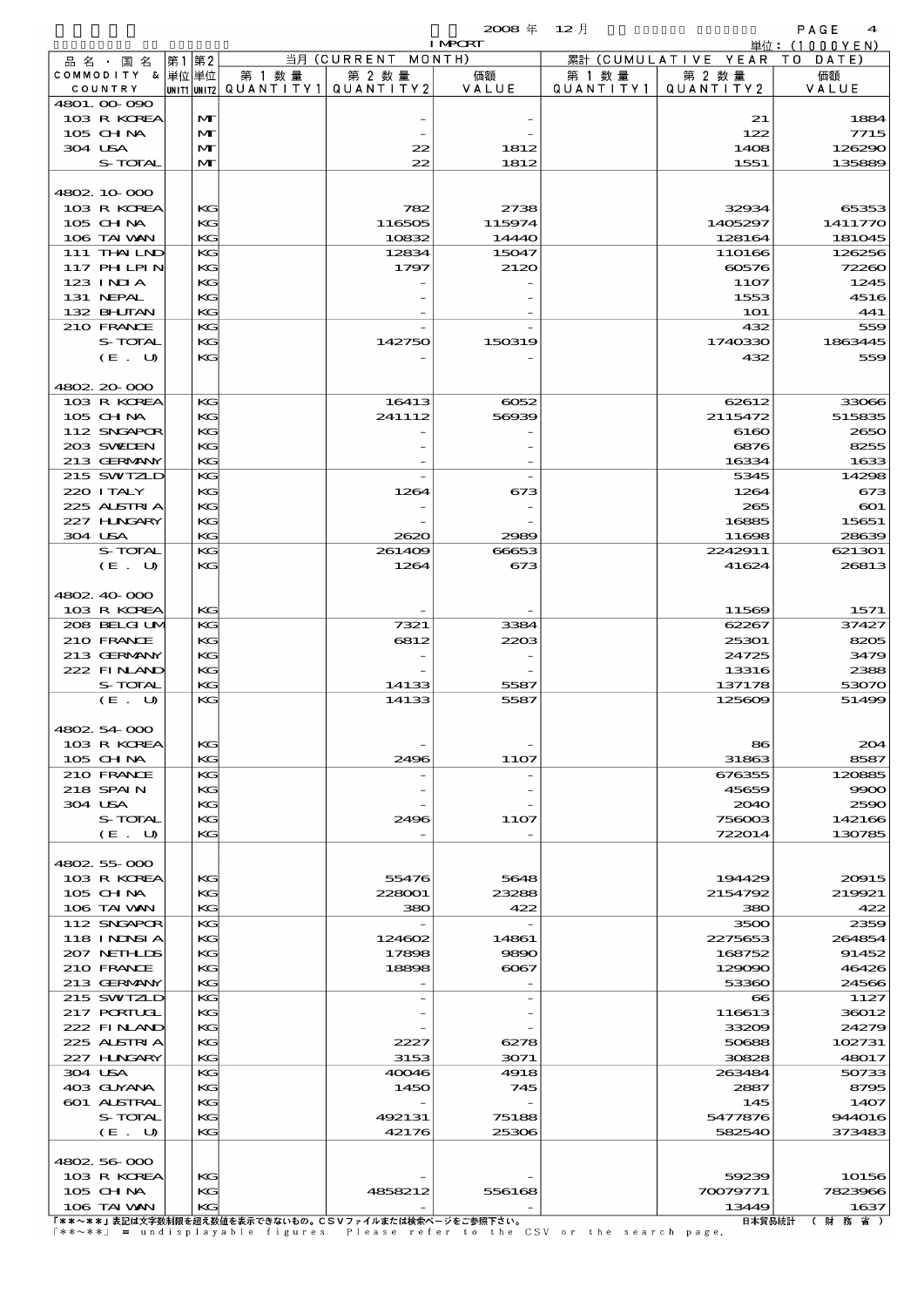|                             |             |          |                      |                      | $2008 \text{ } \#$ | $12$ 月               |                        | PAGE<br>5         |
|-----------------------------|-------------|----------|----------------------|----------------------|--------------------|----------------------|------------------------|-------------------|
|                             |             |          |                      |                      | <b>I MPORT</b>     |                      |                        | 単位:(1000YEN)      |
| 品名・国名                       | 第1 第2       |          |                      | 当月 (CURRENT          | MONTH)             |                      | 累計 (CUMULATIVE YEAR TO | DATE              |
| COMMODITY & 単位単位<br>COUNTRY | UNIT1 UNIT2 |          | 第 1 数 量<br>QUANTITY1 | 第 2 数量<br>QUANTITY 2 | 価額<br>VALUE        | 第 1 数 量<br>QUANTITY1 | 第 2 数量<br>QUANTITY 2   | 価額<br>VALUE       |
| 4802 56 000                 |             |          |                      |                      |                    |                      |                        |                   |
| 111 THAILND                 |             | KG       |                      |                      |                    |                      | 490211                 | 56896             |
| 113 MALYSIA                 |             | KG       |                      |                      |                    |                      | 15224                  | 2614              |
| 118 I NJNSI A               |             | KG       |                      | 22575823             | 2598390            |                      | 290341405              | 34048282          |
| $123$ INIA                  |             | KG       |                      |                      |                    |                      | 10343                  | 2580              |
| 203 SWIEN                   |             | KG       |                      | 13786                | 2475               |                      | 117509                 | 28270             |
| 205 U KING                  |             | KG       |                      | 433                  | 223                |                      | 52541                  | 20640             |
| 207 NETHLIS                 |             | KG       |                      | 408                  | 215                |                      | 15305                  | 7192              |
| 210 FRANCE                  |             | KG<br>KG |                      |                      |                    |                      | 63452                  | 14964             |
| 213 GERMANY<br>215 SWIZLD   |             | KG       |                      | 7949                 | 1855               |                      | 239505<br>283396       | 79764<br>32590    |
| <b>217 PORTUGL</b>          |             | KG       |                      | 59880                | 7361               |                      | 351795                 | 53148             |
| 220 I TALY                  |             | KG       |                      |                      |                    |                      | 770                    | 1596              |
| 222 FINAND                  |             | KG       |                      |                      |                    |                      | 7033                   | 1981              |
| 224 RUSSIA                  |             | KG       |                      |                      |                    |                      | 866                    | 88                |
| 225 ALSTRIA                 |             | KG       |                      | 66224                | 13597              |                      | 814437                 | 1951 <sup>o</sup> |
| 304 USA                     |             | KG       |                      | 134650               | 24123              |                      | 1850514                | 400559            |
| 410 BRAZIL                  |             | KG       |                      |                      |                    |                      | 10485                  | 2756              |
| 601 ALSTRAL                 |             | KG       |                      |                      |                    |                      | 518                    | 21 <sub>C</sub>   |
| S-TOTAL                     |             | KG       |                      | 27717365             | 3204407            |                      | 364817768              | 42785803          |
| (E. U)                      |             | KG       |                      | 148680               | 25726              |                      | 1662347                | 402667            |
| 4802.57-000                 |             |          |                      |                      |                    |                      |                        |                   |
| 103 R KOREA                 |             | КG       |                      |                      |                    |                      | 36794                  | 3873              |
| 105 CH NA                   |             | KG       |                      |                      |                    |                      | 8938                   | 849               |
| 106 TAI VAN                 |             | KG       |                      |                      |                    |                      | 1331                   | 300               |
| 111 THAILND                 |             | KG       |                      |                      |                    |                      | 153561                 | 16600             |
| 112 SNGAPOR                 |             | KG       |                      |                      |                    |                      | <b>1940</b>            | 507               |
| <b>118 INNSIA</b>           |             | KG       |                      | 1102900              | 125909             |                      | 11112868               | 1267481           |
| 203 SWIDEN                  |             | KG       |                      |                      |                    |                      | 2917                   | 1338              |
| 205 U KING                  |             | KG       |                      | 1230                 | 551                |                      | 101882                 | 34035             |
| 207 NETHLIS                 |             | KG       |                      |                      |                    |                      | 1127                   | 583               |
| 210 FRANCE                  |             | KG       |                      |                      |                    |                      | 1636                   | 2517              |
| 213 GERMANY                 |             | KG       |                      |                      |                    |                      | 11700                  | 6515              |
| 220 I TALY                  |             | KG       |                      |                      |                    |                      | 1188                   | 525               |
| 222 FINLAND<br>225 ALSTRIA  |             | KG<br>KG |                      |                      |                    |                      | 1224                   | 249               |
| 227 H.NGARY                 |             | KG       |                      |                      |                    |                      | 3050<br>1600           | 1571<br>801       |
| 304 USA                     |             | KG       |                      | 7315                 | 1637               |                      | 139206                 | 53275             |
| S-TOTAL                     |             | KG       |                      | 1111445              | 128097             |                      | 11580962               | 1391027           |
| (E. U)                      |             | KG       |                      | 1230                 | 551                |                      | 126324                 | 48134             |
|                             |             |          |                      |                      |                    |                      |                        |                   |
| 4802 58 000                 |             |          |                      |                      |                    |                      |                        |                   |
| 103 R KOREA                 |             | КG       |                      | 300                  | 314                |                      | 720                    | $\infty$          |
| 105 CH NA                   |             | KG       |                      | 19289                | 1682               |                      | 91347                  | 26325             |
| 106 TAI VAN                 |             | KG       |                      | 1421                 | 1579               |                      | 8896                   | 3586              |
| 203 SWIDEN                  |             | KG       |                      |                      |                    |                      | 1021                   | 520               |
| 205 U KING                  |             | KG       |                      | 3550                 | 1742               |                      | 202614                 | 89895             |
| 207 NETHLIS                 |             | KG       |                      |                      |                    |                      | 10269                  | 7712              |

|                                                       |         |          |        | ----     | $\tilde{}$ |
|-------------------------------------------------------|---------|----------|--------|----------|------------|
| 205 U KING                                            | KG      | 3550     | 1742   | 202614   | 89895      |
| 207 NETHLIS                                           | KG      |          |        | 10269    | 7712       |
| 210 FRANCE                                            | KG      |          |        | 41351    | 41177      |
| 213 GERMANY                                           | KG      | 15367    | 15527  | 78384    | 66306      |
| 220 I TALY                                            | KG      |          |        | 7713     | 8051       |
| 222 FINAND                                            | KG      |          |        | 2079     | 717        |
| 225 ALSTRIA                                           | KG      | 30534    | 6464   | 282340   | 72600      |
| 304 USA                                               | KG      | 12470    | 6750   | 141763   | 58896      |
| S-TOTAL                                               | KG      | 82931    | 34058  | 868497   | 376499     |
| (E. U)                                                | KG      | 49451    | 23733  | 625771   | 286995     |
|                                                       |         |          |        |          |            |
| 4802 61-900                                           |         |          |        |          |            |
| 103 R KOREA                                           | KG      | 70785    | 13503  | 182395   | 35480      |
| $105$ CHNA                                            | KG      | 1910355  | 178397 | 17313697 | 1696734    |
| 106 TAI VAN                                           | $K$ $G$ |          |        | 10733    | 3119       |
| <b>118 INNSIA</b>                                     | KG      |          |        | 699974   | 77200      |
| 202 NRWAY                                             | KG      |          |        | 1120996  | 117666     |
| 203 SWEDEN                                            | KG      |          |        | 787560   | 62266      |
| 205 U KING                                            | KG      |          |        | 7400     | 4280       |
| 207 NETHLIS                                           | KG      |          |        | 674      | 466        |
| 208 BELGI UM                                          | KG      |          |        | 4186     | 2395       |
| 210 FRANCE                                            | KG      | $\bf{8}$ | 334    | 503      | 2125       |
| 213 GERMANY                                           | KG      | 23782    | 4835   | 1187184  | 302250     |
| 215 SWIZLD                                            | KG      |          |        | 1759     | 360        |
| 222 FINAND                                            | KG      | 499525   | 52603  | 29778838 | 2864013    |
| 237 LITHLAN                                           | KG      | 12275    | 1266   | 20030    | 2756       |
| 302 CANADA                                            | KG      |          |        | 17852    | 1898       |
| 304 USA                                               | KG      | 1463     | 1657   | 26500    | 10924      |
| 「**~**」表記は文字数制限を超え数値を表示できないもの。CSVファイルまたは検索ページをご参照下さい。 |         |          |        | 日本貿易統計   | (財務省)      |

[\*\*~\*\*] = undisplayable figures Please refer to the CSV or the search page.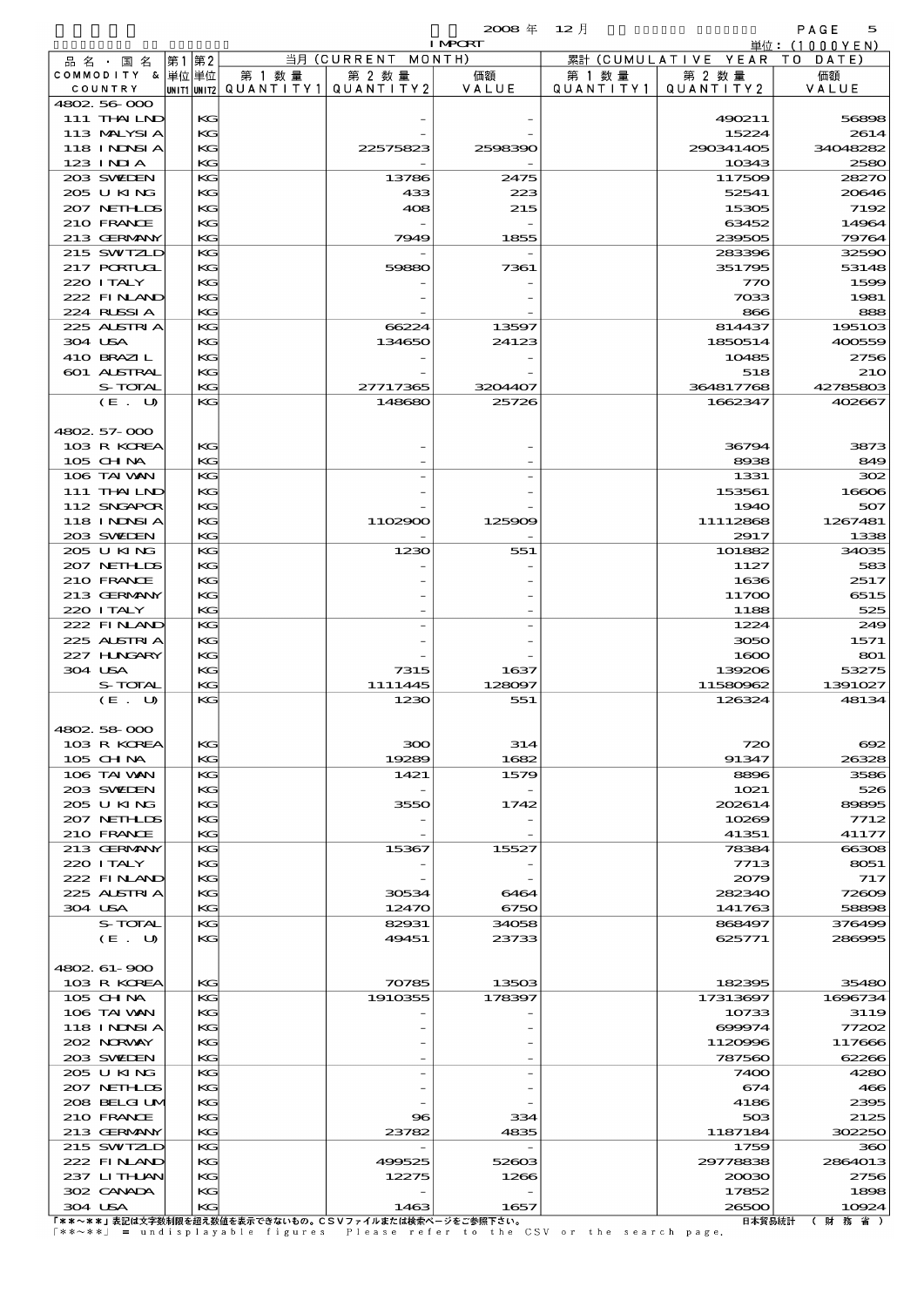|                         |             |    |           |                    | $2008 \text{ } \#$ | $12$ 月    |                     | PAGE<br>6         |
|-------------------------|-------------|----|-----------|--------------------|--------------------|-----------|---------------------|-------------------|
|                         |             |    |           |                    | <b>I MPORT</b>     |           |                     | 単位: (1000 Y E N ) |
| 品名・<br>国 名              | 第1          | 第2 |           | 当月 (CURRENT MONTH) |                    |           | 累計 (CUMULATIVE YEAR | DATE<br>- T O     |
| <b>COMMODITY</b><br>- & | 単位 単位       |    | 第 1 数量    | 第 2 数量             | 価額                 | 第 1 数量    | 第 2 数量              | 価額                |
| COUNTRY                 | UNIT1 UNIT2 |    | QUANTITY1 | QUANTITY2          | VALUE              | QUANTITY1 | QUANTITY 2          | VALUE             |
| 4802 61-900             |             |    |           |                    |                    |           |                     |                   |
| 403 GUYANA              |             | KG |           |                    |                    |           | 2800                | $\alpha$          |
| S-TOTAL                 |             | KG |           | 2518281            | 252595             |           | 51163081            | 5184627           |
| $(E_U U)$               |             | KG |           | 535678             | 59038              |           | 31786375            | 3240551           |
|                         |             |    |           |                    |                    |           |                     |                   |
| 4802 62 900             |             |    |           |                    |                    |           |                     |                   |
| 103 R KOREA             |             | KG |           | 6074               | 2013               |           | 4881O               | 14547             |
| $105$ CHNA              |             | KG |           | 224707             | 25114              |           | 2500226             | 306700            |
|                         |             |    |           |                    |                    |           |                     |                   |

| $(E_U U)$                 | KG       | 535678                                                | 59038         | 31786375      | 3240551         |
|---------------------------|----------|-------------------------------------------------------|---------------|---------------|-----------------|
| 4802 62 900               |          |                                                       |               |               |                 |
| 103 R KOREA               | KG       | 6074                                                  | 2013          | 4881O         | 14547           |
| 105 CH NA                 | КG       | 224707                                                | 25114         | 2500226       | 306700          |
| 111 THAILND               | KG       | 24662                                                 | 3542          | 105881        | 15911           |
| <b>118 INNSIA</b>         | KG       | 986618                                                | 109161        | 8234023       | 937473          |
| 123 INIA                  | KG       |                                                       |               | 4223          | 591             |
| 203 SWIDEN                | KG       |                                                       |               | 1773          | 642             |
| 205 U KING                | КG       |                                                       |               | 19466         | 6636            |
| 207 NETHLIS               | KG       |                                                       |               | 21609         | 7451            |
| 208 BELGI UV              | KG       |                                                       |               | 4880          | 1607            |
| 213 GERMANY               | KG       |                                                       |               | 11254         | 3695            |
| 225 ALSTRIA               | KG       |                                                       |               | 13392         | 3985            |
| 246 SLOVAK                | КG       |                                                       |               | 3060          | 851             |
| 304 USA                   | KG       | 37966                                                 | 8079          | <b>417910</b> | 104274          |
| S-TOTAL                   | KG       | 1280027                                               | 147909        | 11386507      | 1404363         |
| (E. U)                    | KG       |                                                       |               | 75434         | 24867           |
|                           |          |                                                       |               |               |                 |
| 4802.69-900               |          |                                                       |               |               |                 |
| 103 R KOREA               | KG       |                                                       |               | 5389          | 2598            |
| 105 CHNA                  | KG       | 1659                                                  | 240           | 21469         | 4556            |
| 111 THAILND               | KG       | 13365                                                 | 1805          | 116364        | 16551           |
| <b>118 INNSIA</b>         | KG       | 69213                                                 | 7068          | 269633        | 29276           |
| $123$ INIA                | КG       |                                                       |               | 4155          | 767             |
| 205 U KING                | KG       | 4713                                                  | 5082          | 14799         | 19119           |
| 207 NETHLIS               | KG       |                                                       |               | 315           | 555             |
| 213 GERMANY               | KG       | <b>11O</b>                                            | 348           | 984           | 3086            |
| 215 SWIZLD                | KG       |                                                       |               | 484           | 1066            |
| 218 SPAIN                 | КG       |                                                       |               | 1631          | 292             |
| 220 I TALY                | KG       |                                                       |               | 1183          | 1219            |
| 225 ALSTRIA               | KG       | 456                                                   | 439           | 1232          | 1028            |
| 304 USA                   | KG       | 2277                                                  | 1150          | 40943         | 31143           |
| S-TOTAL                   | KG       | 91793                                                 | 16132         | 478581        | 111256          |
| (E. U)                    | KG       | 5279                                                  | 5869          | 20144         | 25299           |
|                           |          |                                                       |               |               |                 |
| 4803 00 000               |          |                                                       |               |               |                 |
| 105 CH NA                 | KG       | 193941                                                | 56929         | 3658922       | 769356          |
| 106 TAI VAN               | КG       | 18080                                                 | 2158          | 58902         | 6397            |
| 110 VIEINAM               | КG       |                                                       |               | 293342        | 36239           |
| 112 SNGAPOR               | KG       |                                                       |               | 216           | 247             |
| 117 PHLPIN                | KG       |                                                       |               | 870           | 1114            |
| <b>118 INNSIA</b>         | KG       |                                                       |               | 134676        | 20199           |
| 203 SWIDEN                | KG       | 931                                                   | 332           | 14315         | 7216            |
| 207 NETHLIS               | KG       | 12116                                                 | 2787          | 88917         | 23207           |
| 210 FRANCE                | KG       | 36096                                                 | 8736          | 141269        | 43270           |
| 213 GERMANY               | KG       |                                                       |               | 4828          | 2591            |
| 215 SWIZLD                | KG       |                                                       |               | 4250          | 1187            |
| 218 SPAIN                 | KG       |                                                       |               | 547           | 884             |
| 304 USA                   | KG       | 16295                                                 | 5351          | 317391        | 109858          |
| 401 COLMBIA               | KG       | 97944                                                 | 26454         | 1051333       | 282518          |
| 410 BRAZIL                | KG       | 2204                                                  | 351           | 4469          | 830             |
| S-TOTAL                   | KG       | 377607                                                | 103098        | 5774247       | 1305113         |
| (E. U)                    | KC       | 49143                                                 | 11855         | 249876        | 77168           |
|                           |          |                                                       |               |               |                 |
| 4804.11-010               |          |                                                       |               |               |                 |
|                           |          |                                                       |               |               |                 |
| $105$ CHNA<br>106 TAI VAN | KG<br>KG | 57210<br>500120                                       | 2899<br>27381 | 529677        | 27646<br>276000 |
|                           |          |                                                       |               | 5019719       |                 |
| 111 THAILND               | KG       |                                                       |               | 14898         | 831             |
| 218 SPAIN                 | KG       | 48102                                                 | 1980          | 48102         | 1980            |
| 302 CANADA                | KG       | 287908                                                | 17765         | 1984545       | 131365          |
| 304 USA                   | KG       | 331693                                                | 22802         | 4867008       | 334393          |
| 551 S AFRCA               | KG       |                                                       |               | 21096         | 1677            |
| 601 ALSTRAL               | KG       | 51656                                                 | 3108          | 2028613       | 128005          |
| S-TOTAL                   | KG       | 1276689                                               | 75935         | 14513658      | 901897          |
| (E. U)                    | KG       | 48102                                                 | 1980          | 48102         | 1980            |
|                           |          |                                                       |               |               |                 |
| 4804.11-020               |          |                                                       |               |               |                 |
| 105 CHNA                  | KG       |                                                       |               | 1065          | <b>210</b>      |
| 302 CANADA                | KG       | 197794                                                | 12025         | 1070560       | 68463           |
| 304 USA                   | KG       | 3965859                                               | 255650        | 47361767      | 3115385         |
| <b>601 ALSTRAL</b>        | KG       |                                                       |               | 101008        | 6465            |
|                           |          | 「**~**」表記は文字数制限を超え数値を表示できないもの。CSVファイルまたは検索ページをご参照下さい。 |               | 日本貿易統計        | (財務省)           |

『\*\*~\*\*』表記は文字数制限を超え数値を表示できないもの。CSVファイルまたは検索ページをご参照下さい。<br>「\*\*~\*\*」 = undisplayable figures Please refer to the CSV or the search page.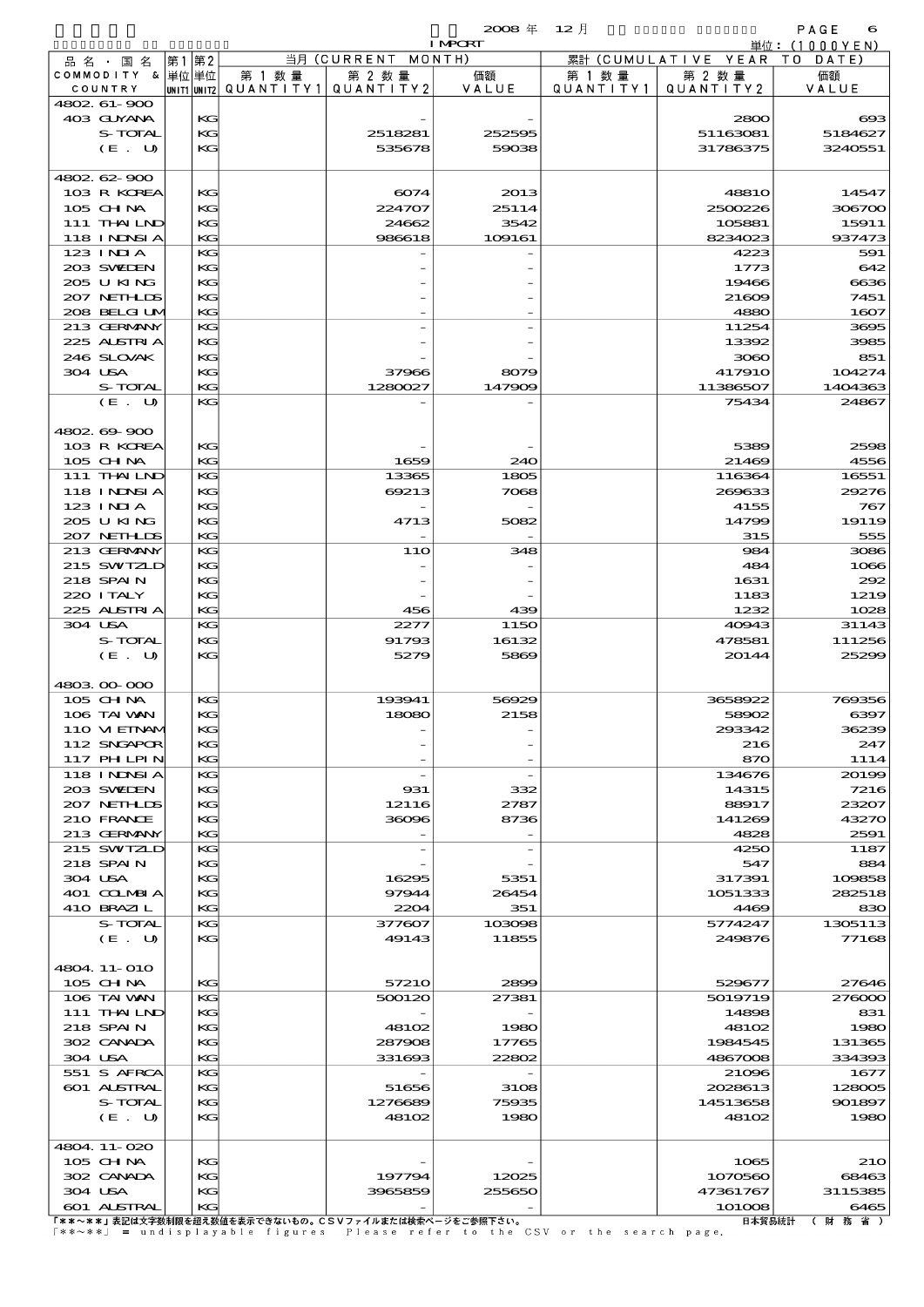|                            |      |          |                                       |                    | 2008年 12月<br><b>I MPORT</b> |           |                              | PAGE<br>$\overline{z}$ |
|----------------------------|------|----------|---------------------------------------|--------------------|-----------------------------|-----------|------------------------------|------------------------|
| 品 名 ・ 国 名                  | 第1第2 |          |                                       | 当月 (CURRENT MONTH) |                             |           | 累計 (CUMULATIVE YEAR TO DATE) | 単位:(1000YEN)           |
| COMMODITY & 単位単位           |      |          | 第 1 数 量                               | 第 2 数量             | 価額                          | 第 1 数量    | 第 2 数量                       | 価額                     |
| COUNTRY                    |      |          | UNIT1 UNIT2  QUANT   TY1  QUANT   TY2 |                    | VALUE                       | QUANTITY1 | QUANTITY 2                   | VALUE                  |
| 4804.11-020                |      |          |                                       |                    |                             |           |                              |                        |
| S-TOTAL                    |      | KG       |                                       | 4163653            | 267675                      |           | 48534400                     | 3190523                |
|                            |      |          |                                       |                    |                             |           |                              |                        |
| 4804.19-010                |      |          |                                       |                    |                             |           |                              |                        |
| 213 GERMANY                |      | KG       |                                       |                    |                             |           | 18755                        | 7563                   |
| S-TOTAL<br>(E. U)          |      | KG<br>KG |                                       |                    |                             |           | 18755<br>18755               | 7563<br>7563           |
|                            |      |          |                                       |                    |                             |           |                              |                        |
| 4804.19-020                |      |          |                                       |                    |                             |           |                              |                        |
| 304 USA                    |      | KG       |                                       | 97293              | 11096                       |           | 879548                       | 105977                 |
| S-TOTAL                    |      | KG       |                                       | 97293              | 11096                       |           | 879548                       | 105977                 |
|                            |      |          |                                       |                    |                             |           |                              |                        |
| 4804 21-000                |      |          |                                       |                    |                             |           |                              |                        |
| 105 CH NA                  |      | KG       |                                       |                    |                             |           | 12457                        | 1209                   |
| 225 ALSTRIA                |      | KG       |                                       | 15676              | 1447                        |           | 228144                       | 27188                  |
| 302 CANADA<br>410 BRAZIL   |      | KG       |                                       | 23104              | 2105                        |           | 23104                        | 2105<br>4399           |
| S-TOTAL                    |      | KG<br>KG |                                       | 38780              | 3552                        |           | 52003<br>315708              | 34901                  |
| (E. U)                     |      | KG       |                                       | 15676              | 1447                        |           | 228144                       | 27188                  |
|                            |      |          |                                       |                    |                             |           |                              |                        |
| 4804.29-000                |      |          |                                       |                    |                             |           |                              |                        |
| 203 SWIEN                  |      | КG       |                                       |                    |                             |           | 58862                        | 8707                   |
| 225 ALSTRIA                |      | KG       |                                       | 30994              | 3373                        |           | 435208                       | 63049                  |
| 304 USA                    |      | KG       |                                       |                    |                             |           | 70175                        | 7739                   |
| S-TOTAL                    |      | KG       |                                       | 30994              | 3373                        |           | 564245                       | 79495                  |
| (E. U)                     |      | KG       |                                       | 30994              | 3373                        |           | 494070                       | 71756                  |
|                            |      |          |                                       |                    |                             |           |                              |                        |
| 4804 31-000<br>103 R KOREA |      | KG       |                                       |                    |                             |           | 5018                         | 604                    |
| $105$ CHNA                 |      | KG       |                                       |                    |                             |           | 117436                       | 33091                  |
| 112 SNGAPOR                |      | KG       |                                       |                    |                             |           | 9840                         | 2882                   |
| <b>118 INDSIA</b>          |      | KС       |                                       |                    |                             |           | 21931                        | 3425                   |
| 202 NRWAY                  |      | KG       |                                       |                    |                             |           | 1091                         | 1695                   |
| 203 SWIEN                  |      | KG       |                                       | 13328              | 1026                        |           | 62421                        | 10048                  |
| 205 U KING                 |      | KG       |                                       | 10656              | 1914                        |           | 108272                       | 26466                  |
| 207 NETHLIS                |      | KG       |                                       | 33039              | 8741                        |           | 734395                       | 230388                 |
| 210 FRANCE                 |      | KG       |                                       | 24122              | 2169                        |           | 310046                       | 32292                  |
| 213 GERMANY<br>222 FINAND  |      | KG<br>KG |                                       | 6064<br>339895     | 4753<br>63988               |           | 37190<br>725597              | 36609<br>159661        |
| 224 RUSSIA                 |      | KG       |                                       |                    |                             |           | 19260                        | 1644                   |
| 304 USA                    |      | KG       |                                       | 65423              | 4970                        |           | 215846                       | 36077                  |
| S-TOTAL                    |      | КG       |                                       | 492527             | 87561                       |           | 2368343                      | 574882                 |
| $(E_U U)$                  |      | KG       |                                       | 427104             | 82591                       |           | 1977921                      | 495464                 |
|                            |      |          |                                       |                    |                             |           |                              |                        |
| 4804.39-000                |      |          |                                       |                    |                             |           |                              |                        |
| 103 R KOREA                |      | KG       |                                       |                    |                             |           | 2470                         | 301                    |
| $105$ CHNA                 |      | КG       |                                       |                    |                             |           | 27942                        | 5234                   |
| 203 SWIDEN<br>207 NETHLIS  |      | KG<br>KG |                                       | 444                | 254                         |           | 21892<br>5248                | 2516<br>2561           |
| 210 FRANCE                 |      | KG       |                                       |                    |                             |           | 42188                        | 14264                  |
| 213 GERMANY                |      | KG       |                                       |                    |                             |           | 294                          | 376                    |
| 220 I TALY                 |      | КG       |                                       |                    |                             |           | 341                          | 237                    |
| 222 FINAND                 |      | KC       |                                       | 24938              | 3253                        |           | 262869                       | 32586                  |
| 304 USA                    |      | KG       |                                       |                    |                             |           | 170                          | 314                    |
| S-TOTAL                    |      | KG       |                                       | 25382              | 3507                        |           | 363414                       | 58389                  |
| (E. U)                     |      | KG       |                                       | 25382              | 3507                        |           | 332832                       | 52540                  |
|                            |      |          |                                       |                    |                             |           |                              |                        |
| 4804 41-000                |      |          |                                       |                    |                             |           |                              |                        |
| 105 CHNA<br>106 TAI WAN    |      | KC<br>KG |                                       | 38190              | 1883                        |           | 16037<br>124288              | 3822<br>6163           |
| 205 U KING                 |      | KG       |                                       | 5332               | 845                         |           | 59108                        | 14304                  |
| 207 NETHLIS                |      | КG       |                                       |                    |                             |           | 36667                        | 10774                  |
| 222 FINAND                 |      | KС       |                                       | 593941             | 43129                       |           | 9203691                      | 699639                 |
| 224 RUSSIA                 |      | KG       |                                       |                    |                             |           | 22876                        | 2042                   |
| 304 USA                    |      | KG       |                                       | 892184             | 65992                       |           | 10054949                     | 774305                 |
| S-TOTAL                    |      | KG       |                                       | 1529647            | 111849                      |           | 19517616                     | 1511049                |
| (E. U)                     |      | KG       |                                       | 599273             | 43974                       |           | 9299466                      | 724717                 |
|                            |      |          |                                       |                    |                             |           |                              |                        |
| 4804.42-000                |      |          |                                       |                    |                             |           |                              |                        |
| 106 TAI WAN                |      | KG       |                                       | 59049              | 7788                        |           | 849166                       | 107829                 |
| 222 FINAND                 |      | KG       |                                       | 10979              | 1466                        |           | 2099724                      | 260816                 |

 $(E. U)$  KG 10979 1466 2009724 260816 4804.49-000 

S-TOTAL KG 70028 9254 2948890 368645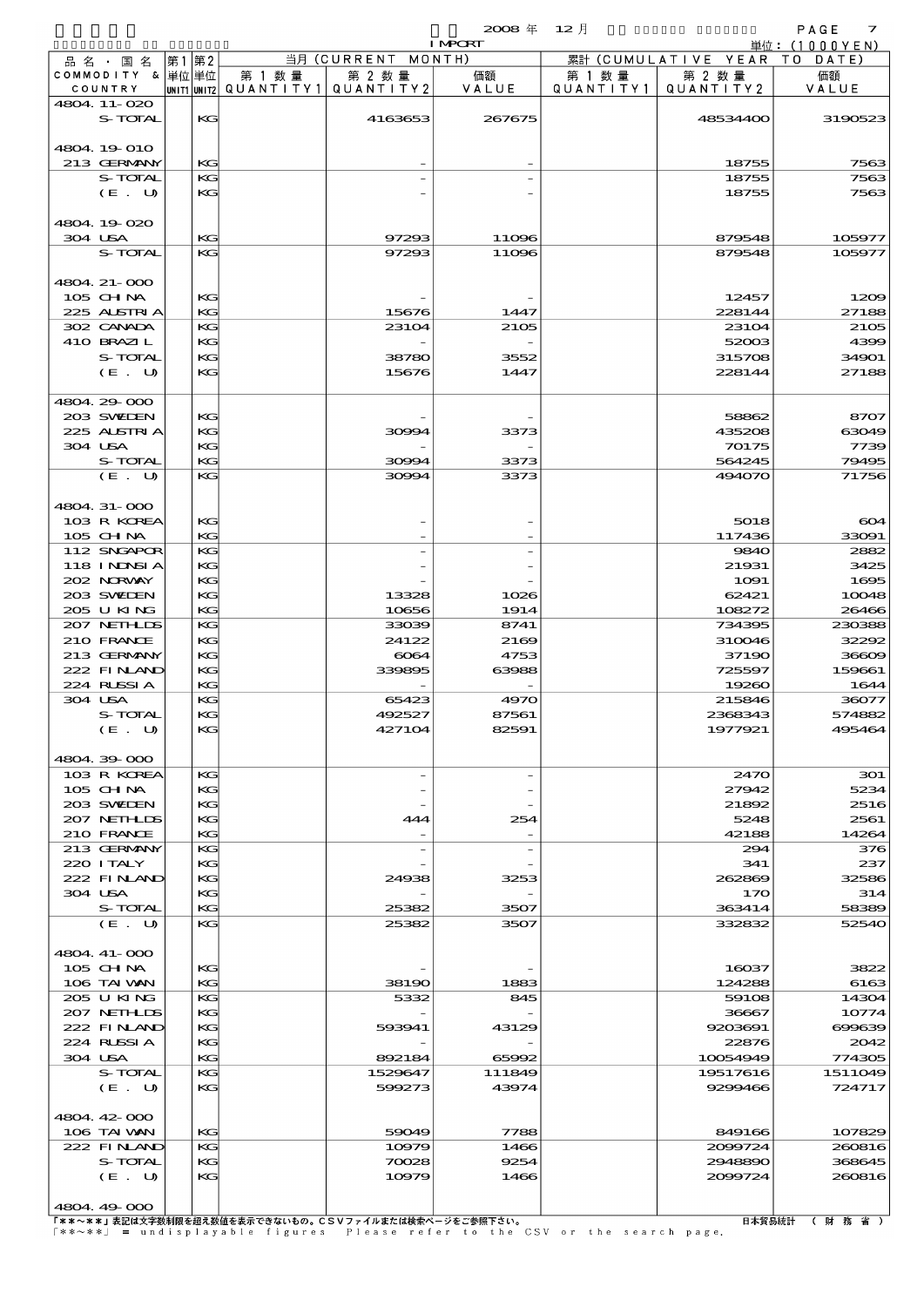|                            |    |             |           |                    | $2008 \text{ }^{\text{#}}$ | $12$ 月    |                        | PAGE<br>8       |
|----------------------------|----|-------------|-----------|--------------------|----------------------------|-----------|------------------------|-----------------|
|                            |    |             |           | 当月 (CURRENT MONTH) | <b>I MPCRT</b>             |           | 累計 (CUMULATIVE YEAR TO | 単位: $(1000YEN)$ |
| 品名・国名<br>COMMODITY & 単位単位  | 第1 | 第2          | 第 1 数量    | 第 2 数量             | 価額                         | 第 1 数 量   | 第 2 数量                 | DATE<br>価額      |
| COUNTRY                    |    | UNIT1 UNIT2 | QUANTITY1 | QUANTITY 2         | VALUE                      | QUANTITY1 | QUANTITY 2             | VALUE           |
| 4804 49 000                |    |             |           |                    |                            |           |                        |                 |
| 106 TAI VAN                |    | KG          |           |                    |                            |           | 98419                  | 1341O           |
| S-TOTAL                    |    | KG          |           |                    |                            |           | 98419                  | 1341O           |
|                            |    |             |           |                    |                            |           |                        |                 |
| 4804 51-010<br>$105$ CHNA  |    | KG          |           |                    |                            |           | 5400                   | 1247            |
| 205 U KING                 |    | KG          |           | 6176               | 961                        |           | 46725                  | 9774            |
| 210 FRANCE                 |    | KG          |           |                    |                            |           | 21259                  | 5739            |
| 304 USA                    |    | KG          |           |                    |                            |           | 48432                  | 3766            |
| S-TOTAL                    |    | KG          |           | 6176               | 961                        |           | 121816                 | 20526           |
| (E. U)                     |    | KG          |           | 6176               | 961                        |           | 67984                  | 15513           |
|                            |    |             |           |                    |                            |           |                        |                 |
| 4804 51-020                |    |             |           |                    |                            |           |                        |                 |
| $105$ CHNA<br>111 THAILND  |    | KG<br>KG    |           | 44944              | 10408                      |           | 435827<br>900          | 105216<br>996   |
| 205 U KING                 |    | KG          |           |                    |                            |           | 2238                   | 801             |
| 213 GERMANY                |    | KG          |           |                    |                            |           | 12964                  | 3471            |
| 304 USA                    |    | KG          |           |                    |                            |           | 2520                   | 1465            |
| <b>S-TOTAL</b>             |    | KG          |           | 44944              | 10408                      |           | 454449                 | 111949          |
| (E. U)                     |    | KG          |           |                    |                            |           | 15202                  | 4272            |
|                            |    |             |           |                    |                            |           |                        |                 |
| 4804.52-010<br>222 FINAND  |    | KG          |           |                    |                            |           | 61575                  | 7533            |
| 304 USA                    |    | KG          |           | 219025             | 24166                      |           | 1419082                | 173099          |
| S-TOTAL                    |    | KG          |           | 219025             | 24166                      |           | 1480657                | 180632          |
| (E. U)                     |    | KG          |           |                    |                            |           | 61575                  | 7533            |
|                            |    |             |           |                    |                            |           |                        |                 |
| 4804 52 020                |    |             |           |                    |                            |           |                        |                 |
| 222 FINAND                 |    | KG          |           | 13542              | 1727                       |           | 214750                 | 29413           |
| 304 USA                    |    | KG          |           | 1181632            | 112414                     |           | 11543736               | 1288906         |
| S-TOTAL                    |    | KG<br>KG    |           | 1195174<br>13542   | 114141                     |           | 11758486<br>214750     | 1318319         |
| (E. U)                     |    |             |           |                    | 1727                       |           |                        | 29413           |
| 4804 59 010                |    |             |           |                    |                            |           |                        |                 |
| 105 CH NA                  |    | KG          |           |                    |                            |           | 14O                    | 217             |
| 304 USA                    |    | KG          |           | 63778              | 5603                       |           | 2515531                | 257587          |
| S-TOTAL                    |    | KG          |           | 63778              | 5603                       |           | 2515671                | 257804          |
|                            |    |             |           |                    |                            |           |                        |                 |
| 4804.59 020                |    |             |           |                    |                            |           |                        |                 |
| 103 R KOREA<br>205 U KING  |    | KG<br>KG    |           |                    |                            |           | 30663<br>1241          | 5315<br>528     |
| 213 GERMANY                |    | KG          |           |                    |                            |           | 2394                   | 337             |
| 222 FINAND                 |    | KG          |           |                    |                            |           | 44472                  | 8666            |
| 304 USA                    |    | KG          |           | 396738             | 35911                      |           | 8073039                | 805389          |
| S-TOTAL                    |    | KG          |           | 396738             | 35911                      |           | 8151809                | 820235          |
| (E. U)                     |    | KG          |           |                    |                            |           | <b>48107</b>           | 9531            |
|                            |    |             |           |                    |                            |           |                        |                 |
| 4805.19000                 |    |             |           |                    | 70259                      |           |                        |                 |
| 103 R KOREA<br>105 CHNA    |    | KG<br>KG    |           | 1609341<br>63724   | 3148                       |           | 10098299<br>275259     | 442408<br>13931 |
| 106 TAI VAN                |    | KG          |           | 1559425            | 63221                      |           | 6107777                | 256833          |
| 111 THAILND                |    | KG          |           | 21414              | 952                        |           | 46075                  | 2108            |
| <b>118 INNSIA</b>          |    | KG          |           | 20541              | 780                        |           | 20541                  | 780             |
| 304 USA                    |    | KG          |           |                    |                            |           | 1000                   | 338             |
| 601 ALSTRAL                |    | KG          |           | 155348             | 7860                       |           | 1820316                | 87111           |
| S-TOTAL                    |    | KG          |           | 3429793            | 146220                     |           | 18369267               | 803509          |
| 4805.24 000                |    |             |           |                    |                            |           |                        |                 |
| 103 R KOREA                |    | KG          |           | 148371             | 5965                       |           | 1599776                | 73225           |
| 105 CH NA                  |    | KG          |           |                    |                            |           | 51090                  | 2152            |
| 111 THAILND                |    | KG          |           |                    |                            |           | 571O                   | 337             |
| S-TOTAL                    |    | KG          |           | 148371             | 5965                       |           | 1656576                | 75714           |
|                            |    |             |           |                    |                            |           |                        |                 |
| 4805, 25 000               |    |             |           |                    |                            |           |                        |                 |
| 103 R KOREA                |    | KG          |           | 462006             | 22842                      |           | 5252468                | 272773          |
| 105 CH NA                  |    | KG          |           | 25939              | 1225                       |           | 226399                 | 13080           |
| 106 TAI VAN<br>111 THAILND |    | KG<br>KG    |           | 129524<br>101964   | 6474<br>4774               |           | 8218850<br>617118      | 415663<br>32319 |
| S-TOTAL                    |    | KG          |           | 719433             | 35315                      |           | 14314835               | 733835          |
|                            |    |             |           |                    |                            |           |                        |                 |
| 4805, 40 010               |    |             |           |                    |                            |           |                        |                 |
| 103 R KOREA                |    | KG          |           | 4781               | 1901                       |           | 189960                 | 80570           |
| 105 CH NA                  |    | KG          |           |                    |                            |           | 30594                  | 17294           |
| $111$ THAILND              |    | KG          |           | 26700              | 8971                       |           | 288396                 | 103916          |
| $117$ PHLPIN               |    | KG          |           |                    |                            |           | 1430                   | 3571            |

117 PHILPIN KG - - 1430 3571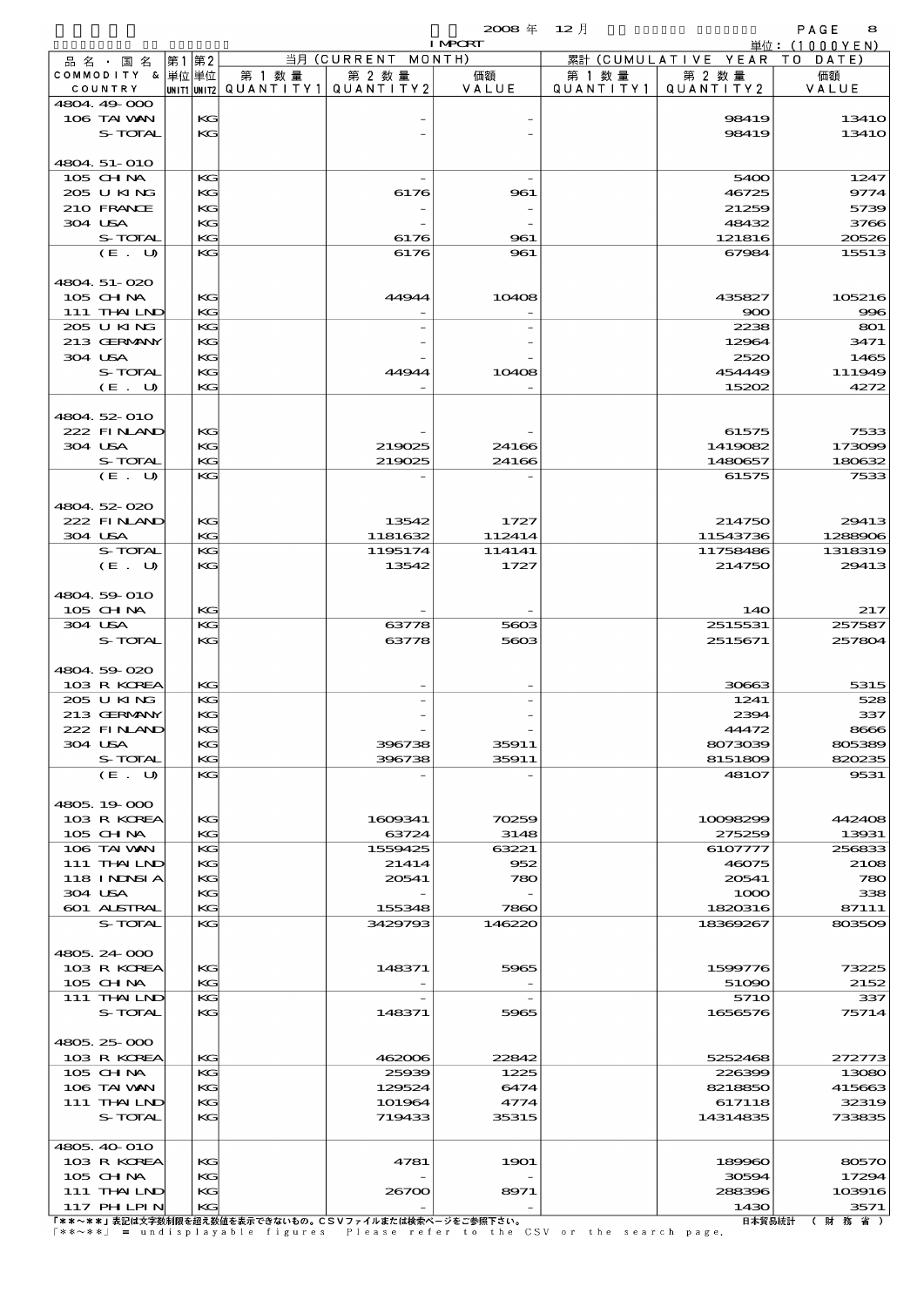|                             |       |          |                                       |                    | $2008$ $\#$    | 12 月      |                       | PAGE<br>9         |
|-----------------------------|-------|----------|---------------------------------------|--------------------|----------------|-----------|-----------------------|-------------------|
|                             |       |          |                                       |                    | <b>I MPORT</b> |           |                       | 単位: (1000YEN)     |
| 品 名 ・ 国 名                   | 第1 第2 |          |                                       | 当月 (CURRENT MONTH) |                |           | 累計 (CUMULATIVE YEAR)  | TO<br>DATE)       |
| COMMODITY & 単位単位            |       |          | 第 1 数量                                | 第 2 数量             | 価額             | 第 1 数 量   | 第 2 数量                | 価額                |
| COUNTRY                     |       |          | unit1 unit2  QUANT   TY1  QUANT   TY2 |                    | VALUE          | QUANTITY1 | QUANTITY 2            | VALUE             |
| 4805, 40 010<br>213 GERMANY |       | KG       |                                       |                    |                |           | 144O                  | 5643              |
| 304 USA                     |       | KG       |                                       | 12882              | 6390           |           | 117047                | 63596             |
| S-TOTAL                     |       | KG       |                                       | 44363              | 17262          |           | 628867                | <b>27459C</b>     |
| (E. U)                      |       | KG       |                                       |                    |                |           | 1440                  | 5643              |
|                             |       |          |                                       |                    |                |           |                       |                   |
| 4805, 40-020                |       |          |                                       |                    |                |           |                       |                   |
| 103 R KOREA                 |       | KG       |                                       |                    |                |           | 125114                | 53533             |
| $105$ CHNA                  |       | KG       |                                       | 51965              | 25674          |           | 440782                | 226853            |
| 111 THAILND                 |       | KG       |                                       |                    |                |           | 6654                  | 2160              |
| 205 U KING                  |       | KG       |                                       |                    |                |           | 7068                  | 17673             |
| 208 BELGI UM                |       | KG       |                                       |                    |                |           | 119                   | 345               |
| 213 GERMANY                 |       | KG       |                                       |                    |                |           | 43666                 | 41249             |
| 215 SWIZLD                  |       | KG       |                                       |                    |                |           | 28                    | 382               |
| 220 I TALY                  |       | KG       |                                       |                    |                |           | 2355                  | 2385              |
| 225 ALSTRIA                 |       | KG       |                                       |                    |                |           | $\boldsymbol{\infty}$ | 360               |
| 304 USA                     |       | KG       |                                       | 12233              | 8096           |           | 134787                | 107797            |
| 601 ALSTRAL                 |       | KG       |                                       | 3304               | 3337           |           | 11529                 | 14094             |
| S-TOTAL                     |       | KG       |                                       | 67502              | 37107          |           | 772171                | 466849            |
| (E. U)                      |       | KG       |                                       |                    |                |           | 53277                 | 62021             |
|                             |       |          |                                       |                    |                |           |                       |                   |
| 4805.50-020                 |       |          |                                       |                    |                |           |                       |                   |
| 203 SWIEN                   |       | KG       |                                       |                    |                |           | 171O                  | 283               |
| S-TOTAL                     |       | KG       |                                       |                    |                |           | <b>1710</b>           | 283               |
| (E. U)                      |       | KG       |                                       |                    |                |           | 171O                  | 283               |
|                             |       |          |                                       |                    |                |           |                       |                   |
| 4805.91-000                 |       |          |                                       |                    |                |           |                       |                   |
| 103 R KOREA                 |       | KG       |                                       | 24961              | 2915           |           | 125500                | 22161             |
| $105$ CHNA                  |       | KG       |                                       | 19478              | 14033          |           | 283988                | 110265            |
| 106 TAI VAN                 |       | KG       |                                       |                    |                |           | 3580                  | 1620              |
| 111 THAILND                 |       | KG       |                                       | 989                | 1229           |           | 17445                 | 25042             |
| 113 MALYSIA                 |       | KG       |                                       |                    |                |           | 6282                  | 287C              |
| 118 I NDSI A                |       | KG       |                                       | 49723              | 6011           |           | 187017                | 25439             |
| 205 U KING                  |       | KG       |                                       |                    |                |           | 6211                  | 1149              |
| 207 NETHLIS                 |       | KG       |                                       |                    |                |           | 3476                  | 986               |
| 210 FRANCE                  |       | KG       |                                       | 1584               | 3017           |           | 22815                 | 24912             |
| 213 GERMANY                 |       | KG       |                                       |                    |                |           | 122256                | <b>46469</b>      |
| 218 SPAIN                   |       | KG       |                                       | 3134               | 2626           |           | 41038                 | 30613             |
| 224 RUSSI A                 |       | KG       |                                       |                    |                |           | 115547                | 9424              |
| 302 CANADA                  |       | KG       |                                       |                    |                |           | 2789565               | 211280            |
| 304 USA                     |       | KG       |                                       | 78168              | 36495          |           | 1487592               | 511493            |
| 601 ALSTRAL<br>S-TOTAL      |       | KG<br>KG |                                       | 178037             | 66326          |           | 1355                  | 998               |
| (E. U)                      |       | KG       |                                       | 4718               | 5643           |           | 5213667<br>195796     | 1024721<br>104129 |
|                             |       |          |                                       |                    |                |           |                       |                   |
| 4805.92-000                 |       |          |                                       |                    |                |           |                       |                   |
| 105 CHNA                    |       | KG       |                                       | 3198               | 2425           |           | 51559                 | 18420             |
| 106 TAI VAN                 |       | KG       |                                       |                    |                |           | 4236595               | 225492            |
| 205 U KING                  |       | KG       |                                       |                    |                |           | 384                   | 387               |
| 210 FRANCE                  |       | KG       |                                       | 1645               | 2375           |           | 6461                  | 8465              |
| 302 CANADA                  |       | KG       |                                       |                    |                |           | 68033                 | 5143              |
| 304 USA                     |       | KG       |                                       | 6613               | 2298           |           | 95213                 | 35161             |
| S-TOTAL                     |       | KG       |                                       | 11456              | 7098           |           | 4458245               | 293068            |
| (E. U)                      |       | KG       |                                       | 1645               | 2375           |           | 6845                  | 8852              |
|                             |       |          |                                       |                    |                |           |                       |                   |
| 4805.93-000                 |       |          |                                       |                    |                |           |                       |                   |
| 103 R KOREA                 |       | KG       |                                       | 66213              | 5459           |           | 1581912               | 117246            |
| 105 CHNA                    |       | KG       |                                       | 18640              | 1069           |           | 130450                | 13732             |
| 106 TAI VAN                 |       | KG       |                                       | 136586             | 7226           |           | 803138                | 42681             |
| 113 MALYSIA                 |       | KG       |                                       | 10750              | 726            |           | 12750                 | 955               |
| 205 U KING                  |       | KG       |                                       |                    |                |           | $\boldsymbol{\infty}$ | 213               |
| 210 FRANCE                  |       | KG       |                                       | 8614               | 13620          |           | 67727                 | 8541C             |
| 213 GERMANY                 |       | KG       |                                       |                    |                |           | 14250                 | 5007              |
| 220 I TALY                  |       | KG       |                                       |                    |                |           | 23548                 | 2718              |
| 222 FINAND                  |       | KG       |                                       |                    |                |           | 31886                 | 4409              |
| 304 USA                     |       | KG       |                                       | 2050950            | 210726         |           | 16410224              | 1885382           |
| S-TOTAL                     |       | KG       |                                       | 2291753            | 238826         |           | 19075945              | 2157753           |
| (E. U)                      |       | KG       |                                       | 8614               | 13620          |           | 137471                | 97757             |
| 4806 10 000                 |       |          |                                       |                    |                |           |                       |                   |
| 118 I NDSI A                |       | KG       |                                       | 3191               | 1219           |           | 4521                  | 1809              |
| 207 NETHLIS                 |       | KG       |                                       |                    |                |           | 470                   | 2301              |
| 210 FRANCE                  |       | KG       |                                       | 27153              | 11043          |           | 705185                | 255035            |
| 213 GERMANY                 |       | KG       |                                       |                    |                |           | 5075                  | 3349              |
| 220 I TALY                  |       | KG       |                                       |                    |                |           | 931                   | 94C               |

220 ITALY KG - - 931 940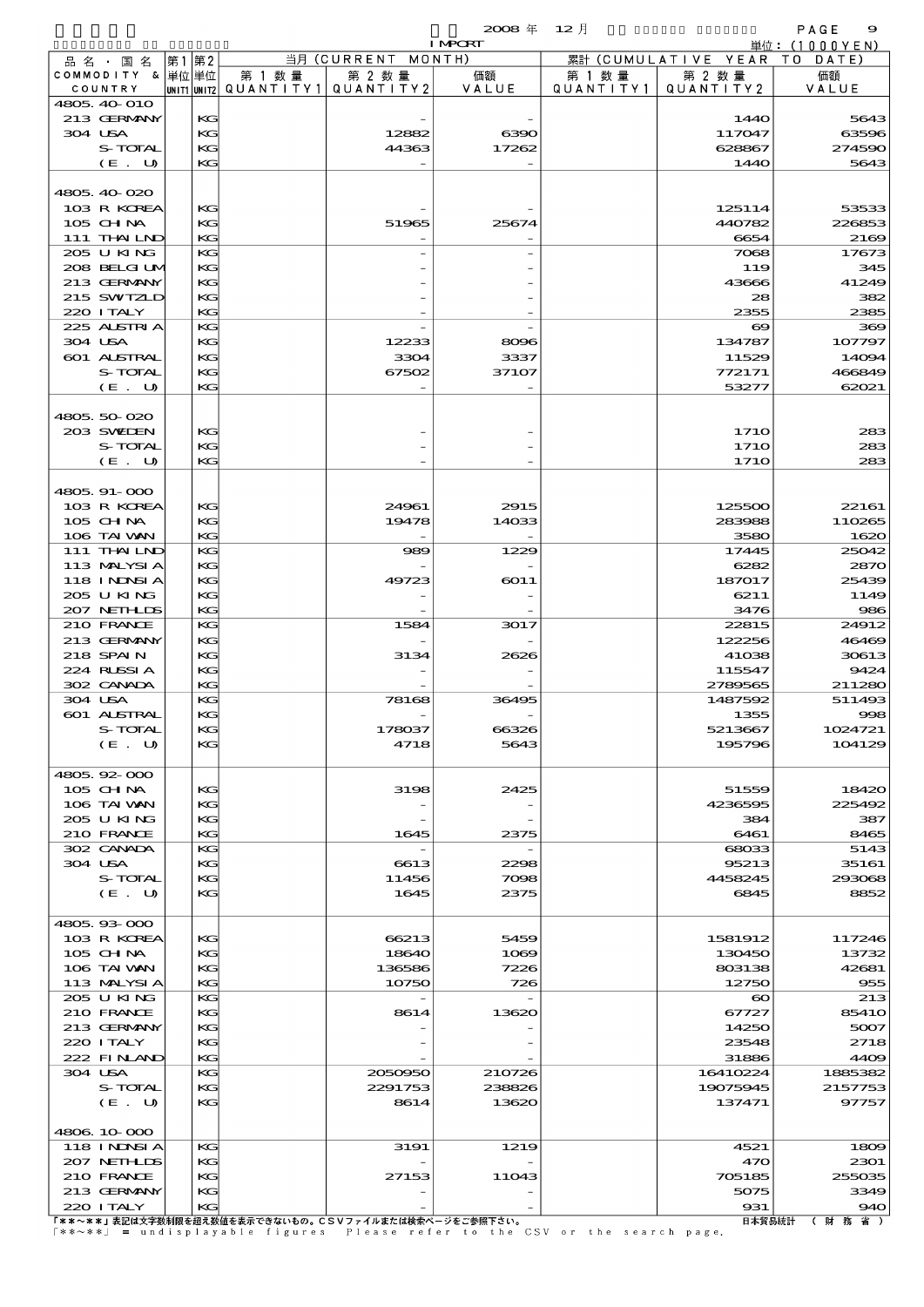|                             |          |                                                  |                    | $2008 \text{ }^{\text{#}}$ | - 12 月               |                              | PAGE<br><b>1O</b> |
|-----------------------------|----------|--------------------------------------------------|--------------------|----------------------------|----------------------|------------------------------|-------------------|
|                             |          |                                                  |                    | <b>I MPCRT</b>             |                      |                              | 単位:(1000YEN)      |
| 品名・国名                       | 第1 第2    |                                                  | 当月 (CURRENT MONTH) |                            |                      | 累計 (CUMULATIVE YEAR TO DATE) |                   |
| COMMODITY & 単位単位<br>COUNTRY |          | 第 1 数量<br> unit1 unit2  QUANT   TY1  QUANT   TY2 | 第 2 数量             | 価額<br>VALUE                | 第 1 数 量<br>QUANTITY1 | 第 2 数量<br>QUANTITY2          | 価額<br>VALUE       |
| 4806 10 000                 |          |                                                  |                    |                            |                      |                              |                   |
| 304 USA                     | KG       |                                                  |                    |                            |                      | 10475                        | 816               |
| S-TOTAL                     | KG       |                                                  | 30344              | 12262                      |                      | 726657                       | 271596            |
| (E. U)                      | KG       |                                                  | 27153              | 11043                      |                      | 711661                       | 261625            |
|                             |          |                                                  |                    |                            |                      |                              |                   |
| 4806 20 000                 |          |                                                  |                    |                            |                      |                              |                   |
| 112 SNGAPOR                 | KG       |                                                  | 50700              | 13276                      |                      | 286377                       | 75942             |
| 245 CZECH                   | KG       |                                                  |                    |                            |                      | 234042                       | 5356              |
| 304 USA                     | KG       |                                                  | 7098               | 2607                       |                      | 21294                        | 7184              |
| S-TOTAL                     | KG<br>KG |                                                  | 57798              | 15883                      |                      | 541713                       | 136695            |
| (E. U)                      |          |                                                  |                    |                            |                      | 234042                       | 5356              |
| 4806 30 000                 |          |                                                  |                    |                            |                      |                              |                   |
| 105 CH NA                   | KG       |                                                  |                    |                            |                      | 1322                         | 646               |
| 106 TAI VAN                 | KG       |                                                  |                    |                            |                      | 189                          | 235               |
| 111 THAILND                 | KG       |                                                  |                    |                            |                      | 1                            | 43<               |
| 112 SNGAPOR                 | KG       |                                                  |                    |                            |                      | 34656                        | 14026             |
| 205 U KING                  | KG       |                                                  | 10050              | 4703                       |                      | 264430                       | 122750            |
| 210 FRANCE                  | KG       |                                                  | 9902               | 8131                       |                      | 270063                       | 150246            |
| 213 GERMANY                 | KG       |                                                  | 105                | 294                        |                      | 13740                        | 7549              |
| 220 I TALY                  | KG       |                                                  |                    |                            |                      | 91                           | 519               |
| 222 FINAND                  | KG       |                                                  |                    |                            |                      | 1341                         | 5272              |
| 302 CANADA                  | KG       |                                                  |                    |                            |                      | 211                          | 275               |
| 304 USA                     | KG       |                                                  |                    |                            |                      | 2416                         | 3655              |
| S-TOTAL                     | KG       |                                                  | 20057              | 13128                      |                      | 588460                       | 305612            |
| (E. U)                      | KG       |                                                  | 20057              | 13128                      |                      | 549665                       | 286336            |
|                             |          |                                                  |                    |                            |                      |                              |                   |
| 4806 40 000                 |          |                                                  |                    |                            |                      |                              |                   |
| 105 CH NA                   | KG       |                                                  |                    |                            |                      | 8008                         | 3428              |
| 210 FRANCE<br>213 GERMANY   | KG<br>KG |                                                  | 183409<br>160      | 41432<br>251               |                      | 860221<br>3892               | 262912<br>1457    |
| 215 SWIZLD                  | KG       |                                                  |                    |                            |                      | 114                          | 25/               |
| 218 SPAIN                   | KG       |                                                  |                    |                            |                      | 5204                         | 2556              |
| 220 I TALY                  | KG       |                                                  |                    |                            |                      | 618399                       | 121000            |
| 222 FINAND                  | KG       |                                                  | 299326             | 56099                      |                      | 4771564                      | 894053            |
| 304 USA                     | KG       |                                                  | 5359               | 1584                       |                      | 1272005                      | 238137            |
| S-TOTAL                     | KG       |                                                  | 488254             | 99366                      |                      | 7539407                      | 1523797           |
| (E. U)                      | KG       |                                                  | 482895             | 97782                      |                      | 6259280                      | 1281978           |
|                             |          |                                                  |                    |                            |                      |                              |                   |
| 4807.00-000                 |          |                                                  |                    |                            |                      |                              |                   |
| 103 R KOREA                 | KG       |                                                  |                    |                            |                      | 320                          | 4800              |
| 105 CHNA                    | KG       |                                                  |                    |                            |                      | 338452                       | 25586             |
| 118 I NDSI A                | KG       |                                                  | 27679              | 5372                       |                      | 257692                       | 52000             |
| 202 NRWAY                   | KG       |                                                  |                    |                            |                      | 244799                       | 34452             |
| 203 SWIDEN                  | KG       |                                                  |                    |                            |                      | 12813                        | 7557              |
| 207 NETHLIS                 | KG       |                                                  | 50985              | 3573                       |                      | 872134                       | 58500             |
| 210 FRANCE<br>213 GERMANY   | KG<br>KG |                                                  |                    |                            |                      | 372<br>3820                  | $-417$<br>2111    |
| 302 CANADA                  | KG       |                                                  |                    |                            |                      | 10227                        | 5222              |
| 304 USA                     | KG       |                                                  | 1451O              | 7419                       |                      | 154630                       | 94384             |
| 551 S AFRCA                 | KG       |                                                  |                    |                            |                      | 3367                         | 1400              |
| S-TOTAL                     | KG       |                                                  | 93174              | 16364                      |                      | 1898626                      | 286441            |
| (E. U)                      | KG       |                                                  | 50985              | 3573                       |                      | 889139                       | 68585             |
|                             |          |                                                  |                    |                            |                      |                              |                   |
| 4808 10 000                 |          |                                                  |                    |                            |                      |                              |                   |
| 105 CHNA                    | KG       |                                                  | 15390              | 1831                       |                      | 338885                       | 45220             |
| 106 TAI VAN                 | KG       |                                                  | 310996             | 12942                      |                      | 588531                       | 25151             |
| 111 THAILND                 | KG       |                                                  |                    |                            |                      | 3093                         | 347               |
| 118 I NJNSI A               | KG       |                                                  |                    |                            |                      | 4455                         | 1402              |
| 203 SWIEN                   | KG       |                                                  |                    |                            |                      | 700                          | $\alpha$          |
| 207 NETHLIS                 | KG       |                                                  |                    |                            |                      | 8200                         | 527               |
| 215 SWIZLD                  | KG       |                                                  | 665                | 729                        |                      | 1005                         | 1225              |
| S-TOTAL                     | KG       |                                                  | 327051             | 15502                      |                      | 944869                       | 7450              |
| (E. U)                      | KG       |                                                  |                    |                            |                      | 8900                         | 1160              |
| 4808 30 000                 |          |                                                  |                    |                            |                      |                              |                   |
| 103 R KOREA                 | KG       |                                                  |                    |                            |                      | 10560                        | 8351              |
| 105 CHNA                    | KG       |                                                  |                    |                            |                      | 25017                        | 12633             |
| 106 TAI VAN                 | KG       |                                                  | 3996               | 1375                       |                      | 30292                        | 11236             |
| 210 FRANCE                  | KG       |                                                  |                    |                            |                      | 4918                         | 3256              |
| 213 GERMANY                 | KG       |                                                  |                    |                            |                      | 16554                        | 7507              |
| 304 USA                     | KG       |                                                  | 823                | 938                        |                      | 109077                       | 58718             |
| S-TOTAL                     | KG       |                                                  | 4819               | 2313                       |                      | 196418                       | 1O17O1            |
| (E. U)                      | KG       |                                                  |                    |                            |                      | 21472                        | 10763             |

|<br>|F\*\*〜\*\*」表記は文字数制限を超え数値を表示できないもの。CSVファイルまたは検索ページをご参照下さい。<br>|\*\*〜\*\*」 = undisplayable figures | Please refer to the CSV or the search page.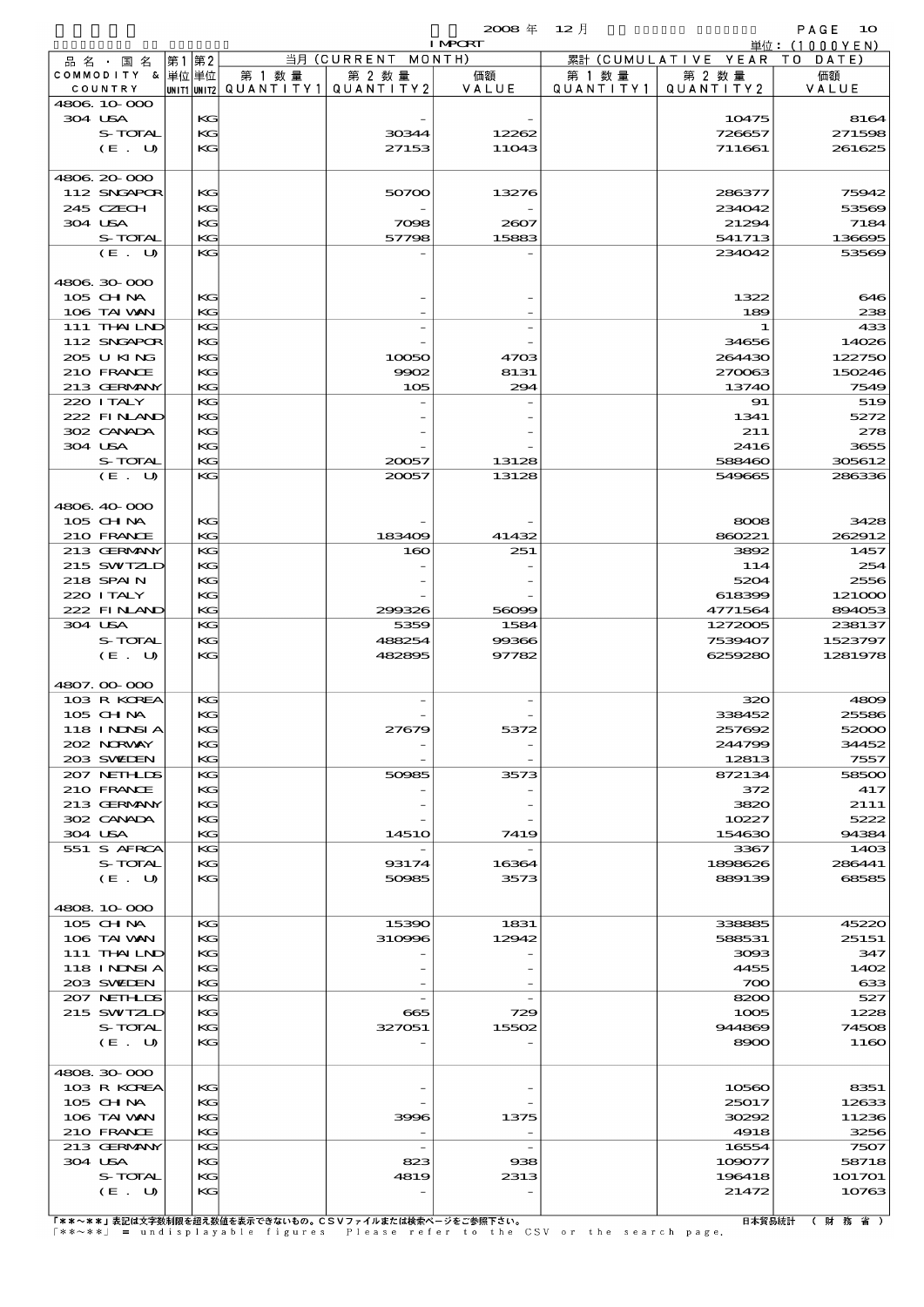|                                  |    |          |                          |                    | $2008 \text{ }^{\text{#}}$ | $12$ 月    |                      | PAGE 11                           |
|----------------------------------|----|----------|--------------------------|--------------------|----------------------------|-----------|----------------------|-----------------------------------|
|                                  |    |          |                          | 当月 (CURRENT MONTH) | <b>I MPORT</b>             |           | 累計 (CUMULATIVE YEAR) | 単位: $(1000YEN)$<br>- T O<br>DATE) |
| 品名・国名<br>COMMODITY & 単位単位        | 第1 | 第2       | 第 1 数量                   | 第 2 数量             | 価額                         | 第 1 数 量   | 第 2 数量               | 価額                                |
| COUNTRY                          |    |          | unit1 unit2  Q∪ANT   TY1 | QUANTITY 2         | VALUE                      | QUANTITY1 | QUANTITY2            | VALUE                             |
| 4808.90-000                      |    |          |                          |                    |                            |           |                      |                                   |
| 103 R KOREA                      |    | KG       |                          |                    |                            |           | 11025                | 8572                              |
| 105 CH NA                        |    | KG       |                          |                    |                            |           | 19456                | 13322                             |
| 106 TAI VAN                      |    | KG       |                          | 5643               | 2079                       |           | 11473                | 4597                              |
| 111 THAILND<br><b>118 INDSIA</b> |    | KG<br>KG |                          |                    |                            |           | 58<br>132840         | 230<br>16380                      |
| $123$ INIA                       |    | KG       |                          |                    |                            |           | 4370                 | 2392                              |
| 205 U KING                       |    | KG       |                          |                    |                            |           | 14313                | 5492                              |
| 207 NETHLIS                      |    | KG       |                          |                    |                            |           | 540                  | 612                               |
| 210 FRANCE                       |    | KG       |                          |                    |                            |           | 57395                | 21570                             |
| 213 GERMANY                      |    | KG       |                          |                    |                            |           | 4620                 | 6252                              |
| 220 I TALY                       |    | KG       |                          | 5428               | 2185                       |           | 15708                | 6985                              |
| 225 ALSTRIA                      |    | KG       |                          | 3836               | 5581                       |           | 40576                | 61159                             |
| 304 USA                          |    | KG       |                          |                    |                            |           | 5038                 | 4348                              |
| S-TOTAL                          |    | KG       |                          | 14907              | 9845                       |           | 317412               | 151911                            |
| (E. U)                           |    | KG       |                          | 9264               | 7766                       |           | 133152               | 102070                            |
|                                  |    |          |                          |                    |                            |           |                      |                                   |
| 4809.20-000<br>$105$ CHNA        |    | KG       |                          |                    |                            |           | 4030                 | 2438                              |
| 111 THAILND                      |    | KG       |                          |                    |                            |           | 5516                 | 842                               |
| 207 NETHLIS                      |    | KG       |                          |                    |                            |           | 360                  | 357                               |
| 213 GERMANY                      |    | KG       |                          |                    |                            |           | 800                  | 397                               |
| 304 USA                          |    | KG       |                          |                    |                            |           | 10890                | 10026                             |
| S-TOTAL                          |    | KG       |                          |                    |                            |           | 21596                | 14060                             |
| (E. U)                           |    | KG       |                          |                    |                            |           | 1160                 | 754                               |
|                                  |    |          |                          |                    |                            |           |                      |                                   |
| 4809.90-100                      |    |          |                          |                    |                            |           |                      |                                   |
| 105 CHNA                         |    | KG       |                          | 550                | 717                        |           | 1836                 | 2723                              |
| 111 THAILND                      |    | KG       |                          |                    |                            |           | 8192                 | 1775                              |
| 202 NRWAY<br><b>S-TOTAL</b>      |    | KG<br>KG |                          |                    |                            |           | 175                  | 482                               |
|                                  |    |          |                          | 550                | 717                        |           | 10203                | 4980                              |
| 4809.900.900                     |    |          |                          |                    |                            |           |                      |                                   |
| 103 R KOREA                      |    | KG       |                          | 8625               | 5856                       |           | 122549               | 66182                             |
| 105 CH NA                        |    | KG       |                          | 2058               | 1793                       |           | 26257                | 15790                             |
| 106 TAI WAN                      |    | KG       |                          |                    |                            |           | 4649                 | 3481                              |
| 112 SNGAPOR                      |    | KG       |                          | 280                | 512                        |           | 1780                 | 838                               |
| 210 FRANCE                       |    | KG       |                          |                    |                            |           | 3988                 | 3421                              |
| 213 GERMANY                      |    | KG       |                          |                    |                            |           | 34430                | 22225                             |
| 215 SWIZLD                       |    | KG       |                          |                    |                            |           | 22434                | 11867                             |
| 220 I TALY                       |    | KG       |                          |                    |                            |           | 178<br>450           | 789                               |
| 222 FINAN<br>304 USA             |    | KG<br>KG |                          |                    |                            |           | 2025                 | 471<br>4180                       |
| S-TOTAL                          |    | KG       |                          | 10963              | 8161                       |           | 218740               | 129244                            |
| (E. U)                           |    | KG       |                          |                    |                            |           | 39046                | 26906                             |
|                                  |    |          |                          |                    |                            |           |                      |                                   |
| 4810 13 000                      |    |          |                          |                    |                            |           |                      |                                   |
| 103 R KOREA                      |    | KG       |                          | 2311915            | 229532                     |           | 24524050             | 2649502                           |
| $105$ CHNA                       |    | KG       |                          | 4953046            | 444722                     |           | 37905428             | 3787093                           |
| 106 TAI VAN                      |    | KG       |                          | 421333             | 40301                      |           | 9486195              | 938957                            |
| 108 HG KONG                      |    | КC       |                          |                    |                            |           | $\infty$             | 527                               |
| 157 GEORGIA                      |    | KG       |                          |                    |                            |           | 5222                 | 11798                             |
| 203 SWIDEN<br>205 U KING         |    | KG<br>KG |                          |                    |                            |           | 3902765<br>1071      | 441302<br>1835                    |
| 208 BELGI UM                     |    | KG       |                          |                    |                            |           | 20725                | 15020                             |
| 210 FRANCE                       |    | KG       |                          | 32896              | 7500                       |           | 644464               | 136975                            |
| 213 GERMANY                      |    | KG       |                          | 85190              | 23019                      |           | 826572               | 458870                            |
| 215 SWIZLD                       |    | KG       |                          |                    |                            |           | 5126                 | 11880                             |
| 218 SPAIN                        |    | KG       |                          |                    |                            |           | 452                  | 207                               |
| 222 FINAND                       |    | KG       |                          |                    |                            |           | 18294                | 3435                              |
| 225 ALSTRIA                      |    | KG       |                          | 22700              | 2598                       |           | 1553015              | 162796                            |
| 302 CANADA                       |    | KG       |                          |                    |                            |           | 1081                 | 2924                              |
| 304 USA                          |    | KG       |                          | 41645              | 9063                       |           | 3305396              | 362178                            |
| 403 GUYANA                       |    | KG       |                          | 58                 | 523                        |           | 104                  | 815                               |
| 501 MRODOC<br>S-TOTAL            |    | KG<br>KG |                          | 7868783            | 757258                     |           | 172<br>82200737      | 327<br>8986441                    |
| (E. U)                           |    | KG       |                          | 140786             | 33117                      |           | 6967358              | 1220440                           |
|                                  |    |          |                          |                    |                            |           |                      |                                   |
| 4810 14 000                      |    |          |                          |                    |                            |           |                      |                                   |
| 103 R KOREA                      |    | KG       |                          |                    |                            |           | 27752                | 10840                             |
| 105 CHNA                         |    | KG       |                          | 9660               | 5126                       |           | 199993               | 46237                             |
| 106 TAI VAN                      |    | KG       |                          |                    |                            |           | 18480                | 1806                              |
| 112 SNGAPOR                      |    | KG       |                          |                    |                            |           | 180                  | 205                               |
| 203 SWIEN<br>205 U KING          |    | KG<br>KG |                          | 7315               | 1057                       |           | 11706<br>2296        | 2684<br>1974                      |
|                                  |    |          |                          |                    |                            |           |                      |                                   |

205 U KING KG - - 2296 1974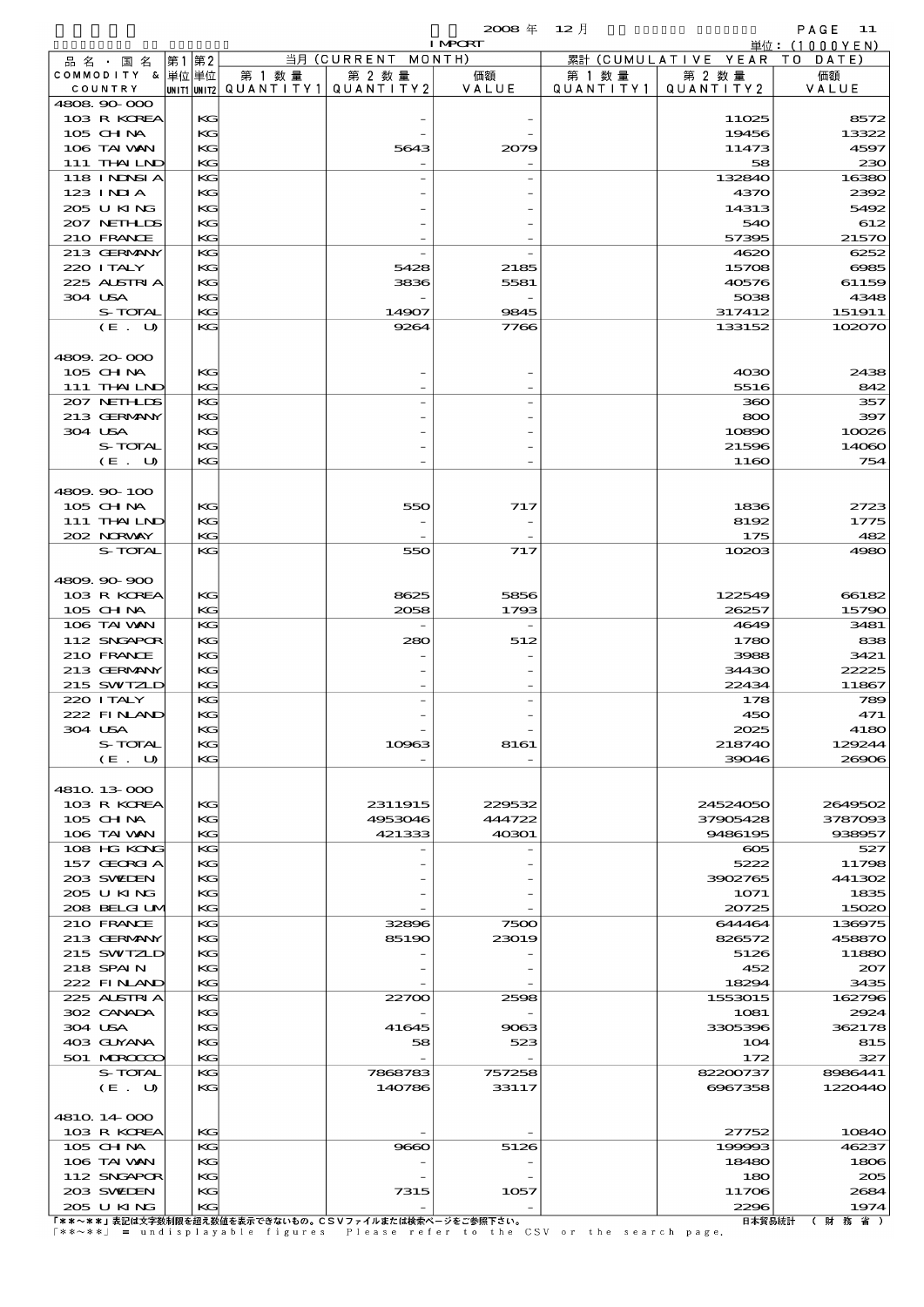|                               |              |      |          |         |                                       | $2008 \text{ } \#$<br><b>I MPCRT</b> | $12$ 月    |                              | PAGE<br>12        |
|-------------------------------|--------------|------|----------|---------|---------------------------------------|--------------------------------------|-----------|------------------------------|-------------------|
|                               |              | 第1第2 |          |         | 当月 (CURRENT MONTH)                    |                                      |           | 累計 (CUMULATIVE YEAR TO DATE) | 単位:(1000YEN)      |
| 品 名 ・ 国 名<br>COMMODITY & 単位単位 |              |      |          | 第 1 数 量 | 第 2 数量                                | 価額                                   | 第 1 数 量   | 第 2 数量                       | 価額                |
| COUNTRY                       |              |      |          |         | unit1 unit2  QUANT   TY1  QUANT   TY2 | VALUE                                | QUANTITY1 | QUANTITY2                    | VALUE             |
| 4810 14 000                   | 207 NETHLIDS |      | KG       |         |                                       |                                      |           | 5687                         | 1420              |
| 210 FRANCE                    |              |      | KG       |         |                                       |                                      |           | 49                           | 455               |
| 213 GERMANY                   |              |      | KG       |         |                                       |                                      |           | 49081                        | 68427             |
|                               | 215 SWIZLD   |      | KG       |         | 1191                                  | 13512                                |           | 8335                         | 4690 <sub>4</sub> |
|                               | 222 FINAND   |      | KG       |         | 2259                                  | 292                                  |           | 7293                         | 1435              |
|                               | 225 ALSTRIA  |      | KG       |         |                                       |                                      |           | 13866                        | 8676              |
|                               | 227 HNGARY   |      | KG       |         |                                       |                                      |           | $\infty$                     | 441               |
| 304 USA                       |              |      | KG       |         | 2766                                  | 2135                                 |           | 94436                        | 36051             |
|                               | S-TOTAL      |      | KG       |         | 23191                                 | 22122                                |           | 439224                       | 227559            |
|                               | (E. U)       |      | KG.      |         | 9574                                  | 1349                                 |           | 90048                        | 85516             |
|                               |              |      |          |         |                                       |                                      |           |                              |                   |
| 4810 19 000                   |              |      |          |         |                                       |                                      |           |                              |                   |
|                               | 103 R KOREA  |      | KG       |         | 106544                                | 10480                                |           | 3952384                      | 401831            |
| 105 CHNA                      |              |      | KG       |         | 119383                                | 12894                                |           | 9185267                      | 921945            |
| 106 TAI WAN                   |              |      | KG       |         | 109646                                | 9985                                 |           | 1105666                      | 110957            |
|                               | 118 I NDSI A |      | KG       |         | 15567                                 | 2415                                 |           | 276425                       | 29796             |
|                               | 157 GEORGIA  |      | KG       |         |                                       |                                      |           | 259900                       | 27014             |
| 203 SWIEN                     |              |      | KG       |         |                                       |                                      |           | 133715                       | 19514             |
| 205 U KING                    |              |      | KG       |         | 20312                                 | 11364                                |           | 253478                       | 142258            |
| 210 FRANCE                    |              |      | KG       |         | 6630                                  | 2428                                 |           | 146588                       | 62265             |
|                               | 213 GERMANY  |      | KG       |         | 336                                   | 551                                  |           | 1203562                      | 191704            |
|                               | 215 SWIZLD   |      | KG       |         |                                       |                                      |           | 543                          | 875               |
| 220 I TALY                    |              |      | KG       |         | 11911                                 | 6814                                 |           | 151326                       | 78227             |
| 225 ALSTRIA                   |              |      | KG       |         |                                       |                                      |           | 20064                        | 2000              |
| 304 USA                       |              |      | KG       |         |                                       |                                      |           | 3019                         | 3965              |
| 413 ARGENT                    |              |      | KG       |         | 4170                                  | 2520                                 |           | 23086                        | 12623             |
|                               | S-TOTAL      |      | KG       |         | 394499                                | 59451                                |           | 16715023                     | 2005073           |
|                               | (E. U)       |      | KG       |         | 39189                                 | 21157                                |           | 1908733                      | 496061            |
|                               |              |      |          |         |                                       |                                      |           |                              |                   |
| 4810 22-000                   |              |      |          |         |                                       |                                      |           |                              |                   |
|                               | 103 R KOREA  |      | KG       |         |                                       |                                      |           | 2219568                      | 237596            |
| $105$ CHNA                    |              |      | KG       |         | 4316646                               | 389055                               |           | 26525806                     | 2488137           |
| 106 TAI VAN                   |              |      | KG       |         | 22214                                 | 2261                                 |           | 629892                       | 63717             |
| 203 SWIEN                     |              |      | KG       |         | 946596                                | 94442                                |           | 6651162                      | 703400            |
| 205 U KING                    |              |      | KG       |         |                                       |                                      |           | 2175853                      | 207637            |
| 210 FRANCE                    |              |      | KG       |         | 556473                                | 55047                                |           | 9103044                      | 927361            |
|                               | 213 GERMANY  |      | KG       |         | 1315154                               | 135531                               |           | 13336880                     | 1428441           |
|                               | 215 SWIZLD   |      | KG       |         | 225                                   | 250                                  |           | 225                          | 250               |
| 220 I TALY                    |              |      | KG       |         |                                       | $\overline{\phantom{a}}$             |           | 357                          | 292               |
|                               | 222 FINAND   |      | KG       |         | 3029986                               | 310304                               |           | 48760947                     | 4804435           |
| 245 CZECH                     |              |      | KG       |         |                                       |                                      |           | 173999                       | 42382             |
| 304 USA                       |              |      | KG       |         | 2502                                  | 2128                                 |           | 1058423                      | 111697            |
|                               | S-TOTAL      |      | KG       |         | 10189796                              | 989018                               |           | 110636156                    | 11015345          |
|                               | (E. U)       |      | KG       |         | 5848209                               | 595324                               |           | 80202242                     | 8113948           |
|                               |              |      |          |         |                                       |                                      |           |                              |                   |
| 4810 29 010                   |              |      |          |         |                                       |                                      |           |                              |                   |
| $105$ CHNA                    | 103 R KOREA  |      | KG<br>KG |         | 655935<br>2030858                     | 61684<br>181250                      |           | 4598559<br>16107480          | 467051<br>1635297 |
| 106 TAI VAN                   |              |      | КG       |         | 256943                                | 26488                                |           | 3502222                      | 359780            |
|                               | 113 MALYSIA  |      | KG       |         |                                       |                                      |           | 50375                        | 7628              |
| 131 NEPAL                     |              |      | KG       |         | 315                                   | 573                                  |           | 315                          | 573               |
| 203 SWIDEN                    |              |      | KG       |         | 2814336                               | 285154                               |           | 7853235                      | 827876            |
| 205 U KING                    |              |      | KG       |         |                                       |                                      |           | 14754                        | 12753             |
|                               | 207 NETHLIS  |      | КG       |         |                                       |                                      |           | 6494                         | 5348              |
|                               | 213 GERMANY  |      | KG       |         |                                       |                                      |           | 2071                         | 3670              |
| 218 SPAIN                     |              |      | KG       |         |                                       |                                      |           | 180                          | 354               |
|                               | 222 FINAND   |      | KG       |         |                                       |                                      |           | 2533258                      | 291922            |
|                               | 225 ALSTRIA  |      | KG       |         | 3360                                  | 2229                                 |           | 5013                         | 4665              |
| 304 USA                       |              |      | КG       |         | 179572                                | 19102                                |           | 2468900                      | 293149            |
|                               | 606 NEWELD   |      | KG       |         |                                       |                                      |           | 160                          | 270               |
|                               | S-TOTAL      |      | KG       |         | 5941319                               | 576480                               |           | 37143016                     | 3910336           |
|                               | (E. U)       |      | KG       |         | 2817696                               | 287383                               |           | 10415005                     | 1146585           |
|                               |              |      |          |         |                                       |                                      |           |                              |                   |
| 4810 29 020                   |              |      |          |         |                                       |                                      |           |                              |                   |
|                               | 103 R KOREA  |      | KС       |         |                                       |                                      |           | 323979                       | 34489             |
| 105 CH NA                     |              |      | KG       |         | 694296                                | 68180                                |           | 7779565                      | 781825            |
| 106 TAI WAN                   |              |      | KG       |         | 89394                                 | 8915                                 |           | 1222730                      | 122575            |
| 131 NEPAL                     |              |      | KG       |         |                                       |                                      |           | 80                           | 518               |

213 GERNANY KG KG | - | - | 1530 | 36331<br>215 SWIZID KG KG | - | 1058<br>「\*\*~\*\*」表記は文字数制限を超え数値を表示できないもの。CSVファイルまたは検索ページをご参照下さい。 | - | 1258 | 740 | 1058<br>「\*\*~\*\*」 = undisplayable figures Please refer to the CSV or the search page

203 SWEDEN KG - - 162442 15597 205 U KING KG - 160 321 207 NETHLDS KG - - 5636 4106 210 FRANCE KG - - 1749 2102 213 GERMANY KG - - 1530 3631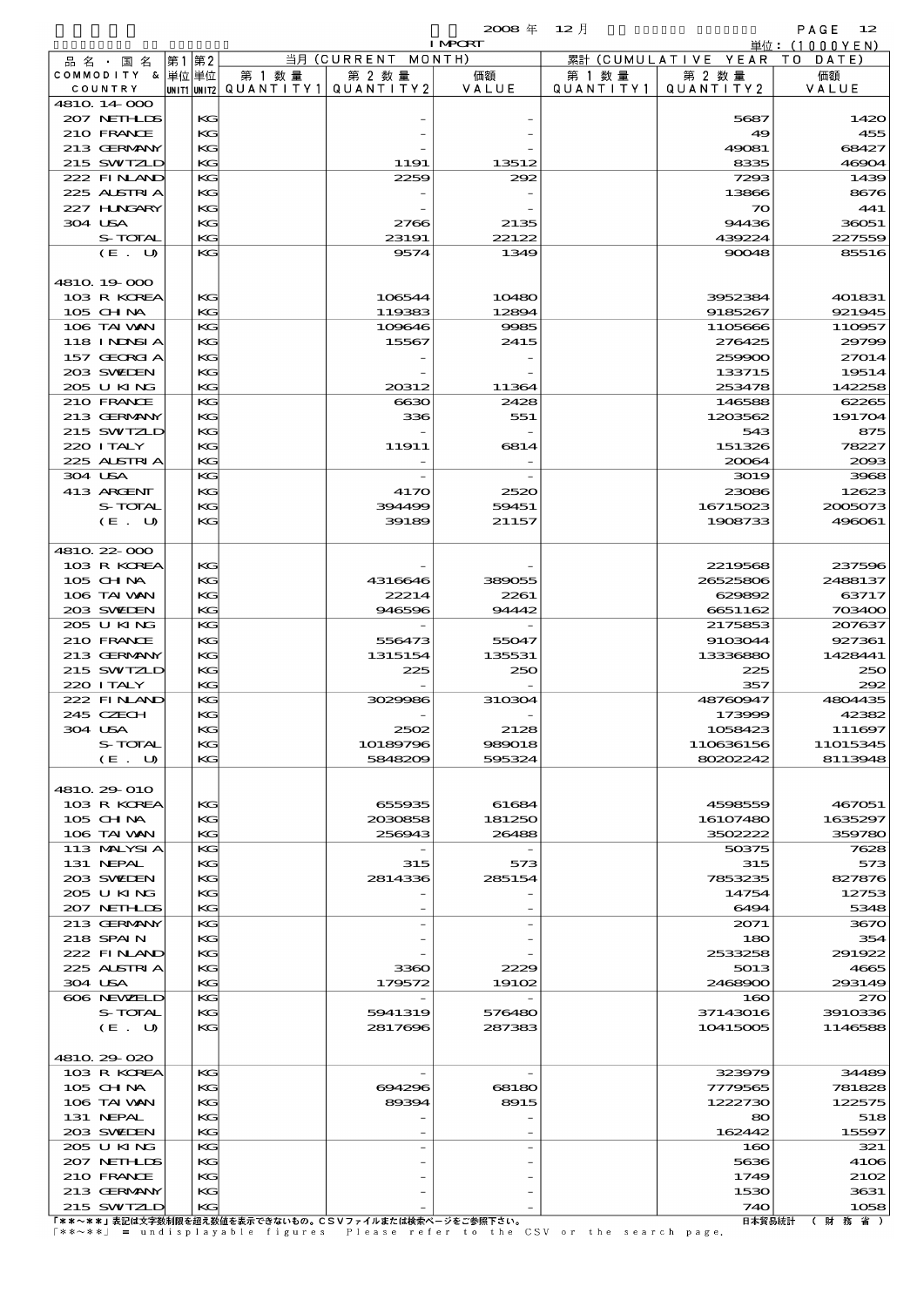|                            |          |                                 |                    | $2008 \text{ }^{\text{#}}$ | $12$ 月    |                      | $PAGE$ 13       |
|----------------------------|----------|---------------------------------|--------------------|----------------------------|-----------|----------------------|-----------------|
|                            |          |                                 |                    | <b>I MPORT</b>             |           |                      | 単位:(1000YEN)    |
| 品 名 ・ 国 名                  | 第1第2     |                                 | 当月 (CURRENT MONTH) |                            |           | 累計 (CUMULATIVE YEAR) | TO DATE)        |
| COMMODITY & 単位単位           |          | 第 1 数 量                         | 第 2 数量             | 価額                         | 第 1 数 量   | 第 2 数量               | 価額              |
| COUNTRY                    |          | UNIT1 UNIT2   Q U A N T I T Y 1 | QUANTITY2          | VALUE                      | QUANTITY1 | QUANTITY 2           | VALUE           |
| 4810 29 020<br>220 I TALY  | KG       |                                 |                    |                            |           | 929                  | 1294            |
| 222 FINAND                 | KG       |                                 |                    |                            |           | 1076674              | 110397          |
| 302 CANADA                 | KG       |                                 |                    |                            |           | 369020               | 35306           |
| 304 USA                    | KG       |                                 | 808662             | 81576                      |           | 19165397             | 1944564         |
| S-TOTAL                    | KG       |                                 | 1592352            | 158671                     |           | 30110631             | 3057786         |
| (E. U)                     | KG       |                                 |                    |                            |           | 1249120              | 137448          |
|                            |          |                                 |                    |                            |           |                      |                 |
| 4810 31-000                |          |                                 |                    |                            |           |                      |                 |
| $105$ CHNA                 | KG       |                                 |                    |                            |           | 295                  | 327             |
| 205 U KING                 | KG       |                                 |                    |                            |           | 21402                | 6436            |
| 207 NETHLIS                | KG       |                                 |                    |                            |           | 1049                 | 895             |
| 222 FINLAND                | KG       |                                 |                    |                            |           | 24193                | 4765            |
| 304 USA                    | KС       |                                 |                    |                            |           | 162293               | 25759           |
| S-TOTAL                    | KG       |                                 |                    |                            |           | 209232               | 38182           |
| (E. U)                     | KG       |                                 |                    |                            |           | 46644                | 12096           |
| 4810.32-000                |          |                                 |                    |                            |           |                      |                 |
| 103 R KOREA                | KG       |                                 |                    |                            |           | 31164                | 2654            |
| $105$ CHNA                 | KG       |                                 |                    |                            |           | 22950                | 1572            |
| <b>118 INDSIA</b>          | KG       |                                 |                    |                            |           | 48418                | 4813            |
| 220 I TALY                 | KG       |                                 |                    |                            |           | 494                  | 327             |
| 222 FINAND                 | KG       |                                 |                    |                            |           | 676996               | 85386           |
| 304 USA                    | KG       |                                 | 2413574            | 248634                     |           | 53801816             | 5992272         |
| S-TOTAL                    | KG       |                                 | 2413574            | 248634                     |           | 54581838             | 6087024         |
| (E. U)                     | KG       |                                 |                    |                            |           | 677490               | 85713           |
|                            |          |                                 |                    |                            |           |                      |                 |
| 4810.39-000                |          |                                 |                    |                            |           |                      |                 |
| 103 R KOREA                | KG       |                                 | 175824             | 13649                      |           | 3904467              | 267833          |
| 105 CHNA                   | KG       |                                 | 2330               | 577                        |           | 60535                | 21701           |
| 108 HG KONG                | KG       |                                 |                    |                            |           | 17387                | 3196            |
| 207 NEIHLIS<br>213 GERMANY | KG       |                                 |                    |                            |           | 1523<br>238          | 553             |
| 215 SWIZLD                 | KG       |                                 |                    |                            |           | 1273                 | $\infty$<br>764 |
| 220 I TALY                 | KG<br>KG |                                 |                    |                            |           | 112                  | 457             |
| 304 USA                    | KG       |                                 | 5126172            | 456473                     |           | 67869389             | 5989052         |
| S-TOTAL                    | KG       |                                 | 5304326            | 470699                     |           | 71854924             | 6284159         |
| (E. U)                     | KG       |                                 |                    |                            |           | 1873                 | 1613            |
|                            |          |                                 |                    |                            |           |                      |                 |
| 4810.92-000                |          |                                 |                    |                            |           |                      |                 |
| 103 R KOREA                | KG       |                                 | 3824927            | 286592                     |           | 55458294             | 3952875         |
| 105 CH NA                  | KG       |                                 | 48784              | 3094                       |           | 279793               | 17167           |
| 106 TAI VAN                | KG       |                                 | 96639              | 5543                       |           | 665808               | 39698           |
| 118 INNSI A                | KG       |                                 | 22755              | 3139                       |           | 22755                | 3139            |
| 203 SWIEN                  | KG       |                                 | 218599             | 24168                      |           | 743547               | 98717           |
| 222 FINAND                 | KG       |                                 |                    |                            |           | 312349               | 40306           |
| 304 USA<br>410 BRAZIL      | KG<br>KG |                                 |                    |                            |           | 1835<br>4034         | 633<br>381      |
| S-TOTAL                    | KG       |                                 | 4211704            | 322536                     |           | 57488415             | 4152916         |
| (E. U)                     | KG       |                                 | 218599             | 24168                      |           | 1055896              | 139023          |
|                            |          |                                 |                    |                            |           |                      |                 |
| 4810.99-000                |          |                                 |                    |                            |           |                      |                 |
| 103 R KOREA                | KG       |                                 | 5532               | 4469                       |           | 634799               | 105021          |
| $105$ CHNA                 | KG       |                                 | 49331              | 10484                      |           | 686954               | 130564          |
| 106 TAI VAN                | KG       |                                 |                    |                            |           | 795                  | 533             |
| 111 THAILND                | KG       |                                 |                    |                            |           | 1084                 | 730             |
| 203 SWIDEN                 | KG       |                                 |                    |                            |           | 1080                 | 1357            |
| 205 U KING                 | KG       |                                 |                    |                            |           | 3010                 | 2215            |
| 207 NETHLIS                | KG       |                                 |                    |                            |           | <b>1O1O</b>          | 1335            |
| 210 FRANCE                 | KG       |                                 |                    |                            |           | 3145                 | 5732            |
| 213 GERMANY                | KG       |                                 |                    |                            |           | 9303                 | 17126           |
| 215 SWIZLD<br>220 I TALY   | KG       |                                 |                    |                            |           | 1466                 | 1144            |
| 225 ALSTRIA                | KG<br>KG |                                 | 3093               | 3149                       |           | 34314<br>740         | 25983<br>1023   |
| 304 USA                    | KG       |                                 | 1330               | 759                        |           | 40369                | 28985           |
| 410 BRAZIL                 | KG       |                                 |                    |                            |           | 10                   | 236             |
| 601 ALSTRAL                | KG       |                                 |                    |                            |           | 1080                 | 1046            |
| S-TOTAL                    | KG       |                                 | 59286              | 18861                      |           | 1419119              | 323030          |
| (E. U)                     | KG       |                                 | 3093               | 3149                       |           | 52582                | 54771           |
|                            |          |                                 |                    |                            |           |                      |                 |
| 4811.10.000                |          |                                 |                    |                            |           |                      |                 |
| 105 CH NA                  | KG       |                                 |                    |                            |           | 413                  | 577             |
| 213 GERMANY                | KG       |                                 |                    |                            |           | 10784                | 4675            |

302 CANADA KG - - 134 249

225 ALSTRIA KG - -  $\begin{vmatrix} 1 & 0 & 0 \\ 0 & 0 & 0 \\ 0 & 0 & 0 \end{vmatrix}$  306 306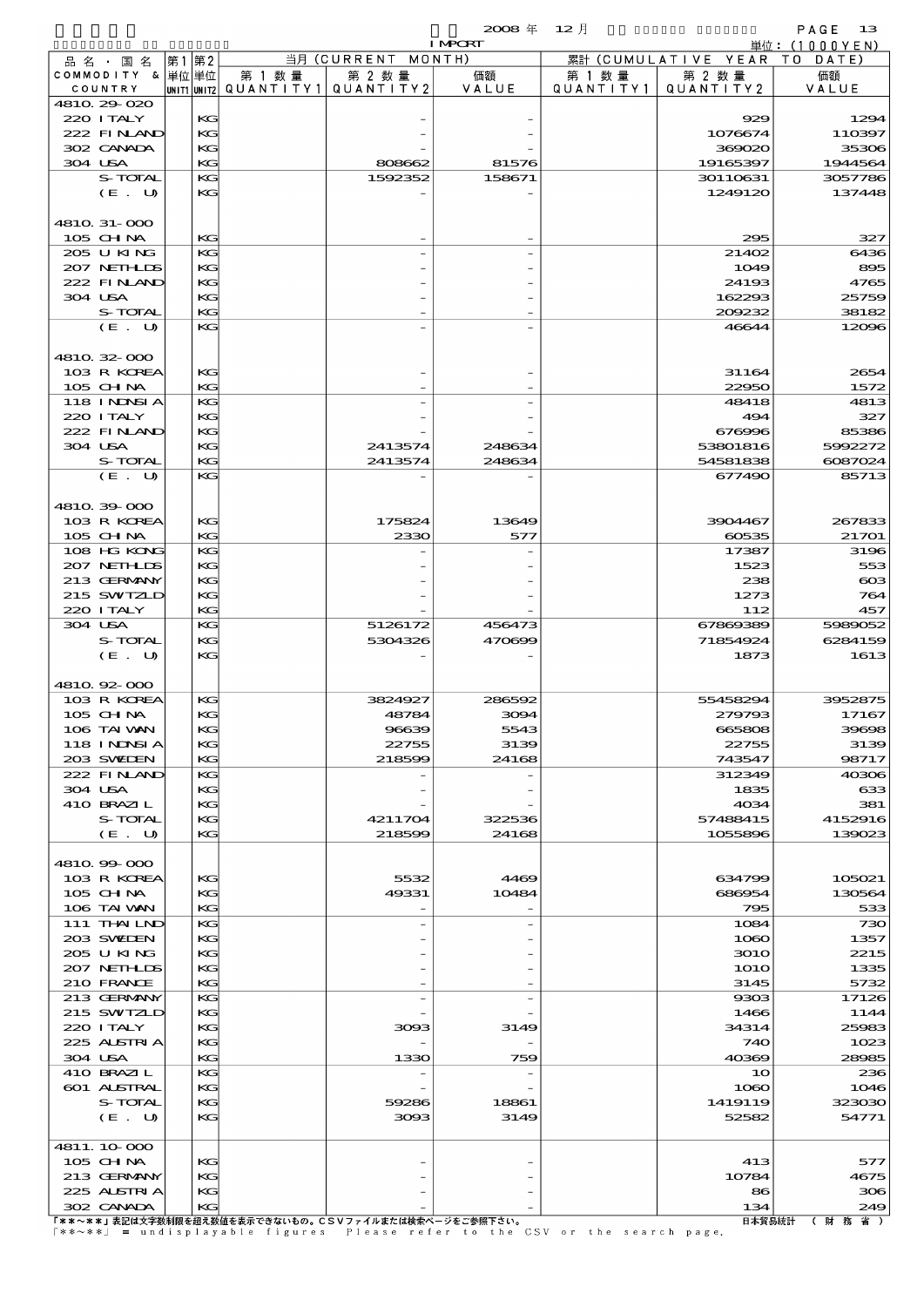$2008 \nless 12 \nless 12$ 

| <b>I MPORT</b> |                           |  |          |                                       |                    |         |           | 単位:(1000YEN)                 |                 |
|----------------|---------------------------|--|----------|---------------------------------------|--------------------|---------|-----------|------------------------------|-----------------|
|                | 品名・国名                     |  | 第1 第2    |                                       | 当月 (CURRENT MONTH) |         |           | 累計 (CUMULATIVE YEAR TO DATE) |                 |
|                | COMMODITY & 単位単位          |  |          | 第 1 数量                                | 第 2 数量             | 価額      | 第 1 数 量   | 第 2 数量                       | 価額              |
|                | COUNTRY                   |  |          | UNIT1 UNIT2  QUANT   TY1  QUANT   TY2 |                    | VALUE   | QUANTITY1 | QUANTITY 2                   | VALUE           |
|                | 4811.10.000               |  |          |                                       |                    |         |           |                              |                 |
|                | 304 USA                   |  | KG       |                                       |                    |         |           | 27098                        | 4505            |
|                | S-TOTAL                   |  | KG<br>KG |                                       |                    |         |           | 38515                        | 10312<br>4981   |
|                | (E. U)                    |  |          |                                       |                    |         |           | 10870                        |                 |
|                | 4811. 41-000              |  |          |                                       |                    |         |           |                              |                 |
|                | 103 R KOREA               |  | KG       |                                       | 20529              | 13776   |           | 166800                       | 141236          |
|                | 105 CH NA                 |  | KG       |                                       | 478141             | 167904  |           | 3818960                      | 1528301         |
|                | 106 TAI VAN               |  | KG       |                                       | 18758              | 9412    |           | 413971                       | 210824          |
|                | 110 VIEINAM               |  | KG       |                                       |                    |         |           | 164                          | 250             |
|                | 111 THAILND               |  | KG       |                                       |                    |         |           | 1800                         | 3676            |
|                | 112 SNGAPOR               |  | KG       |                                       |                    |         |           | 30650                        | 19756           |
|                | 113 MALYSIA               |  | KG       |                                       | 25465              | 20268   |           | 247535                       | 183262          |
|                | 117 PHLPIN                |  | KG       |                                       |                    |         |           | 5                            | 649             |
|                | <b>118 INNSIA</b>         |  | KG       |                                       |                    |         |           | 12656                        | 4420            |
|                | 203 SWIDEN                |  | KG       |                                       |                    |         |           | 357                          | 2612            |
|                | 205 U KING                |  | KG       |                                       | 1960               | 3064    |           | 58293                        | 114923          |
|                | 2009 LUNABRG              |  | KG       |                                       |                    |         |           | 580                          | 788             |
|                | 213 GERMANY               |  | KG       |                                       | 9078               | 11588   |           | 210230                       | 294301          |
|                | 220 I TALY                |  | KG       |                                       |                    |         |           | 22969                        | 12444           |
|                | 302 CANADA<br>304 USA     |  | KG       |                                       | 3599               | 1740    |           | 68537                        | 76413           |
|                | 305 MEXICO                |  | KG       |                                       | 156184             | 61723   |           | 3215392                      | 1476235<br>1633 |
|                | 311 CST RCA               |  | KG<br>KG |                                       | 127                | 341     |           | 1198<br>3750                 | 905             |
|                | S-TOTAL                   |  | KG       |                                       | 713841             | 289816  |           | 8273847                      | 4072628         |
|                | (E. U)                    |  | KG       |                                       | 11038              | 14652   |           | 292429                       | 425068          |
|                |                           |  |          |                                       |                    |         |           |                              |                 |
|                | 4811.49-000               |  |          |                                       |                    |         |           |                              |                 |
|                | 103 R KOREA               |  | KG       |                                       |                    |         |           | 10122                        | 8009            |
|                | 105 CH NA                 |  | KG       |                                       | 63729              | 15641   |           | 338353                       | 88729           |
|                | 106 TAI VAN               |  | KG       |                                       |                    |         |           | 4516                         | 9173            |
|                | 108 HG KONG               |  | KG       |                                       | 24                 | 263     |           | 24                           | 263             |
|                | 110 VIEINAM               |  | KG       |                                       |                    |         |           | 138                          | 430             |
|                | 113 MALYSIA               |  | KG       |                                       | 280                | 354     |           | 1501                         | 2159            |
|                | 117 PH LPIN               |  | KG       |                                       |                    |         |           | 21                           | 988             |
|                | 118 I NDSI A              |  | KG       |                                       | 4719               | 11233   |           | 43250                        | 111992          |
|                | 205 U KING                |  | KG       |                                       |                    |         |           | 260                          | 200             |
|                | 208 BELGI UM              |  | KG       |                                       |                    |         |           | 11O                          | 284             |
|                | 210 FRANCE                |  | KG       |                                       |                    |         |           | 1038                         | 9938            |
|                | 213 GERMANY               |  | KG       |                                       | 1033               | 1057    |           | 34729                        | 30096           |
|                | 215 SWIZLD                |  | KG       |                                       |                    |         |           | 50                           | 477             |
|                | 218 SPAIN                 |  | KG       |                                       |                    |         |           | 308                          | 819             |
|                | 225 ALSTRIA<br>302 CANADA |  | КG       |                                       |                    |         |           | 165                          | 207             |
|                | 304 USA                   |  | КG<br>KG |                                       | 38601              | 30572   |           | 39<br>197433                 | 1448<br>186413  |
|                | 601 ALSTRAL               |  | KG       |                                       |                    |         |           | 390                          | 1067            |
|                | S-TOTAL                   |  | KG       |                                       | 108386             | 59120   |           | 632447                       | 452701          |
|                | (E. U)                    |  | KG       |                                       | 1033               | 1057    |           | <b>36610</b>                 | 41553           |
|                |                           |  |          |                                       |                    |         |           |                              |                 |
|                | 4811.51-010               |  |          |                                       |                    |         |           |                              |                 |
|                | 105 CH NA                 |  | КG       |                                       |                    |         |           | 5467                         | 510             |
|                | 112 SNGAPOR               |  | KG       |                                       | 59242              | 25868   |           | 1064831                      | 486923          |
|                | 137 SU ARAB               |  | KG       |                                       |                    |         |           | 56288                        | 22486           |
|                | 203 SWIEN                 |  | KG       |                                       |                    |         |           | 45397                        | 5721            |
|                | 207 NETHLIS               |  | KG       |                                       | 5639               | 2375    |           | 98742                        | 38204           |
|                | 210 FRANCE                |  | KG       |                                       | 60157              | 21694   |           | 564364                       | 328731          |
|                | 213 GERMANY               |  | KG       |                                       | <b>2210</b>        | 11OO    |           | 357721                       | 184748          |
|                | 222 FINAND                |  | KG       |                                       | 2786854            | 426933  |           | 35607410                     | 5576097         |
|                | 227 H.NGARY               |  | KG       |                                       |                    |         |           | 14383                        | 8480            |
|                | 304 USA                   |  | KG       |                                       | 14338717           | 1867160 |           | 185377377                    | 26062816        |
|                | S-TOTAL                   |  | KG       |                                       | 17252819           | 2345130 |           | 223191980                    | 32714716        |
|                | (E. U)                    |  | KG       |                                       | 2854860            | 452102  |           | 36688017                     | 6141981         |
|                | 4811.51-090               |  |          |                                       |                    |         |           |                              |                 |
|                | 103 R KOREA               |  | KG       |                                       | 1369763            | 106951  |           | 20449421                     | 1502091         |
|                | 105 CHNA                  |  | KG       |                                       | 78907              | 46269   |           | 823369                       | 431602          |
|                | 106 TAI VAN               |  | KG       |                                       | 38304              | 6897    |           | 220229                       | 33474           |
|                | 111 THAILND               |  | KG       |                                       | 5581               | 2102    |           | 73890                        | 34633           |
|                | 112 SNGAPOR               |  | KG       |                                       |                    |         |           | 7524                         | 46013           |
|                | 113 MALYSIA               |  | KG       |                                       |                    |         |           | 641O                         | 23304           |
|                | 203 SWILEN                |  | KG       |                                       |                    |         |           | 25249                        | 8230            |
|                | 205 U KING                |  | KG       |                                       | 420                | 222     |           | 4820                         | 8917            |
|                | 206 IRELAND               |  | KG       |                                       |                    |         |           | 207                          | 2238            |
|                | 210 FRANCE                |  | KG       |                                       |                    |         |           | 2290                         | 3992            |

213 GERMANY KG 34843 33041 904278 648389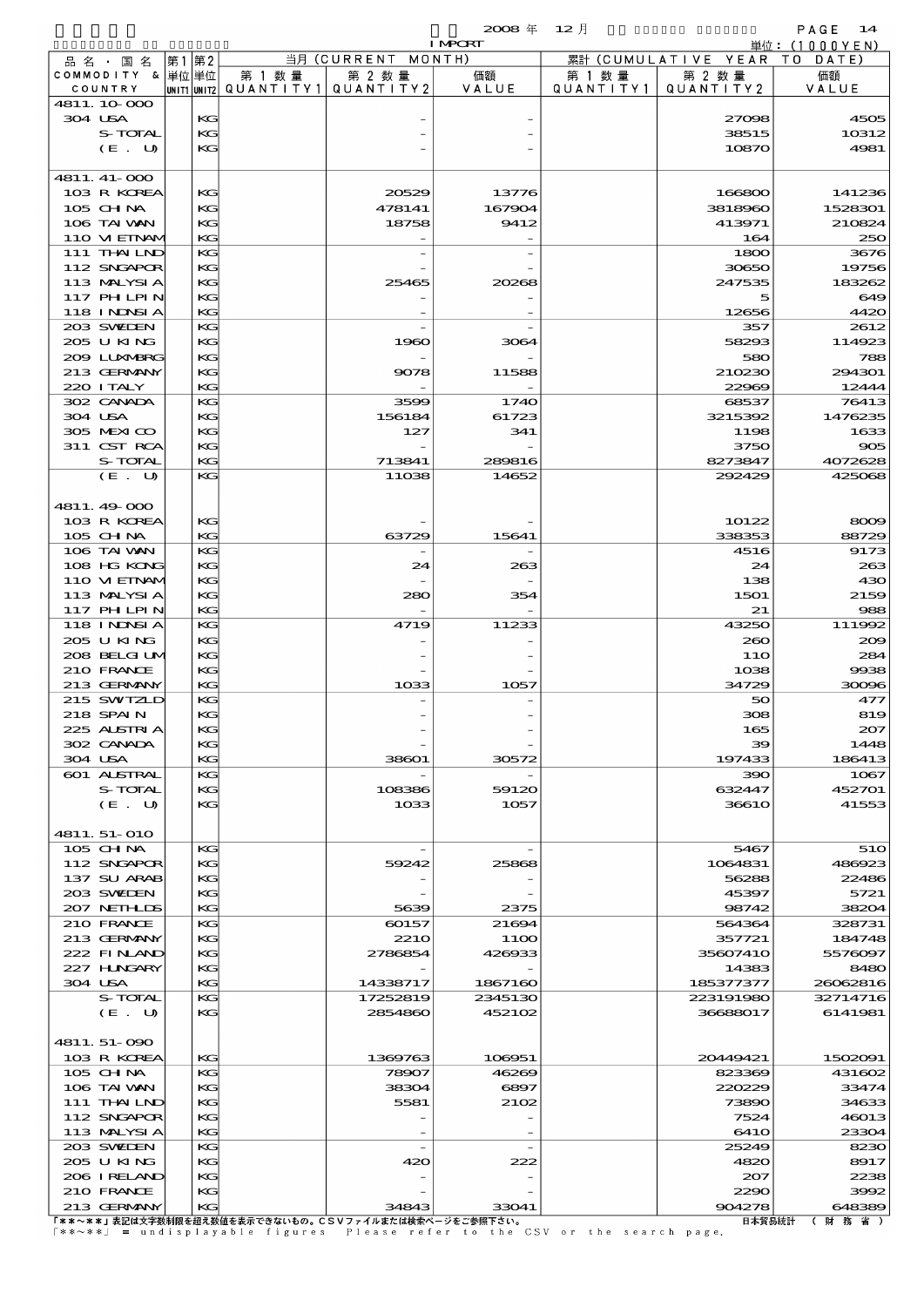$2008 \nleftrightarrow 12 \nparallel$  PAGE 15

|                            |          |        |                                   | <b>I MPORT</b> |           |                              | 単位: $(1000YEN)$ |
|----------------------------|----------|--------|-----------------------------------|----------------|-----------|------------------------------|-----------------|
| 品名・国名                      | 第1 第2    |        | 当月 (CURRENT                       | MONTH)         |           | 累計 (CUMULATIVE YEAR TO DATE) |                 |
| COMMODITY & 単位単位           |          | 第 1 数量 | 第 2 数量                            | 価額             | 第 1 数 量   | 第 2 数量                       | 価額              |
| COUNTRY                    |          |        | UNIT1 UNIT2 QUANTITY 1 QUANTITY 2 | VALUE          | QUANTITY1 | QUANTITY 2                   | VALUE           |
| 4811.51-090<br>215 SWIZLD  | KG       |        | 1226                              | 14587          |           | 24844                        | 69045           |
| 220 I TALY                 | KG       |        |                                   |                |           | 12508                        | 16787           |
| 222 FINAND                 | KG       |        | 144311                            | 23757          |           | 2934930                      | 477638          |
| 225 ALSTRIA                | KG       |        |                                   |                |           | 5171                         | 13907           |
| 302 CANADA                 | KG       |        |                                   |                |           | 149                          | 1871            |
| 304 USA                    | КG       |        | 626325                            | 86917          |           | 6804021                      | 1106820         |
| 324 PRIRICO                | KG       |        |                                   |                |           | 92                           | 756             |
| 601 ALSTRAL                | KG       |        | $_{\rm cs}$                       | 567            |           | 1321                         | 4269            |
| S-TOTAL                    | KG       |        | 2299743                           | 321310         |           | 32300723                     | 4433976         |
| (E. U)                     | KG       |        | 179574                            | 57020          |           | 3889453                      | 1180098         |
|                            |          |        |                                   |                |           |                              |                 |
| 4811.59-010<br>103 R KOREA | KG       |        |                                   |                |           | 10039                        | 2205            |
| 112 SNGAPOR                | KG       |        | 866                               | 454            |           | 43812                        | 25815           |
| 123 INIA                   | KG       |        |                                   |                |           | 1600                         | 340             |
| 137 SU ARAB                | КG       |        |                                   |                |           | 35315                        | 23690           |
| 207 NETHLIS                | KG       |        |                                   |                |           | 21704                        | 14871           |
| 210 FRANCE                 | KG       |        |                                   |                |           | 47226                        | 32603           |
| 213 GERMANY                | KG       |        |                                   |                |           | 89576                        | 77043           |
| 220 I TALY                 | KG       |        |                                   |                |           | 934                          | 655             |
| 227 HNGARY                 | КG       |        | 14683                             | 7265           |           | 136544                       | 81726           |
| 304 USA                    | KG       |        |                                   |                |           | 5035                         | 2368            |
| S-TOTAL                    | KG       |        | 15549                             | 7719           |           | 391785                       | 261316          |
| (E. U)                     | KG       |        | 14683                             | 7265           |           | 295984                       | 206898          |
| 4811.59-090                |          |        |                                   |                |           |                              |                 |
| 103 R KOREA                | KG       |        | 11790                             | 7419           |           | 96851                        | 56531           |
| $105$ CHNA                 | KG       |        | 351542                            | 103553         |           | 5152237                      | 1485606         |
| 106 TAI VAN                | KG       |        | 39336                             | 7853           |           | 1027625                      | 218955          |
| 111 THAILND                | KG       |        | 10568                             | 5848           |           | 210695                       | 110181          |
| 113 MALYSIA                | KG       |        | 7050                              | 4367           |           | 217099                       | 178392          |
| 118 INNSI A                | KG       |        | 122810                            | 40762          |           | 1314415                      | 496710          |
| 202 NORWAY                 | KG       |        | 130981                            | 35171          |           | 1587639                      | 556900          |
| 203 SWEDEN                 | KG       |        |                                   |                |           | 175282                       | 60856           |
| 205 U KING                 | KG       |        | 24487                             | 17472          |           | 592379                       | 425976          |
| 207 NETHLIDS               | KG       |        |                                   |                |           | 8645                         | 6546            |
| 208 BELGI UM               | KG       |        | 7208                              | 5334           |           | 37833                        | 25504           |
| 210 FRANCE                 | KG       |        | 18211                             | 5366           |           | 384421                       | 159524          |
| 213 GERMANY                | KG       |        | 88692                             | 39929          |           | 1857473                      | 914760          |
| 215 SWIZLD                 | KG       |        | 6200                              | $\infty$       |           | 54377                        | 80873           |
| 220 I TALY<br>222 FINAND   | KG<br>KG |        | 163<br>220324                     | 356<br>73001   |           | 51458<br>2441596             | 23542<br>818237 |
| 302 CANADA                 | KG       |        | 306                               | 342            |           | 1619                         | 2237            |
| 304 USA                    | KG       |        | 345757                            | 151485         |           | 5027514                      | 2164708         |
| 601 ALSTRAL                | KG       |        |                                   |                |           | 430                          | 859             |
| S-TOTAL                    | KG       |        | 1385425                           | 505254         |           | 20239588                     | 7786897         |
| (E. U)                     | KG       |        | 359085                            | 141458         |           | 5549087                      | 2434945         |
|                            |          |        |                                   |                |           |                              |                 |
| 4811. 60-010               |          |        |                                   |                |           |                              |                 |
| 103 R KOREA                | KG       |        |                                   |                |           | 2972                         | 4087            |
| $105$ CHNA                 | KG       |        | 1688                              | 3480           |           | 192642                       | 38678           |
| 108 HG KONG                | KG       |        |                                   |                |           | 463                          | 553             |
| 207 NETHLIS<br>210 FRANCE  | KС<br>KG |        |                                   |                |           | 650<br>2194                  | 1872            |
| 213 GERMANY                | KG       |        | 323                               | 852            |           | 29790                        | 3332<br>27547   |
| 304 USA                    | KG       |        | 6383                              | 3231           |           | 126339                       | 74929           |
| S-TOTAL                    | KG       |        | 8394                              | 7563           |           | 355050                       | 150998          |
| (E. U)                     | KG       |        | 323                               | 852            |           | 32634                        | 32751           |
|                            |          |        |                                   |                |           |                              |                 |
| 4811.60020                 |          |        |                                   |                |           |                              |                 |
| 106 TAI VAN                | KG       |        | $\infty$                          | 498            |           | $\boldsymbol{\infty}$        | 498             |
| 210 FRANCE                 | KG       |        | 25358                             | 8005           |           | 195155                       | 63541           |
| 304 USA                    | KС       |        |                                   |                |           | 844                          | 1089            |
| S-TOTAL                    | KG       |        | 25428                             | 8503           |           | 196069                       | 65128           |
| (E. U)                     | KG       |        | 25358                             | 8005           |           | 195155                       | 63541           |
| 4811.90000                 |          |        |                                   |                |           |                              |                 |
| 103 R KOREA                | КG       |        | 17036                             | 9207           |           | 223248                       | 108561          |
| 105 CH NA                  | KG       |        | 435521                            | 115867         |           | 4266097                      | 1330087         |
| 106 TAI VAN                | KG       |        | 13786                             | 1645           |           | 60411                        | 30144           |
| 108 HG KONG                | KG       |        |                                   |                |           | 500                          | 251             |
| 111 THALND                 | KG       |        | 5322                              | 4527           |           | 41151                        | 29352           |
| 113 MALYSIA                | KG       |        | 533                               | 982            |           | 9800                         | 10009           |
| 117 PH LPIN                | KG       |        |                                   |                |           | 1508                         | 1934            |

117 PHILPIN KG - - 1508 1934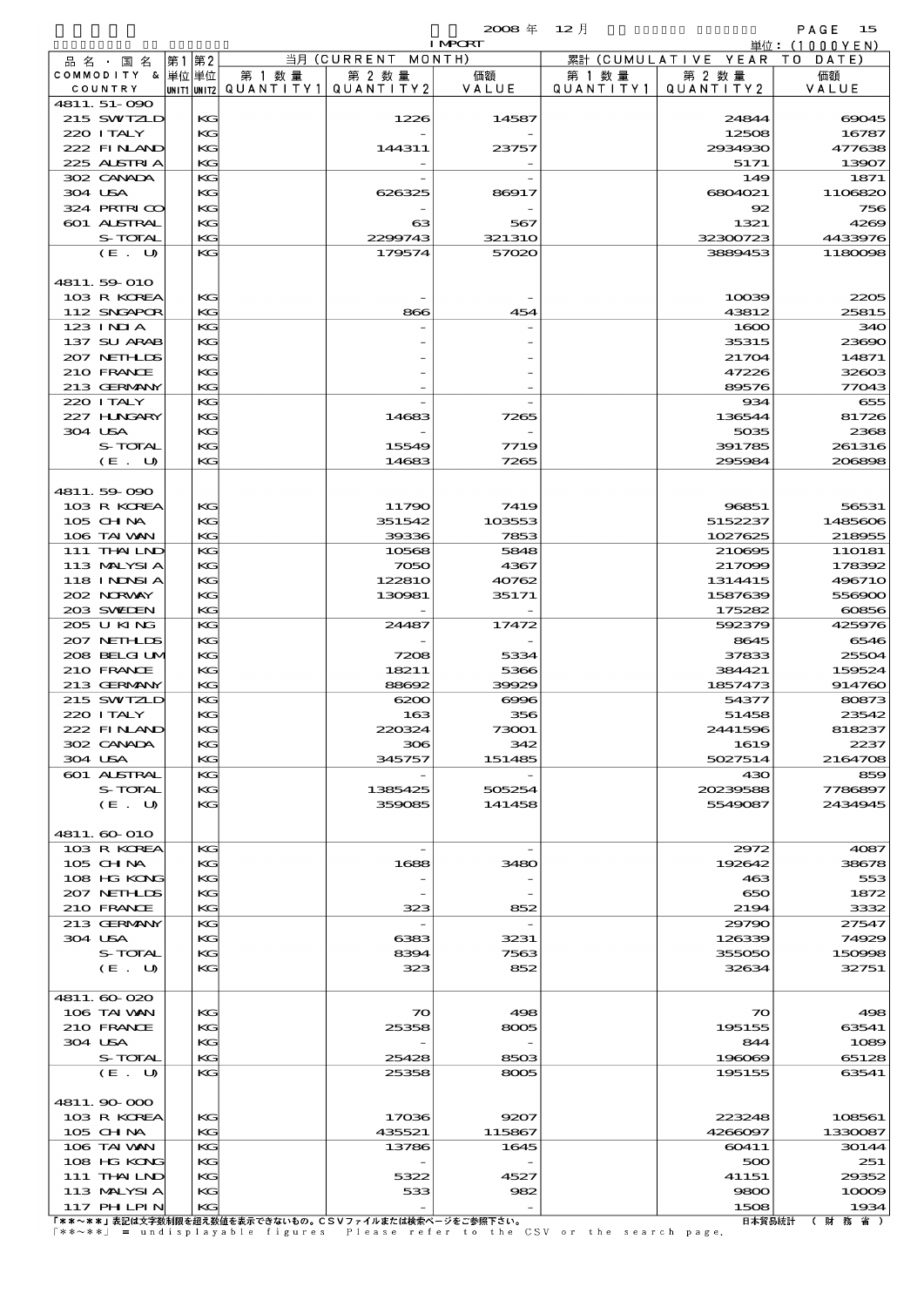|                               |          |                          |                                                      | $2008 \#$       | $12$ 月    |                      | PAGE<br>16                                       |
|-------------------------------|----------|--------------------------|------------------------------------------------------|-----------------|-----------|----------------------|--------------------------------------------------|
|                               |          |                          | 当月 (CURRENT MONTH)                                   | <b>I MPORT</b>  |           | 累計 (CUMULATIVE YEAR) | $\dot{\mathbb{H}}$ 位: (1000YEN)<br>- T 0<br>DATE |
| 品 名 ・ 国 名<br>COMMODITY & 単位単位 | 第1 第2    | 第 1 数量                   | 第 2 数量                                               | 価額              | 第 1 数 量   | 第 2 数量               | 価額                                               |
| COUNTRY                       |          | unit1 unit2  Q∪ANT   TY1 | QUANTITY 2                                           | VALUE           | QUANTITY1 | QUANTITY 2           | VALUE                                            |
| 4811.90 000                   |          |                          |                                                      |                 |           |                      |                                                  |
| <b>118 INDSIA</b><br>123 INIA | KG<br>KG |                          | 17206                                                | 2213            |           | 698398               | 112681<br>1099                                   |
| 131 NEPAL                     | KG       |                          |                                                      |                 |           | 571<br>297           | 1511                                             |
| 202 NORWAY                    | KG       |                          | 3908                                                 | 6957            |           | 7795                 | 11284                                            |
| 203 SWIDEN                    | KG       |                          |                                                      |                 |           | 34021                | 11970                                            |
| 205 U KING                    | KG       |                          | 838                                                  | $\infty$        |           | 44662                | 47257                                            |
| 207 NETHLIS<br>210 FRANCE     | KG<br>KG |                          | 19012<br>2437                                        | 4522            |           | 108446<br>23720      | 18346<br>116639                                  |
| 213 GERMANY                   | KG       |                          | <b>47310</b>                                         | 10909<br>25352  |           | 963801               | 531350                                           |
| 215 SWIZLD                    | KG       |                          | 12260                                                | 8539            |           | 529900               | 391922                                           |
| 218 SPAIN                     | KG       |                          |                                                      |                 |           | 4326                 | 4488                                             |
| 220 I TALY                    | KG       |                          | 3041                                                 | 3317            |           | 27420                | 34482                                            |
| 222 FINAND<br>225 ALSTRIA     | KG<br>KG |                          |                                                      |                 |           | 240438<br>54320      | 94513<br>5827                                    |
| 302 CANADA                    | KG       |                          |                                                      |                 |           | 5650                 | 3220                                             |
| 304 USA                       | KG       |                          | 145234                                               | 34918           |           | 1671460              | 527192                                           |
| 305 MEXICO                    | KG       |                          |                                                      |                 |           | 29231                | 8622                                             |
| 601 ALSTRAL                   | KG       |                          |                                                      |                 |           | 256                  | 595                                              |
| S-TOTAL<br>(E. U)             | KG<br>KG |                          | 723444<br>72638                                      | 229560<br>44705 |           | 9047427<br>1501154   | 3433336<br>864872                                |
|                               |          |                          |                                                      |                 |           |                      |                                                  |
| 4812 00 000                   |          |                          |                                                      |                 |           |                      |                                                  |
| $105$ CHNA                    | KG       |                          | 960                                                  | 812             |           | 3551                 | 3734                                             |
| 204 DENMARK                   | KG       |                          |                                                      |                 |           | 485                  | 636                                              |
| 205 U KING                    | KG       |                          |                                                      |                 |           | 202                  | 528                                              |
| 213 GERMANY<br>220 I TALY     | KG<br>KG |                          |                                                      |                 |           | 848<br>83            | 2624<br>387                                      |
| 302 CANADA                    | KG       |                          |                                                      |                 |           | 82                   | 233                                              |
| 304 USA                       | KG       |                          | 1920                                                 | 2806            |           | 21631                | 39530                                            |
| S-TOTAL                       | KG       |                          | 2880                                                 | 3618            |           | 26882                | 47672                                            |
| (E. U)                        | KG       |                          |                                                      |                 |           | 1618                 | 4175                                             |
| 4813 10 000                   |          |                          |                                                      |                 |           |                      |                                                  |
| 208 BELGILM                   | KG       |                          |                                                      |                 |           | 546                  | 2508                                             |
| 210 FRANCE                    | KG       |                          | 154                                                  | 475             |           | 654                  | 3242                                             |
| 213 GERMANY                   | KG       |                          |                                                      |                 |           | 120                  | 1191                                             |
| 218 SPAIN                     | KG       |                          | 88                                                   | 596             |           | 478                  | 2119                                             |
| 304 USA<br>410 BRAZIL         | KG<br>KG |                          |                                                      |                 |           | 52<br>159            | 617<br>702                                       |
| S-TOTAL                       | KG       |                          | 242                                                  | 1071            |           | 2009                 | 10379                                            |
| (E. U)                        | КG       |                          | 242                                                  | 1071            |           | 1798                 | 9080                                             |
|                               |          |                          |                                                      |                 |           |                      |                                                  |
| 4813 20 000                   |          |                          |                                                      |                 |           |                      |                                                  |
| 105 CH NA<br>117 PHLPIN       | KG<br>KG |                          | 393                                                  | 309             |           | 740<br>531           | ൈ<br>476                                         |
| 210 FRANCE                    | KG       |                          | 18516                                                | 8758            |           | 111431               | 53275                                            |
| 213 GERMANY                   | KG       |                          |                                                      |                 |           | 188792               | 286016                                           |
| 218 SPAIN                     | KG       |                          |                                                      |                 |           | 50122                | 27234                                            |
| 225 ALSTRIA                   | KG       |                          | 67235                                                | 60660           |           | 1039437              | 836500                                           |
| 304 USA<br>S-TOTAL            | KG<br>KG |                          | 8814<br>94958                                        | 5346<br>75073   |           | 440941<br>1831994    | 210251<br>1414412                                |
| (E. U)                        | KG       |                          | 85751                                                | 69418           |           | 1389782              | 1203025                                          |
|                               |          |                          |                                                      |                 |           |                      |                                                  |
| 4813 90 000                   |          |                          |                                                      |                 |           |                      |                                                  |
| 213 GERMANY<br>218 SPAIN      | KG<br>KG |                          | 831<br>38556                                         | 1087<br>14652   |           | 831<br>171896        | 1087<br>69064                                    |
| 225 ALSTRIA                   | KG       |                          | 62445                                                | 21181           |           | $\alpha$ 000004      | 268131                                           |
| 304 USA                       | KG       |                          | 76742                                                | 30701           |           | 1191629              | 523300                                           |
| S-TOTAL                       | KG       |                          | 178574                                               | 67621           |           | 1964360              | 861582                                           |
| (E. U)                        | KG       |                          | 101832                                               | 36920           |           | 772731               | 338282                                           |
| 4814 10 000                   |          |                          |                                                      |                 |           |                      |                                                  |
| 213 GERMANY                   | KG       |                          | 4428                                                 | 1415            |           | 28530                | 11104                                            |
| S-TOTAL                       | KG       |                          | 4428                                                 | 1415            |           | 28530                | 11104                                            |
| (E. U)                        | KG       |                          | 4428                                                 | 1415            |           | 28530                | 11104                                            |
|                               |          |                          |                                                      |                 |           |                      |                                                  |
| 4814.20-000<br>103 R KOREA    | KG       |                          | 1120                                                 | 642             |           | 8330                 | 3387                                             |
| 105 CHNA                      | KG       |                          | 3790                                                 | 2571            |           | 69874                | 36494                                            |
| 106 TAI VAN                   | KG       |                          | 2073                                                 | 826             |           | 2003                 | 1236                                             |
| 108 HG KONG                   | KG       |                          |                                                      |                 |           | $\alpha$             | 701                                              |
| 111 THAILND                   | KG       |                          |                                                      |                 |           | 51                   | 330                                              |
| 113 MALYSIA<br>143 ISRAEL     | KG<br>KС |                          |                                                      |                 |           | 300<br>130           | 340<br>2164                                      |
|                               |          |                          | 「ゃゃ。ゃゃ」主印は大空粉制限な初え粉はね主子でキたいもの」CCVコーズルキたは検索だージネご参照下され |                 |           |                      | 口士级具结结 / 时 教 少 )                                 |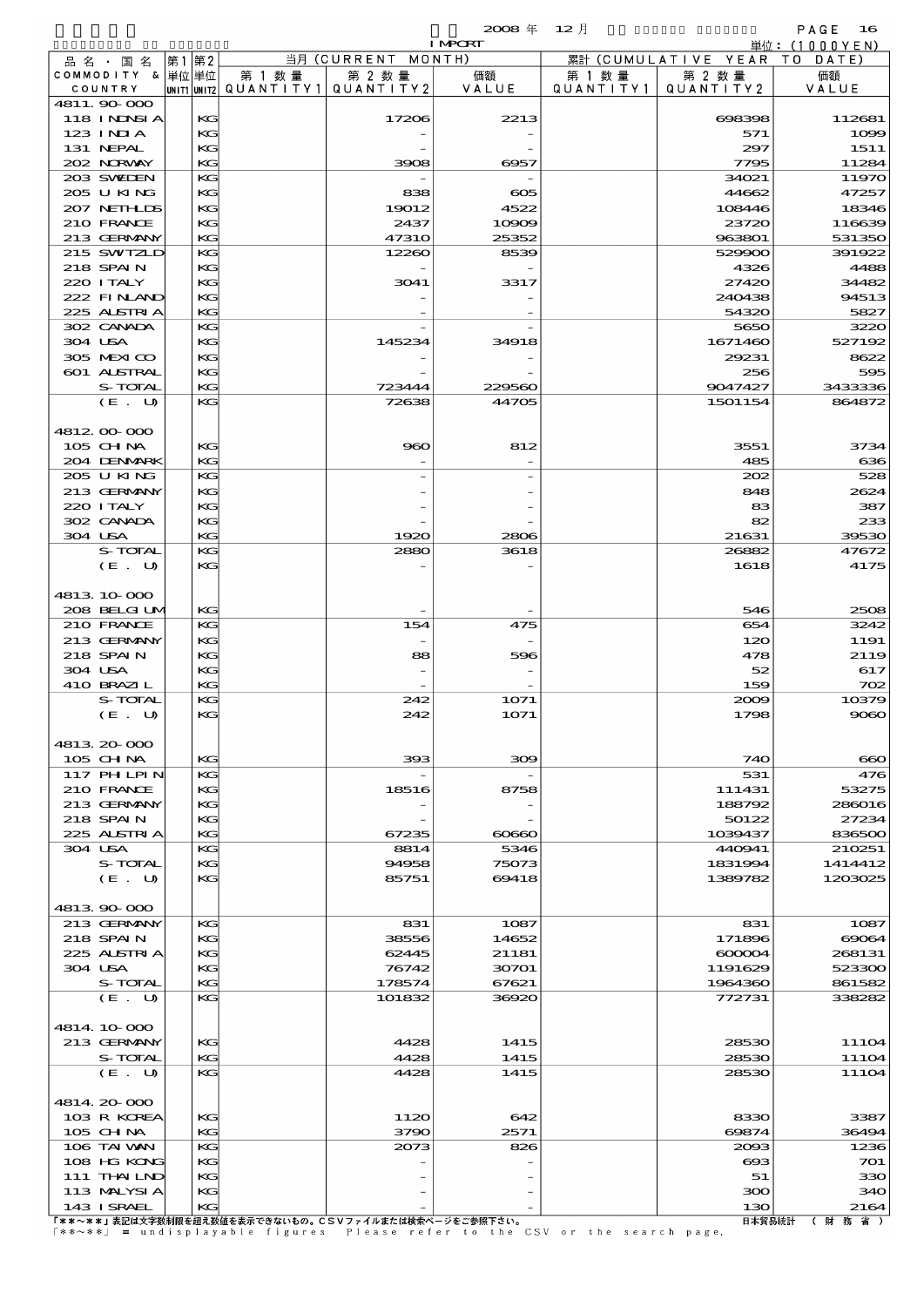$\mathbf{2008} \# \quad 12 \text{ }\nexists \quad \mathsf{PAGE} \quad 17$ 

|                             |      |          |        |                                                  | <b>I MPORT</b>             |                      |                              | 単位: (1000YEN)    |
|-----------------------------|------|----------|--------|--------------------------------------------------|----------------------------|----------------------|------------------------------|------------------|
| 品名・国名                       | 第1第2 |          |        | 当月 (CURRENT MONTH)                               |                            |                      | 累計 (CUMULATIVE YEAR TO DATE) |                  |
| COMMODITY & 単位単位<br>COUNTRY |      |          | 第 1 数量 | 第 2 数量<br> UNIT1 UNIT2  QUANT   TY1  QUANT   TY2 | 価額<br>VALUE                | 第 1 数 量<br>QUANTITY1 | 第 2 数量<br>QUANTITY 2         | 価額               |
| 4814.20-000                 |      |          |        |                                                  |                            |                      |                              | VALUE            |
| 203 SWIEN                   |      | KG       |        |                                                  |                            |                      | 848                          | 1841             |
| 204 DENMARK                 |      | KG       |        |                                                  |                            |                      | 80                           | 205              |
| 205 U KING                  |      | KG       |        |                                                  |                            |                      | 2060                         | 6112             |
| 207 NETHLIS                 |      | KG       |        | 190                                              | 202                        |                      | 3699                         | 7640             |
| 208 BELGI UM<br>210 FRANCE  |      | KG<br>KG |        | 534                                              | 593                        |                      | 10205<br>30435               | 10474<br>43986   |
| 213 GERMANY                 |      | KG       |        | 193                                              | 635                        |                      | 22600                        | 21082            |
| 220 ITALY                   |      | KG       |        | 613                                              | 720                        |                      | 13505                        | 18860            |
| 234 TURKEY                  |      | KG       |        |                                                  |                            |                      | <b>14O</b>                   | 272              |
| 302 CANADA                  |      | KG       |        |                                                  |                            |                      | 188                          | 749              |
| 304 USA                     |      | KG       |        | 397                                              | 1729                       |                      | 26506                        | 66901            |
| S-TOTAL                     |      | KG<br>KG |        | <b>8910</b><br>1530                              | 7918<br>2150               |                      | 191737<br>83432              | 222774<br>110200 |
| (E. U)                      |      |          |        |                                                  |                            |                      |                              |                  |
| 4814 90 000                 |      |          |        |                                                  |                            |                      |                              |                  |
| 103 R KOREA                 |      | KG       |        |                                                  |                            |                      | 10819                        | 11365            |
| 105 CHNA                    |      | KG       |        | 5753                                             | 11948                      |                      | 37704                        | 60164            |
| 106 TAI VAN                 |      | KG       |        |                                                  |                            |                      | 165                          | 238              |
| 203 SWIEN                   |      | KG       |        |                                                  |                            |                      | 1759                         | 5949             |
| 205 U KING                  |      | KG       |        | $\boldsymbol{\infty}$                            | 1232                       |                      | 9147                         | 26094            |
| 207 NETHLIS<br>208 BELGI UM |      | KG<br>KG |        |                                                  |                            |                      | 15413<br>1241                | 8912<br>7706     |
| 210 FRANCE                  |      | KG       |        | 529                                              | 329                        |                      | 3248                         | 10505            |
| 213 GERMANY                 |      | KG       |        | 11205                                            | 5099                       |                      | 47017                        | 26677            |
| 215 SWIZLD                  |      | KG       |        |                                                  |                            |                      | 29                           | 257              |
| 220 I TALY                  |      | KG       |        |                                                  |                            |                      | 973                          | 3611             |
| 304 USA                     |      | KG       |        |                                                  |                            |                      | 5677                         | 45476            |
| 406 ECUADOR                 |      | KG       |        |                                                  |                            |                      | 64                           | 284              |
| S-TOTAL                     |      | KG       |        | 18177                                            | 18608                      |                      | 133256                       | 207238           |
| (E. U)                      |      | KG       |        | 12424                                            | $\Theta$ $\Theta$ $\Omega$ |                      | 78798                        | 89454            |
| 4816.20-000                 |      |          |        |                                                  |                            |                      |                              |                  |
| 105 CHNA                    |      | KG       |        | 1430                                             | 327                        |                      | 4035                         | 1366             |
| 225 ALSTRIA                 |      | KG       |        |                                                  |                            |                      | 951                          | 749              |
| 304 USA                     |      | KG       |        |                                                  |                            |                      | 267                          | 218              |
| S-TOTAL                     |      | KG       |        | 1430                                             | 327                        |                      | 5253                         | 2333             |
| $(E_U U)$                   |      | KG       |        |                                                  |                            |                      | 951                          | 749              |
| 4816.90.000                 |      |          |        |                                                  |                            |                      |                              |                  |
| 103 R KOREA                 |      | KG       |        | 1813                                             | 999                        |                      | 3855                         | 3701             |
| 105 CHNA                    |      | KG       |        |                                                  |                            |                      | 195723                       | 63140            |
| 106 TAI VAN                 |      | KG       |        |                                                  |                            |                      | 1913                         | 2694             |
| 111 THAILND                 |      | KG       |        | 3432                                             | 9713                       |                      | 9986                         | 11070            |
| 213 GERMANY                 |      | KG       |        |                                                  |                            |                      | 758                          | 8042             |
| 215 SWIZLD                  |      | KG       |        | 27                                               | 306                        |                      | 388                          | 5235             |
| 304 USA<br>S-TOTAL          |      | KG       |        | 837                                              | 8762<br>19780              |                      | 13930                        | 72874<br>166756  |
| (E. U)                      |      | KG<br>КG |        | 6109                                             |                            |                      | 226553<br>758                | 8042             |
|                             |      |          |        |                                                  |                            |                      |                              |                  |
| 4817.10.000                 |      |          |        |                                                  |                            |                      |                              |                  |
| 103 R KOREA                 |      | KG       |        | 5592                                             | 3165                       |                      | 97560                        | 63250            |
| 105 CH NA                   |      | KG       |        | 600971                                           | 143933                     |                      | 8277509                      | 1815140          |
| 106 TAI VAN                 |      | KС       |        |                                                  |                            |                      | 9695                         | 15911            |
| 108 HG KONG<br>110 VIEINAM  |      | KG<br>KG |        | 2800                                             | 1326                       |                      | 29607<br>100379              | 14389<br>19025   |
| 111 THAILND                 |      | KG       |        |                                                  |                            |                      | 5683                         | 3277             |
| 112 SNGAPOR                 |      | KG       |        | 1250                                             | 829                        |                      | 7709                         | 3697             |
| 113 MALYSIA                 |      | KС       |        |                                                  |                            |                      | 260                          | 677              |
| 117 PHLPIN                  |      | KG       |        | 4590                                             | 4659                       |                      | 49290                        | 36801            |
| 118 I NDSI A                |      | KG       |        |                                                  |                            |                      | 5582                         | 1701             |
| 205 U KING                  |      | KG       |        |                                                  |                            |                      | 2877                         | 6562             |
| 206 IRELAND<br>207 NETHLIDS |      | KG<br>КG |        |                                                  |                            |                      | 129<br>176                   | 4252<br>466      |
| 210 FRANCE                  |      | KG       |        | 329                                              | 525                        |                      | 27082                        | 31715            |
| 213 GERMANY                 |      | KG       |        |                                                  |                            |                      | 2174                         | 4630             |
| 215 SWIZLD                  |      | KG       |        | 156                                              | 703                        |                      | 6552                         | 8475             |
| 217 PORTUGL                 |      | KG       |        |                                                  |                            |                      | 168                          | 223              |
| 218 SPAIN                   |      | КG       |        | 1333                                             | 958                        |                      | 10654                        | 9723             |
| 220 I TALY                  |      | KG       |        | 1275                                             | 2747                       |                      | 25146                        | 64512            |
| 225 ALSTRIA                 |      | KG       |        |                                                  |                            |                      | 300                          | 313              |
| 245 CZECH                   |      | KG       |        |                                                  |                            |                      | 10 <sub>3</sub>              | 1143             |
| 304 USA<br>S-TOTAL          |      | KG<br>КG |        | 618296                                           | 158845                     |                      | 40019<br>8698654             | 45653<br>2151535 |
| (E. U)                      |      | KG       |        | 2937                                             | 4230                       |                      | 68809                        | 123539           |
|                             |      |          |        |                                                  |                            |                      |                              |                  |

United Application of the set of the set of the set of the set of the set of the set of the set of the set of the set of the set of the set of the set of the set of the set of the set of the set of the set of the set of t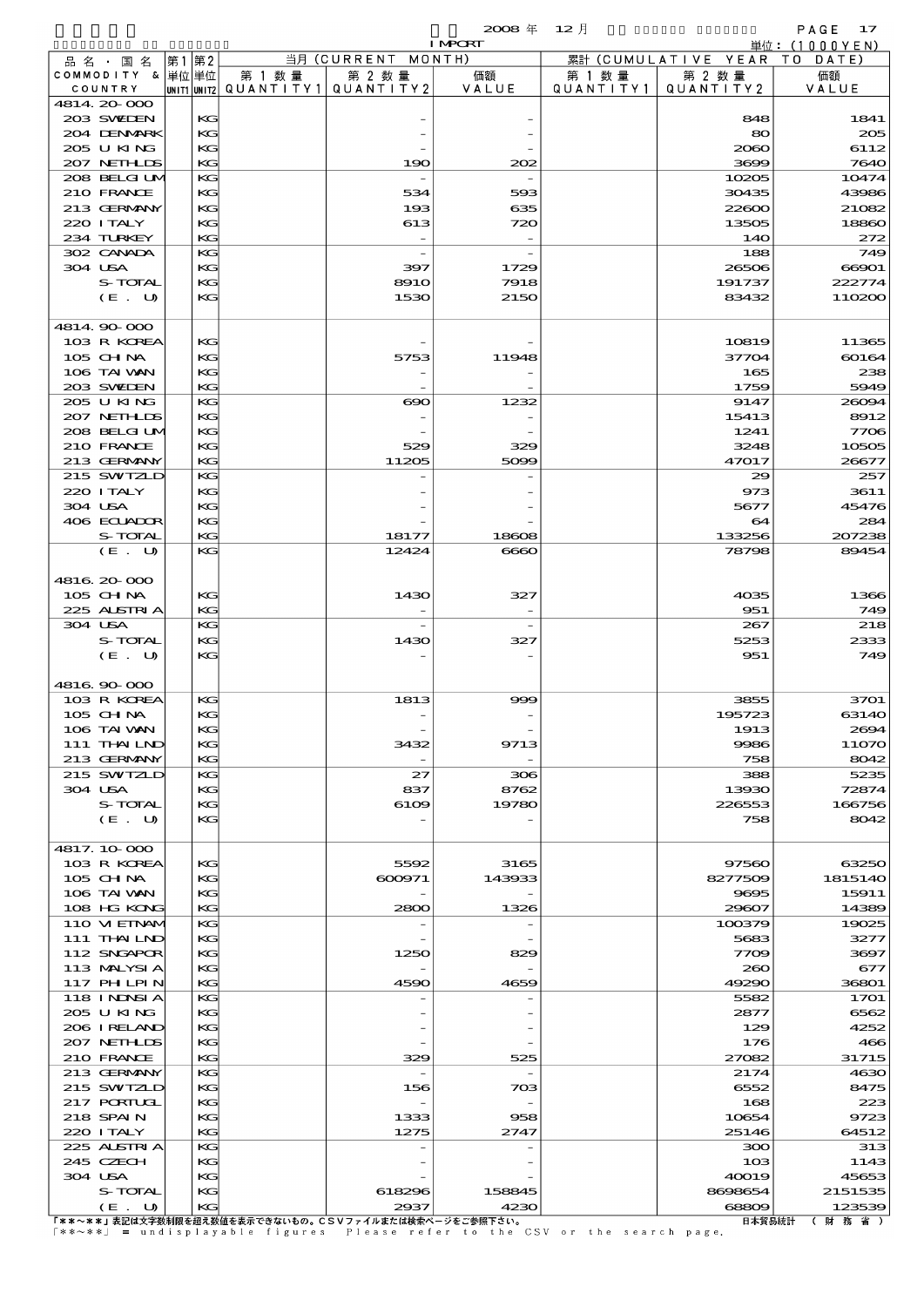|                  |                            |       |          |                          |                                                                 | $2008 \text{ } \#$ | $12$ 月    |                     | PAGE<br>18                     |
|------------------|----------------------------|-------|----------|--------------------------|-----------------------------------------------------------------|--------------------|-----------|---------------------|--------------------------------|
| 品名・国名            |                            | 第1 第2 |          |                          | 当月 (CURRENT MONTH)                                              | <b>I MPORT</b>     |           | 累計 (CUMULATIVE YEAR | 単位: $(1000YEN)$<br>T O<br>DATE |
| COMMODITY & 単位単位 |                            |       |          | 第 1 数 量                  | 第 2 数量                                                          | 価額                 | 第 1 数 量   | 第 2 数 量             | 価額                             |
| COUNTRY          |                            |       |          | unit1 unit2  Q∪ANT   TY1 | QUANTITY2                                                       | VALUE              | QUANTITY1 | QUANTITY2           | VALUE                          |
| 4817.20000       | 103 R KOREA                |       | KG       |                          |                                                                 |                    |           | 2549                | 9225                           |
| $105$ CHNA       |                            |       | KG       |                          | 2436                                                            | 5594               |           | 77521               | 108918                         |
|                  | 106 TAI VAN                |       | KG       |                          |                                                                 |                    |           | 733                 | 1572                           |
|                  | 108 HG KONG                |       | KG       |                          |                                                                 |                    |           | 921                 | 811                            |
|                  | 111 THAILND<br>127 BANCLA  |       | KG<br>KG |                          |                                                                 |                    |           | 347<br>320          | 1279<br>447                    |
| 131 NEPAL        |                            |       | KG       |                          |                                                                 |                    |           | 151                 | 225                            |
|                  | 143 I SRAEL                |       | KG       |                          |                                                                 |                    |           | 430                 | 3459                           |
|                  | 204 DENMARK                |       | KG       |                          |                                                                 |                    |           | 10                  | 250                            |
|                  | 205 U KING                 |       | KG       |                          | 300                                                             | 1149               |           | 1924                | 9857                           |
|                  | 208 BELGI UM<br>210 FRANCE |       | KG<br>KG |                          | 71<br>383                                                       | 392<br>471         |           | 71<br>1679          | 392<br>4463                    |
|                  | 213 GERMANY                |       | KG       |                          |                                                                 |                    |           | 474                 | 4832                           |
|                  | 215 SWIZLD                 |       | KG       |                          |                                                                 |                    |           | 122                 | 1217                           |
| 218 SPAIN        |                            |       | KG       |                          |                                                                 |                    |           | 225                 | 1204                           |
| 220 I TALY       |                            |       | KG       |                          | 246                                                             | 1144               |           | 2865                | 12940                          |
| 304 USA          | 225 ALSTRIA                |       | KG<br>KG |                          | $\overline{\phantom{a}}$<br>$_{\rm ss}$                         | 689                |           | 105<br>2395         | 528<br>13348                   |
| 407 PERU         |                            |       | KG       |                          |                                                                 |                    |           | 6                   | 230                            |
|                  | 601 ALSTRAL                |       | KG       |                          |                                                                 |                    |           | 1                   | 334                            |
|                  | S-TOTAL                    |       | KG       |                          | 3529                                                            | 9439               |           | 92849               | 175531                         |
|                  | (E. U)                     |       | KG       |                          | 1000                                                            | 3156               |           | 7353                | 34466                          |
| 4817.30000       |                            |       |          |                          |                                                                 |                    |           |                     |                                |
|                  | 103 R KOREA                |       | KG       |                          | 4263                                                            | 5525               |           | 60210               | 71545                          |
| $105$ CHNA       |                            |       | KG       |                          | 4902                                                            | 4422               |           | 297297              | 268594                         |
|                  | 106 TAI WAN                |       | KG       |                          | 1128                                                            | 1355               |           | 3018                | 3785                           |
|                  | 108 HG KONG                |       | KG       |                          |                                                                 |                    |           | 204                 | 576                            |
| 131 NEPAL        | 143 ISRAEL                 |       | KG<br>KG |                          |                                                                 |                    |           | $\infty$<br>436     | 250<br>1770                    |
|                  | 205 U KING                 |       | KG       |                          | 51O                                                             | 1051               |           | 956                 | 2184                           |
|                  | 207 NETHLIS                |       | KG       |                          |                                                                 |                    |           | 28                  | 405                            |
|                  | 208 BELGI UM               |       | KG       |                          |                                                                 |                    |           | 277                 | 1811                           |
|                  | 210 FRANCE                 |       | KG       |                          |                                                                 |                    |           | 2291                | 15149                          |
|                  | 213 GERMANY<br>215 SWTZLD  |       | KG<br>KG |                          |                                                                 |                    |           | 57<br>12            | 393<br>758                     |
| 218 SPAIN        |                            |       | KG       |                          |                                                                 |                    |           | $\infty$            | 388                            |
| 220 I TALY       |                            |       | KG       |                          | 735                                                             | 2376               |           | 13003               | 59146                          |
| 245 CZECH        |                            |       | KG       |                          |                                                                 |                    |           | 174                 | 1928                           |
| 304 USA          |                            |       | KG       |                          | 614                                                             | 2375               |           | 15711               | 44368                          |
|                  | S-TOTAL<br>(E. U)          |       | KG<br>KG |                          | 12152<br>1245                                                   | 17104<br>3427      |           | 393854<br>16876     | 473050<br>81404                |
|                  |                            |       |          |                          |                                                                 |                    |           |                     |                                |
| 4818 10 000      |                            |       |          |                          |                                                                 |                    |           |                     |                                |
|                  | 103 R KOREA                |       | KG       |                          | 13155                                                           | 1647               |           | 103455              | 161 <sub>0</sub>               |
| 105 CH NA        |                            |       | KG       |                          | 1409774                                                         | 213554             |           | 17179702            | 2730758                        |
|                  | 118 INNSI A<br>217 PORTUGL |       | КC<br>KG |                          | 176514                                                          | 33581              |           | 1721060<br>14206    | 344014<br>16017                |
| 304 USA          |                            |       | KG       |                          | 208890                                                          | 70409              |           | 2028779             | 685696                         |
|                  | S-TOTAL                    |       | KG       |                          | 1808333                                                         | 319191             |           | 21047202            | 3792585                        |
|                  | (E. U)                     |       | KС       |                          |                                                                 |                    |           | 14206               | 16017                          |
|                  |                            |       |          |                          |                                                                 |                    |           |                     |                                |
| 4818.20-000      | 103 R KOREA                |       | KG       |                          | 2893                                                            | 1922               |           | 32318               | 32203                          |
| $105$ CHNA       |                            |       | KG       |                          | 951769                                                          | 170502             |           | 8710909             | 1571094                        |
|                  | 106 TAI VAN                |       | KG       |                          | 159548                                                          | 22965              |           | 207186              | 48468                          |
|                  | 108 HG KONG                |       | КC       |                          |                                                                 |                    |           | 124                 | 1457                           |
|                  | 110 VIEINAM<br>111 THAILND |       | KG       |                          | 187232                                                          | 26295              |           | 2063203<br>3671     | 300243<br>4557                 |
|                  | 118 I NDSI A               |       | KG<br>KG |                          | 67856                                                           | 13392              |           | 428885              | 85779                          |
|                  | 143 ISRAEL                 |       | KG       |                          |                                                                 |                    |           | 84                  | 351                            |
|                  | 203 SWIDEN                 |       | KG       |                          | 25218                                                           | 8836               |           | 147516              | 69483                          |
|                  | 205 U KING                 |       | KG       |                          |                                                                 |                    |           | 200                 | 952                            |
|                  | 207 NETHLIS<br>210 FRANCE  |       | KG<br>KG |                          |                                                                 |                    |           | 42300<br>3853       | 15743<br>23236                 |
|                  | 213 GERMANY                |       | KG       |                          | 8881                                                            | 5365               |           | 63146               | 59278                          |
|                  | 215 SWIZLD                 |       | KG       |                          |                                                                 |                    |           | 196                 | 214                            |
|                  | 217 PORTUGL                |       | KG       |                          |                                                                 |                    |           | 2554                | 2279                           |
| 220 I TALY       |                            |       | KG       |                          |                                                                 |                    |           | 779                 | 970                            |
|                  | 222 FINAND<br>302 CANADA   |       | KG<br>КG |                          | 89782                                                           | 24865              |           | 4724<br>1444614     | 1885<br>420589                 |
| 304 USA          |                            |       | KG       |                          | 152093                                                          | 45217              |           | 1636809             | 613305                         |
|                  | 401 COLMBIA                |       | KС       |                          | 15105                                                           | 4633               |           | 163274              | 49176                          |
|                  | S-TOTAL                    |       | $K$ $G$  |                          | 1660377<br>「**・**・キヨは大宮粉制阻を切る粉はそまころをセハキの」といいコースルもたはやも、 ベキシ名取てきら | 323992             |           | 14956345            | 3301262<br>口士级具结斗 / 时 教 少 )    |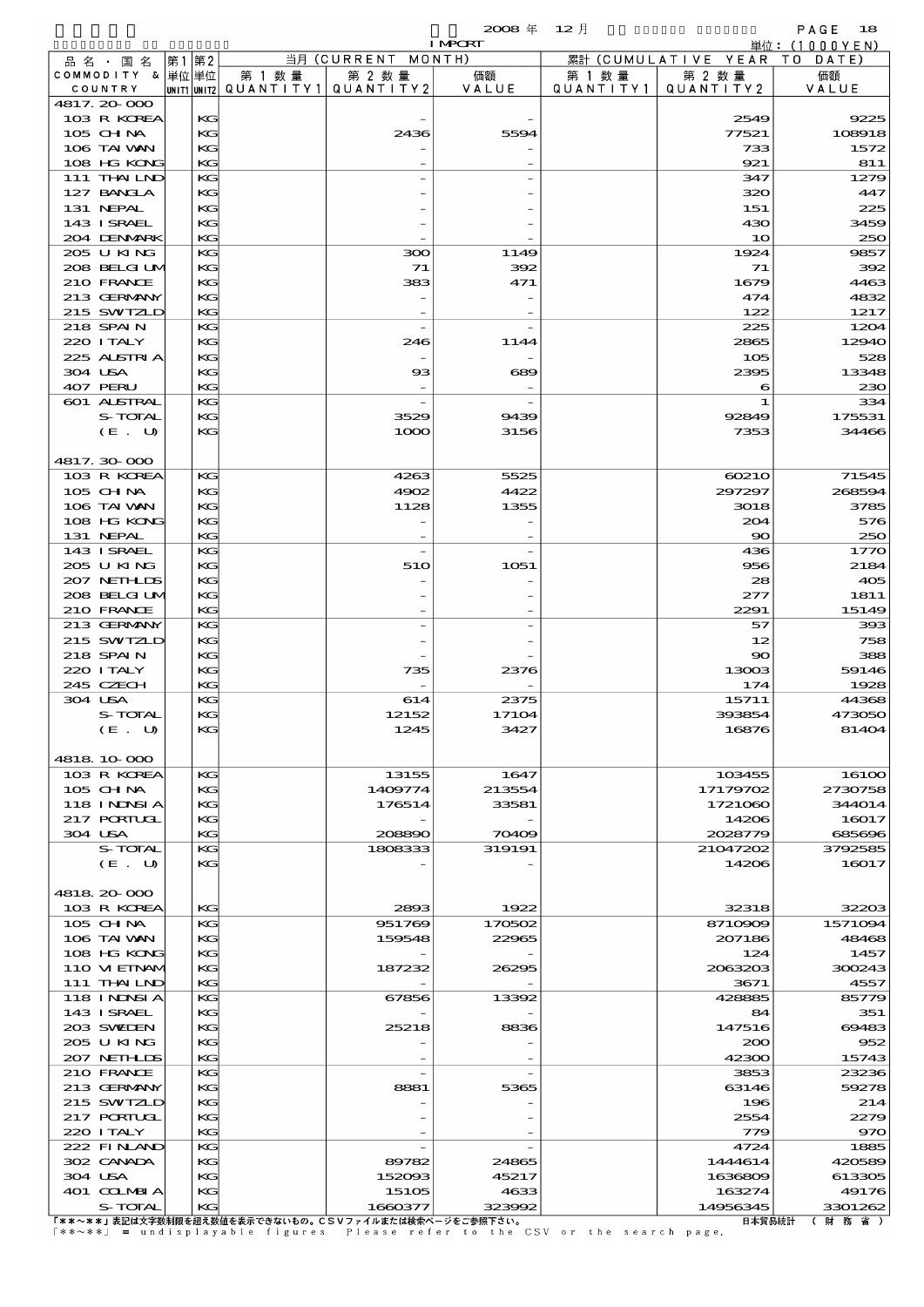$2008 \nless 12 \nless 12$ 

|                           |    |          |                                |                          | <b>I MPORT</b> |           |                              | 単位: (1000YEN)  |
|---------------------------|----|----------|--------------------------------|--------------------------|----------------|-----------|------------------------------|----------------|
| 品名・国名                     | 第1 | 第2       |                                | 当月(CURRENT               | MONTH)         |           | 累計 (CUMULATIVE YEAR TO DATE) |                |
| COMMODITY & 単位単位          |    |          | 第 1 数量                         | 第 2 数量                   | 価額             | 第 1 数 量   | 第 2 数量                       | 価額             |
| COUNTRY                   |    |          | UNITIUNIT2 QUANTITY1 QUANTITY2 |                          | VALUE          | QUANTITY1 | QUANTITY 2                   | VALUE          |
| 4818 20 000<br>(E. U)     |    | KG       |                                | 34099                    | 14201          |           | 265072                       | 173826         |
|                           |    |          |                                |                          |                |           |                              |                |
| 4818 30 000               |    |          |                                |                          |                |           |                              |                |
| 105 CH NA                 |    | KG       |                                | 3993                     | 991            |           | 122145                       | 28181          |
| 108 HG KONG               |    | KG       |                                |                          |                |           | 1567                         | 629            |
| 111 THAILND               |    | КG       |                                | 6158                     | 3448           |           | 37767                        | 36474          |
| 112 SNGAPOR               |    | KG       |                                |                          |                |           | 240                          | 201            |
| 113 MALYSIA               |    | KG       |                                | 154022                   | 28713          |           | 1959721                      | 385341         |
| 118 I NDSI A              |    | KG       |                                |                          |                |           | 150                          | 345            |
| 203 SWIDEN<br>204 DENMARK |    | KG<br>KG |                                |                          |                |           | 59458<br>623                 | 36868<br>1434  |
| 207 NETHLIS               |    | KG       |                                |                          |                |           | 2428                         | 2737           |
| 210 FRANCE                |    | KG       |                                |                          |                |           | 45298                        | 14773          |
| 213 GERMANY               |    | KG       |                                | 409                      | 509            |           | 18512                        | 27959          |
| 215 SWIZLD                |    | KG       |                                |                          |                |           | 1874                         | 2777           |
| 220 I TALY                |    | KG       |                                | 4055                     | 830            |           | 53533                        | 19633          |
| 222 FINAND                |    | KG       |                                |                          |                |           | 1798                         | 4133           |
| 223 POLAND                |    | KG       |                                |                          |                |           | 1614                         | 2021           |
| 225 ALSTRIA               |    | KG       |                                |                          |                |           | 465                          | 438            |
| 235 ESTON A<br>242 SLOVEN |    | KG       |                                | 628                      | 460            |           | 16703                        | 8672           |
| 304 USA                   |    | KG<br>KG |                                | 654                      | 266            |           | 3678<br>19322                | 1404<br>7644   |
| S-TOTAL                   |    | KG       |                                | 169919                   | 35217          |           | 2346896                      | 581664         |
| (E. U)                    |    | KG       |                                | 5746                     | 2065           |           | 204110                       | 120072         |
|                           |    |          |                                |                          |                |           |                              |                |
| 4818 40 010               |    |          |                                |                          |                |           |                              |                |
| 103 R KOREA               |    | KG       |                                | 394207                   | 144311         |           | 4012635                      | 1501627        |
| 105 CHNA                  |    | KG       |                                | 31786                    | 19941          |           | 202774                       | 96678          |
| 106 TAI VAN               |    | KG       |                                | 24500                    | 9199           |           | 442003                       | 188440         |
| 111 THAILND               |    | KG       |                                | 103908                   | 40328          |           | 604919                       | 243918         |
| 113 MALYSIA               |    | KG       |                                | 102931                   | 28941          |           | 1308199                      | 406178         |
| 137 SU ARAB<br>203 SWIDEN |    | KG<br>KG |                                | 367105                   | 81472          |           | 180<br>3507426               | 226<br>1014553 |
| 204 DENMARK               |    | KG       |                                | 397006                   | 104182         |           | 2606434                      | 784099         |
| 207 NETHLIS               |    | KG       |                                | 279263                   | 91409          |           | 2080915                      | 844208         |
| 213 GERMANY               |    | KG       |                                | 41184                    | 15539          |           | 710058                       | 345069         |
| 220 I TALY                |    | KG       |                                |                          |                |           | 16600                        | 13157          |
| 304 USA                   |    | KG       |                                | 8740                     | 5969           |           | 253629                       | 160741         |
| 410 BRAZIL                |    | KG       |                                |                          |                |           | 1017                         | 1339           |
| S-TOTAL                   |    | KG       |                                | 1750630                  | 541291         |           | 15746789                     | 5600233        |
| (E. U)                    |    | KG       |                                | 1084558                  | 292602         |           | 8921433                      | 3001086        |
| 4818 40 090               |    |          |                                |                          |                |           |                              |                |
| 103 R KOREA               |    | KG       |                                | 6955                     | 6967           |           | 115302                       | 135323         |
| $105$ CHNA                |    | KG       |                                | 135095                   | 71394          |           | 1564142                      | 869919         |
| 106 TAI VAN               |    | KG       |                                | 131336                   | 92256          |           | 1703171                      | 1252134        |
| 111 THAILND               |    | KG       |                                | 9348                     | 1951           |           | 18696                        | 4018           |
| <b>118 INNSIA</b>         |    | КG       |                                | 49543                    | 24535          |           | 515210                       | 265938         |
| 207 NETHLIS               |    | KG       |                                | 972                      | 347            |           | 11026                        | 2701           |
| 304 USA                   |    | KG       |                                | $\overline{\phantom{a}}$ |                |           | 20                           | 211            |
| S-TOTAL                   |    | KG       |                                | 333249                   | 197450         |           | 3927567                      | 2530244        |
| (E. U)                    |    | KG       |                                | 972                      | 347            |           | 11026                        | 2701           |
| 4818 50 000               |    |          |                                |                          |                |           |                              |                |
| 103 R KOREA               |    | КG       |                                |                          |                |           | 91                           | 661            |
| $105$ CHNA                |    | KG       |                                | $\infty$                 | 25601          |           | 717199                       | 272676         |
| 106 TAI VAN               |    | KG       |                                |                          |                |           | 3812                         | 532            |
| 108 HG KONG               |    | КG       |                                |                          |                |           | 338                          | 538            |
| 111 THAILND               |    | KG       |                                | 9355                     | 10707          |           | 12471O                       | 165969         |
| 113 MALYSIA               |    | KG       |                                | 22861                    | 31799          |           | 205070                       | 288074         |
| <b>118 INNSIA</b>         |    | KG       |                                | 28757                    | 27012          |           | 379278                       | 411602         |
| 143 ISRAEL                |    | KG       |                                |                          |                |           | 104                          | 210            |
| 205 U KING<br>207 NETHLIS |    | КG<br>KG |                                |                          |                |           | 15<br>1065                   | 634<br>543     |
| 208 BELGI UM              |    | КG       |                                | 284                      | 447            |           | 284                          | 447            |
| 220 I TALY                |    | KG       |                                | 7319                     | 2276           |           | 10533                        | 4216           |
| 304 USA                   |    | KG       |                                | 5467                     | 2725           |           | 58908                        | 45770          |
| 305 MEXICO                |    | КG       |                                |                          |                |           | 562                          | 578            |
| S-TOTAL                   |    | KG       |                                | 135003                   | 100567         |           | 1501969                      | 1192450        |
| (E. U)                    |    | KG       |                                | 7603                     | 2723           |           | 11897                        | 5840           |
|                           |    |          |                                |                          |                |           |                              |                |
| 4818 90 000               |    |          |                                |                          |                |           |                              |                |
| 103 R KOREA               |    | KG       |                                | 44                       | 362            |           | 4434                         | 5895           |

10G R KOREA KG KG MG 725492 201570 2022 4434 4434 5895<br>
T\*\*~\*\*』表記は文字数制限を超え数値を表示できないもの。CSVファイルまたは検索ページをご参照下さい。 6901492 20057319 20057319<br>
「\*\*~\*\*」 = undisplayable figures Please refer to the CSV or the search page. [#ff8]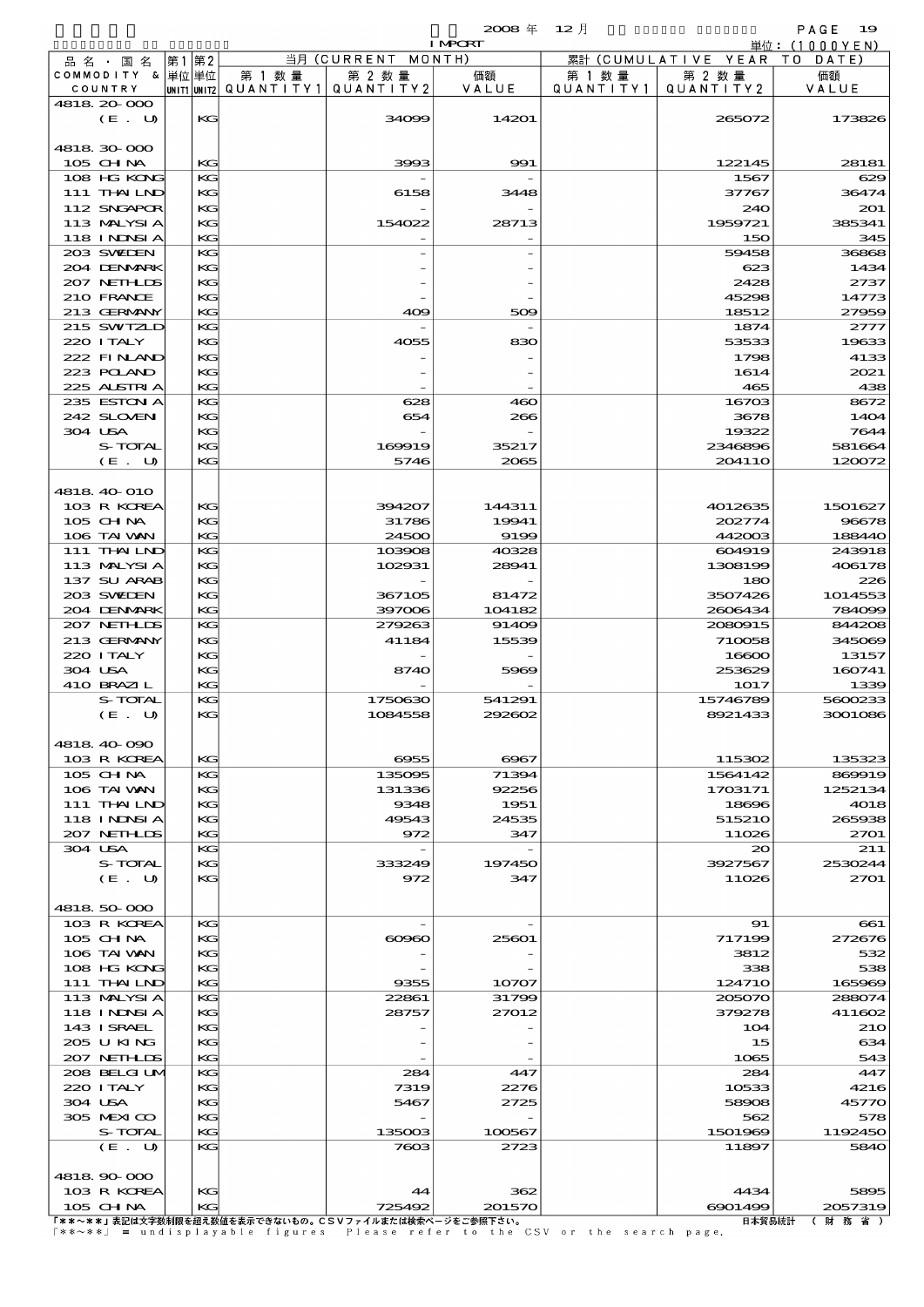|         |                             |    |          |                                      |                      | $2008 \text{ } \#$   | $12$ 月               |                       | PAGE<br>$_{\infty}$  |
|---------|-----------------------------|----|----------|--------------------------------------|----------------------|----------------------|----------------------|-----------------------|----------------------|
|         |                             |    |          |                                      |                      | <b>I MPCRT</b>       |                      |                       | 単位: (1000YEN)        |
|         | 品 名 ・ 国 名                   | 第1 | 第2       |                                      | 当月 (CURRENT MONTH)   |                      |                      | 累計 (CUMULATIVE YEAR   | T O<br>DATE          |
|         | COMMODITY & 単位単位<br>COUNTRY |    |          | 第 1 数 量<br> UNIT1 UNIT2  Q∪ANT   TY1 | 第 2 数量<br>QUANTITY 2 | 価額<br>VALUE          | 第 1 数 量<br>QUANTITY1 | 第 2 数量<br>QUANTITY2   | 価額<br>VALUE          |
|         | 4818 90 000                 |    |          |                                      |                      |                      |                      |                       |                      |
|         | 106 TAI WAN                 |    | KG       |                                      | 148                  | 219                  |                      | 25196                 | 11117                |
|         | 111 THAILND                 |    | KG       |                                      | 44753                | 36588                |                      | 340750                | 293792               |
|         | 112 SNGAPOR                 |    | KG       |                                      |                      |                      |                      | 50                    | 307                  |
|         | 113 MALYSIA<br>117 PHLPIN   |    | KG<br>KG |                                      | 69884<br>484         | <b>114010</b><br>595 |                      | 618179<br>6535        | 1036611<br>8942      |
|         | <b>118 INNSIA</b>           |    | KG       |                                      | 57285                | 85167                |                      | 674471                | 1041033              |
|         | 203 SWIEN                   |    | KG       |                                      |                      |                      |                      | 6427                  | 7197                 |
|         | 204 DENMARK                 |    | KG       |                                      |                      |                      |                      | $\boldsymbol{\infty}$ | 340                  |
|         | 205 U KING                  |    | KG       |                                      |                      |                      |                      | <b>910</b>            | 2493                 |
|         | 207 NETHLIS                 |    | KG       |                                      | 8230                 | <b>1910</b>          |                      | 70832                 | 19612                |
|         | 210 FRANCE<br>213 GERMANY   |    | KG<br>KG |                                      | 251                  | 213                  |                      | 1793<br>4865          | 2545<br>16691        |
|         | 215 SWIZLD                  |    | KG       |                                      | 14                   | 289                  |                      | 67                    | 1717                 |
|         | 218 SPAIN                   |    | KG       |                                      |                      |                      |                      | 7768                  | 5988                 |
|         | 220 I TALY                  |    | KG       |                                      |                      |                      |                      | 12                    | 512                  |
|         | 222 FINAND                  |    | KG       |                                      | 7756                 | 5900                 |                      | 62364                 | 57942                |
|         | 246 SLOVAK                  |    | KG       |                                      |                      |                      |                      | 164                   | 260                  |
| 304 USA | 302 CANADA                  |    | KG       |                                      | 9775                 | 2576                 |                      | 86864                 | 24682                |
|         | 305 MEXICO                  |    | KG<br>KG |                                      | 11338<br>3013        | 9035<br>2982         |                      | 305173<br>53167       | 167814<br>52768      |
|         | 323 DOMNICA                 |    | KG       |                                      | 228                  | 239                  |                      | 28199                 | 25960                |
|         | 410 BRAZIL                  |    | KG       |                                      |                      |                      |                      | 151                   | 468                  |
|         | S-TOTAL                     |    | KG       |                                      | 938695               | 461655               |                      | 9199939               | 4842005              |
|         | (E. U)                      |    | KG       |                                      | 16237                | 8023                 |                      | 155204                | 113580               |
|         |                             |    |          |                                      |                      |                      |                      |                       |                      |
|         | 4819.10.000<br>103 R KOREA  |    | $K$ $G$  |                                      | 85288                | 25370                |                      | 907008                | 211456               |
|         | $105$ CHNA                  |    | KG       |                                      | 265762               | 83585                |                      | 3643922               | 926811               |
|         | 106 TAI VAN                 |    | KG       |                                      | 15997                | 2002                 |                      | 298665                | 68578                |
|         | 108 HG KONG                 |    | KG       |                                      | 4900                 | 1840                 |                      | 71191                 | 30085                |
|         | 110 VIEINAM                 |    | KG       |                                      | $\cos$               | 1463                 |                      | 107121                | 16119                |
|         | 111 THAILND                 |    | KG       |                                      | 13734                | 4559                 |                      | 252150                | 85464                |
|         | 112 SNGAPOR                 |    | KG       |                                      | 500                  | 221                  |                      | 16047                 | 10803                |
|         | 113 MALYSIA<br>117 PHLPIN   |    | KG<br>KG |                                      | 7365<br>4087         | 2271<br>736          |                      | 187345<br>33914       | 50589<br>4403        |
|         | <b>118 INDSIA</b>           |    | KG       |                                      | 501038               | 59000                |                      | 2406792               | 293493               |
|         | $123$ INIA                  |    | KG       |                                      |                      |                      |                      | 753                   | 488                  |
|         | 147 U ARB E                 |    | KG       |                                      |                      |                      |                      | $\infty$              | 200                  |
|         | 203 SWIEN                   |    | КG       |                                      |                      |                      |                      | 1813                  | 2545                 |
|         | 204 DENMARK                 |    | KG       |                                      |                      |                      |                      | 26993                 | 7548                 |
|         | 205 U KING<br>206 I RELAND  |    | KG<br>KG |                                      |                      |                      |                      | 8498<br>2035          | 7992<br>2059         |
|         | 207 NETHLIS                 |    | KG       |                                      |                      |                      |                      | 1182                  | 1255                 |
|         | 208 BELGI UM                |    | KG       |                                      | 1942                 | 625                  |                      | 17524                 | 7122                 |
|         | 210 FRANCE                  |    | KG       |                                      | 2282                 | 923                  |                      | 66507                 | 30483                |
|         | 213 GERMANY                 |    | KG       |                                      | 72672                | 12122                |                      | 412951                | 151514               |
|         | 215 SWIZLD                  |    | KG       |                                      |                      |                      |                      | 1376                  | 425                  |
|         | 218 SPAIN                   |    | KG       |                                      | 708                  | 649                  |                      | 5210                  | 4492                 |
|         | 220 I TALY<br>222 FINLAND   |    | KG<br>KG |                                      | 80                   | 200                  |                      | 16068<br>95           | 14699<br><b>1110</b> |
|         | 224 RUSSIA                  |    | KG       |                                      |                      |                      |                      | 20583                 | 2117                 |
|         | 225 ALSTRIA                 |    | KG       |                                      |                      |                      |                      | 2383                  | 1690                 |
|         | 227 H.NGARY                 |    | KG       |                                      |                      |                      |                      | 584                   | $\bf{60}$            |
|         | 231 ROMAN A                 |    | KG       |                                      |                      |                      |                      | 75                    | 251                  |
|         | 245 CZECH                   |    | KG       |                                      |                      |                      |                      | 611                   | 1017                 |
| 304 USA | 302 CANADA                  |    | KG<br>KG |                                      | 108<br>78384         | 244<br>28627         |                      | 1942<br>968796        | 3480<br>391641       |
|         | 305 MEXICO                  |    | KG       |                                      | 139                  | 223                  |                      | 3535                  | 2841                 |
|         | 401 COLMBIA                 |    | KG       |                                      |                      |                      |                      | 593                   | 802                  |
|         | 551 S AFRCA                 |    | KG       |                                      |                      |                      |                      | 2194                  | 1201                 |
|         | <b>601 ALSTRAL</b>          |    | KG       |                                      |                      |                      |                      | 12124                 | 3713                 |
|         | 606 NEWELD                  |    | KG       |                                      |                      |                      |                      | 2508                  | 414                  |
|         | S-TOTAL                     |    | КG       |                                      | 1060991              | 225269               |                      | 9501688               | 2339369              |
|         | (E. U)                      |    | KG       |                                      | 77684                | 14528                |                      | 562529                | 234437               |
|         | 4819.20-000                 |    |          |                                      |                      |                      |                      |                       |                      |
|         | 103 R KOREA                 |    | KG       |                                      | 269205               | 90016                |                      | 1786694               | 544394               |
|         | 105 CHNA                    |    | KG       |                                      | 762553               | 327778               |                      | 8107432               | 3542254              |
|         | 106 TAI VAN                 |    | KG       |                                      | 56740                | 28577                |                      | 671344                | 398606               |
|         | 108 HG KONG                 |    | KG       |                                      | 2484                 | 2473                 |                      | 31648                 | 25765                |
|         | 110 VIEINAM<br>111 THAILND  |    | KG<br>KG |                                      | 7364<br>16704        | 2646<br>16172        |                      | 71711<br>383219       | 22004<br>236364      |
|         | 112 SNGAPOR                 |    | KG       |                                      | 52800                | 24152                |                      | 415170                | 271956               |
|         |                             |    |          |                                      |                      |                      |                      |                       |                      |

113 MALYSIA KG 104314 23664 941471 239166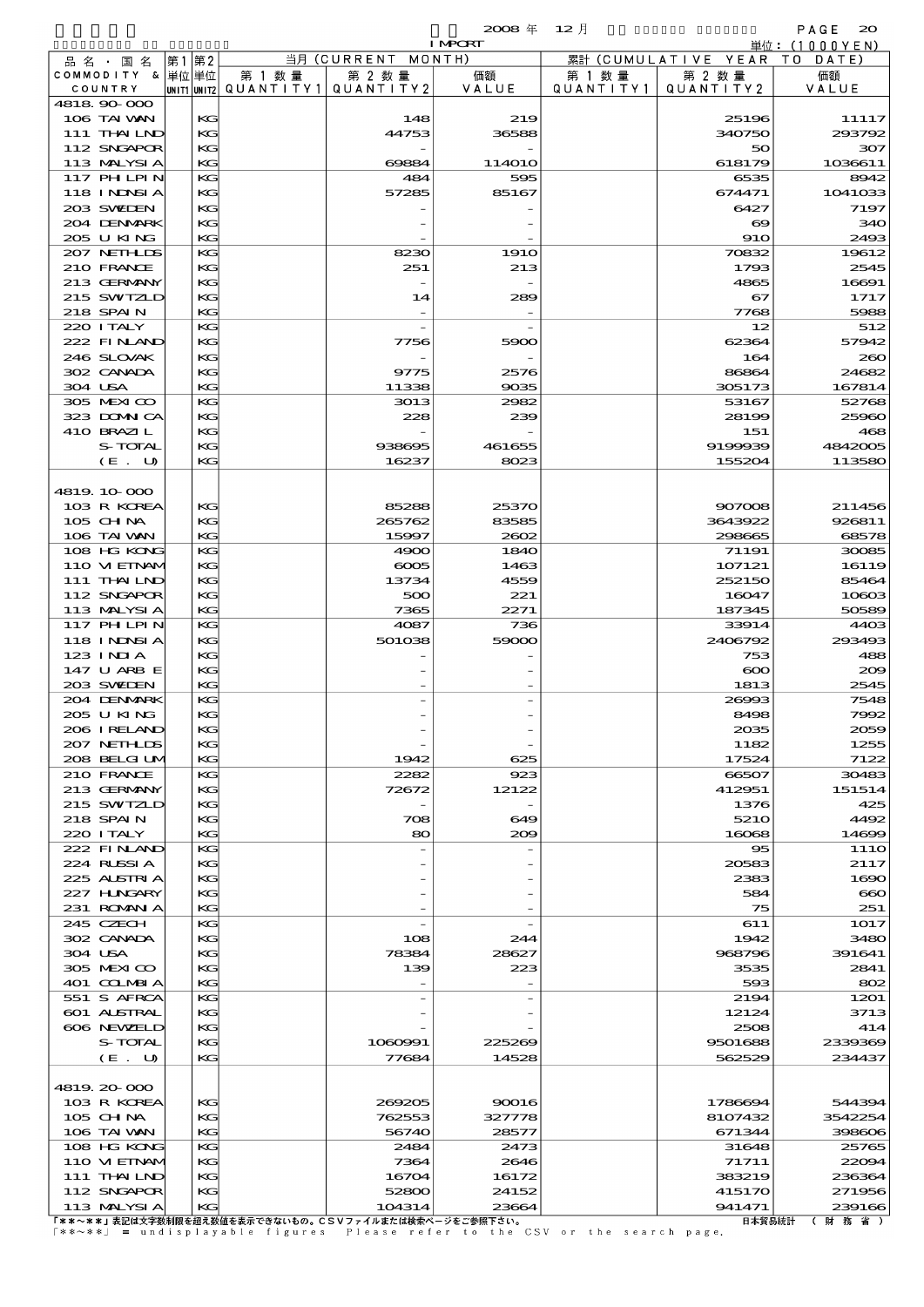|                            |    |          |                                         |                    | $2008 \text{ } \#$<br><b>I MPCRT</b> | $12$ 月            |                                | PAGE<br>21<br>単位:(1000YEN) |
|----------------------------|----|----------|-----------------------------------------|--------------------|--------------------------------------|-------------------|--------------------------------|----------------------------|
| 品 名 ・ 国 名                  | 第1 | 第2       |                                         | 当月 (CURRENT MONTH) |                                      |                   | 累計 (CUMULATIVE YEAR TO         | DATE)                      |
| COMMODITY & 単位単位           |    |          | 第 1 数量                                  | 第 2 数量             | 価額                                   | 第 1 数 量           | 第 2 数量                         | 価額                         |
| COUNTRY                    |    |          | UNIT1 UNIT2   QUANT   TY1   QUANT   TY2 |                    | VALUE                                | Q U A N T I T Y 1 | QUANTITY 2                     | VALUE                      |
| 4819 20 000<br>117 PHLPIN  |    | KG       |                                         |                    |                                      |                   | 7415                           | $\infty$                   |
| <b>118 INNSIA</b>          |    | KG       |                                         | 9811               | 6482                                 |                   | 18031                          | 12613                      |
| $123$ INIA                 |    | KG       |                                         |                    |                                      |                   | 1652                           | 1386                       |
| 125 SRILANK                |    | KG       |                                         |                    |                                      |                   | 206                            | 457                        |
| 127 BANCLA<br>131 NEPAL    |    | KG<br>KG |                                         | 414<br>1053        | 339<br>408                           |                   | 455<br>1096                    | 56£<br>645                 |
| 143 I SRAEL                |    | KG       |                                         |                    |                                      |                   | 235                            | 778                        |
| 147 U ARB E                |    | KG       |                                         |                    |                                      |                   | 78                             | 200                        |
| 202 NORWAY                 |    | KG       |                                         |                    |                                      |                   | 20                             | 504                        |
| 203 SWIDEN<br>204 DENMARK  |    | KG<br>KG |                                         | 169                | 340                                  |                   | 512<br>899                     | 1665<br>3984               |
| 205 U KING                 |    | KG       |                                         | 110605             | 16002                                |                   | 197320                         | 58817                      |
| 206 I RELAND               |    | KG       |                                         | 5879               | 17073                                |                   | 7616                           | 18146                      |
| 207 NETHLIS                |    | KG       |                                         |                    |                                      |                   | 24704                          | 12767                      |
| 208 BELGI UM               |    | KG       |                                         | 885                | 1458                                 |                   | 2136                           | 3335                       |
| 210 FRANCE<br>213 GERMANY  |    | KG<br>KG |                                         | 7278<br>4618       | 12497<br>3792                        |                   | 91151<br>92879                 | 185846<br>76880            |
| 215 SWIZLD                 |    | KG       |                                         | 28266              | 29706                                |                   | 220377                         | 329464                     |
| 217 PORTUGL                |    | KG       |                                         |                    |                                      |                   | 265                            | 357                        |
| 218 SPAIN                  |    | KG       |                                         | 8488               | 6200                                 |                   | 18420                          | 13874                      |
| 220 I TALY                 |    | KG       |                                         | 613                | 2041                                 |                   | 36355                          | 83382                      |
| 222 FINLAND<br>223 POLAND  |    | KG<br>KG |                                         | 180                | 260                                  |                   | 1437<br>19296                  | 5020<br>8352               |
| 225 ALSTRIA                |    | KG       |                                         |                    |                                      |                   | 3536                           | 4124                       |
| 227 HNGARY                 |    | KG       |                                         |                    |                                      |                   | 332                            | 474                        |
| 228 SERBIA                 |    | KG       |                                         |                    |                                      |                   | 730                            | 500                        |
| 234 TURKEY<br>236 LATM A   |    | KG<br>KG |                                         |                    |                                      |                   | 1358<br>441                    | 521<br>1123                |
| 237 LITHUAN                |    | KG       |                                         |                    |                                      |                   | 950                            | 1533                       |
| 302 CANADA                 |    | KG       |                                         |                    |                                      |                   | 544609                         | 353607                     |
| 304 USA                    |    | KG       |                                         | 17056              | 12346                                |                   | 257800                         | 204274                     |
| 305 MEXICO                 |    | KG       |                                         |                    |                                      |                   | 1350                           | 317                        |
| 333 C DOMAC<br>406 ECUADOR |    | KG<br>KG |                                         | 1197<br>305        | 484<br>256                           |                   | 1197<br>305                    | 484<br>256                 |
| 409 CHLE                   |    | KG       |                                         |                    |                                      |                   | 161                            | 200                        |
| 410 BRAZIL                 |    | KG       |                                         | 183                | 280                                  |                   | 2379                           | 2465                       |
| 551 S AFRCA                |    | KG       |                                         |                    |                                      |                   | 14O                            | $\infty$                   |
| 601 ALSTRAL<br>606 NEWELD  |    | KG<br>KG |                                         |                    |                                      |                   | 2705<br>2348                   | 2143<br>591                |
| S-TOTAL                    |    | KG       |                                         | 1469164            | 625442                               |                   | 13971585                       | 6681827                    |
| (E. U)                     |    | KG       |                                         | 138715             | 59663                                |                   | 498249                         | 479677                     |
|                            |    |          |                                         |                    |                                      |                   |                                |                            |
| 4819.30.000                |    |          |                                         |                    |                                      |                   |                                |                            |
| 103 R KOREA<br>$105$ CHNA  |    | KG<br>KG |                                         | 3873<br>952283     | 1803<br>345956                       |                   | 104352<br>7440408              | 45807<br>2785734           |
| 106 TAI VAN                |    | KG       |                                         | 20611              | 7387                                 |                   | 449415                         | 111132                     |
| 108 HG KONG                |    | KG       |                                         |                    |                                      |                   | 6525                           | 5162                       |
| 110 VIEINAM                |    | KG       |                                         | 46868              | 8695                                 |                   | 473488                         | 87222                      |
| 111 THAILND<br>112 SNGAPOR |    | KG<br>KG |                                         |                    |                                      |                   | 528<br>2049                    | <b>1O10</b>                |
| 113 MALYSIA                |    | KG       |                                         |                    |                                      |                   | 61600                          | 821<br>11O73               |
| 117 PHLPIN                 |    | KG       |                                         |                    |                                      |                   | 240                            | 40<                        |
| <b>118 INNSIA</b>          |    | KG       |                                         | 1840               | 474                                  |                   | 73721                          | 26519                      |
| 123 INIA                   |    | KG       |                                         |                    |                                      |                   | 4256                           | 1655                       |
| 203 SWIDEN<br>204 DENMARK  |    | KG<br>KG |                                         | <b>4100</b>        | 1175                                 |                   | $\boldsymbol{\infty}$<br>10284 | 882<br>339X                |
| 205 U KING                 |    | KG       |                                         |                    |                                      |                   | 6748                           | 2983                       |
| 207 NETHLIS                |    | KG       |                                         |                    |                                      |                   | 2031                           | 2466                       |
| 208 BELGI UM               |    | KG       |                                         |                    |                                      |                   | 1004                           | 1381                       |
| 210 FRANCE<br>213 GERMANY  |    | KG<br>KG |                                         | 1219               | 1473                                 |                   | 15593                          | 2577C                      |
| 215 SWIZLD                 |    | KG       |                                         | 1330               | 312                                  |                   | 94615<br>672                   | 36724<br>1031              |
| 218 SPAIN                  |    | KG       |                                         |                    |                                      |                   | 597                            | 1664                       |
| 220 I TALY                 |    | KG       |                                         | 16655              | 8934                                 |                   | 70581                          | 95720                      |
| 234 TURKEY                 |    | KG       |                                         |                    |                                      |                   | 84                             | 437                        |
| 302 CANADA<br>304 USA      |    | KG<br>KG |                                         | 242                | 426                                  |                   | 633<br>56680                   | 700<br>31725               |
| 311 CST RCA                |    | KG       |                                         |                    |                                      |                   | 3048                           | 852                        |
| 606 NEWELD                 |    | KG       |                                         |                    |                                      |                   | 700                            | 520                        |

 $\begin{array}{|c|c|c|c|c|}\n\hline\n\text{606 NEWED} & & \text{KG} & & \text{700} & & \text{520} \\
\hline\n\end{array}$ S-TOTAL KG 1049021 376635 8879922 3282795  $(E. U)$  KG 23304 11894 201523 170989 4819.40-000 103 R KOREA KG 50112 29266 433745 248978

 $\lceil$  \* \* ~ \* \*  $\lceil$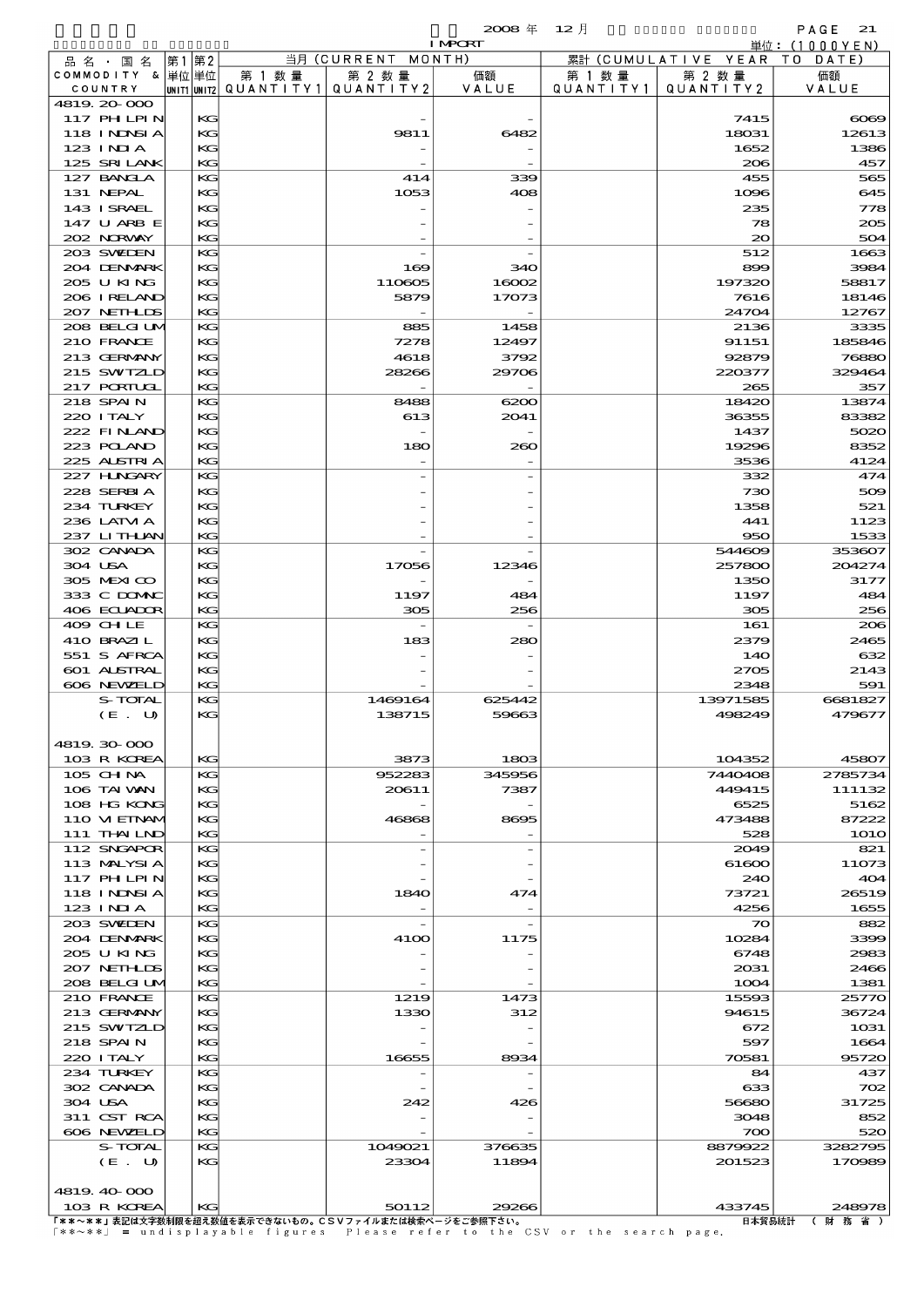|                               |         |       |          |                                            |                      | $2008 \text{ } \#$ | $12$ 月               |                        | PAGE<br>22         |
|-------------------------------|---------|-------|----------|--------------------------------------------|----------------------|--------------------|----------------------|------------------------|--------------------|
|                               |         |       |          |                                            |                      | <b>I MPORT</b>     |                      |                        | 単位:(1000YEN)       |
| 品 名 ・ 国 名<br>COMMODITY & 単位単位 |         | 第1 第2 |          |                                            | 当月 (CURRENT MONTH)   |                    |                      | 累計 (CUMULATIVE YEAR TO | DATE)              |
| COUNTRY                       |         |       |          | 第 1 数 量<br>UNIT1 UNIT2   Q U A N T I T Y 1 | 第 2 数量<br>QUANTITY 2 | 価額<br>VALUE        | 第 1 数 量<br>QUANTITY1 | 第 2 数量<br>QUANTITY 2   | 価額<br>VALUE        |
| 4819.40-000                   |         |       |          |                                            |                      |                    |                      |                        |                    |
| 105 CHNA                      |         |       | KG       |                                            | 2973568              | 1297419            |                      | 31012597               | 13625012           |
| 106 TAI VAN                   |         |       | KG       |                                            | 22114                | 15550              |                      | 290320                 | 141884             |
| 108 HG KONG                   |         |       | KG       |                                            | 1739                 | 1305               |                      | 32961                  | 23886              |
| 110 VIEINAM                   |         |       | KG       |                                            | 84755                | 26088              |                      | 526434                 | 275676             |
| 111 THAILND<br>112 SNGAPOR    |         |       | KG<br>KG |                                            | 367<br>30666         | 853<br>8396        |                      | 54646<br>170432        | 43080<br>52272     |
| 113 MALYSIA                   |         |       | KС       |                                            |                      |                    |                      | 337                    | 259                |
| 117 PHLPIN                    |         |       | KG       |                                            | 11927                | 12055              |                      | 70723                  | 65110              |
| 118 I NJNSI A                 |         |       | KG       |                                            | 24725                | 10417              |                      | 375536                 | 204326             |
| 120 CAMBOD                    |         |       | KG       |                                            | 12406                | 2395               |                      | 131348                 | 28423              |
| $123$ INIA                    |         |       | KG       |                                            |                      |                    |                      | 4231                   | 2707               |
| 127 BANCLA                    |         |       | KG       |                                            |                      |                    |                      | 811                    | 221                |
| 143 I SRAEL                   |         |       | KG       |                                            |                      |                    |                      | $\infty$               | 218                |
| 202 NORWAY<br>204 DENMARK     |         |       | KG<br>KG |                                            |                      |                    |                      | 400<br>1908            | 405<br>3165        |
| 205 U KING                    |         |       | KG       |                                            | 321                  | 264                |                      | 5514                   | 8483               |
| 207 NETHLIS                   |         |       | KG       |                                            | 80                   | 207                |                      | 7562                   | 6479               |
| 208 BELGI UM                  |         |       | KG       |                                            | 738                  | 1548               |                      | 5387                   | 12047              |
| 210 FRANCE                    |         |       | KG       |                                            | 5832                 | 18996              |                      | 184093                 | 265557             |
| 213 GERMANY                   |         |       | KG       |                                            | 10852                | 7924               |                      | 40100                  | 53927              |
| 215 SWIZLD                    |         |       | KG       |                                            | 855                  | 491                |                      | 9499                   | 18344              |
| 218 SPAIN                     |         |       | KС       |                                            | 644                  | 621                |                      | 6169                   | 15447              |
| 220 I TALY<br>222 FINAND      |         |       | KG<br>KG |                                            | 7396<br>370          | 11399<br>715       |                      | 165331<br>881          | 192658<br>1786     |
| 227 H.NGARY                   |         |       | KG       |                                            |                      |                    |                      | 652                    | 1718               |
| 230 GREECE                    |         |       | KG       |                                            |                      |                    |                      | 1003                   | 1165               |
| 234 TURKEY                    |         |       | KG       |                                            |                      |                    |                      | 472                    | 1813               |
| 241 CROATIA                   |         |       | KG       |                                            |                      |                    |                      | 1183                   | <b>1105</b>        |
| 302 CANADA                    |         |       | KG       |                                            | 39086                | 7431               |                      | 938655                 | 180459             |
| 304 USA                       |         |       | KG       |                                            | 1918                 | 241O               |                      | 55150                  | 64352              |
| 410 BRAZIL                    |         |       | KG       |                                            | 288                  | 207                |                      | 662                    | 11O <sub>6</sub>   |
| 601 ALSTRAL                   | S-TOTAL |       | KG       |                                            | 3280759              |                    |                      | 570<br>34529411        | 582                |
|                               | (E. U)  |       | KG<br>KG |                                            | 26233                | 1455957<br>41674   |                      | 418600                 | 15542650<br>562432 |
|                               |         |       |          |                                            |                      |                    |                      |                        |                    |
| 4819.50.000                   |         |       |          |                                            |                      |                    |                      |                        |                    |
| 103 R KOREA                   |         |       | KС       |                                            | 350991               | 80750              |                      | 3956559                | 940060             |
| 105 CHNA                      |         |       | KG       |                                            | 325901               | 209581             |                      | 3166715                | 1650976            |
| 106 TAI VAN                   |         |       | KG       |                                            | 9916                 | 5670               |                      | 104109                 | 62915              |
| 108 HG KONG                   |         |       | KG       |                                            | 3450                 | 2416               |                      | 9692                   | 7601               |
| 110 VI EINAN<br>$111$ THAILND |         |       | KG<br>KG |                                            | 211                  | 284                |                      | 10224<br>5744          | 1364<br>8373       |
| 112 SNGAPOR                   |         |       | KG       |                                            |                      |                    |                      | 670                    | 611                |
| 113 MALYSIA                   |         |       | KG       |                                            |                      |                    |                      | 304746                 | 146675             |
| 117 PH LPIN                   |         |       | KG       |                                            |                      |                    |                      | 297                    | ങ                  |
| 118 I NINSI A                 |         |       | KG       |                                            | 1450                 | 1484               |                      | 59983                  | 28849              |
| 131 NEPAL                     |         |       | КG       |                                            |                      |                    |                      | 7037                   | 6357               |
| 143 ISRAEL                    |         |       | KG       |                                            |                      |                    |                      | 399                    | 656                |
| 147 U ARB E<br>203 SWIDEN     |         |       | KG<br>KG |                                            |                      |                    |                      | 155<br>1919            | 291<br>3030        |
| 204 DENMARK                   |         |       | KG       |                                            |                      |                    |                      | 6                      | 626                |
| 205 U KING                    |         |       | КG       |                                            |                      |                    |                      | 4200                   | 8751               |
| 207 NETHLIS                   |         |       | KG       |                                            |                      |                    |                      | 150                    | 371                |
| 208 BELGI UM                  |         |       | KG       |                                            |                      |                    |                      | 1106                   | 2512               |
| 210 FRANCE                    |         |       | KG       |                                            | 2048                 | 7401               |                      | 23567                  | 81676              |
| 213 GERMANY                   |         |       | KG       |                                            | 705                  | 1482               |                      | 8513                   | 25797              |
| 215 SWIZLD                    |         |       | KС       |                                            |                      |                    |                      | 55                     | 945                |
| 220 I TALY<br>302 CANADA      |         |       | KG<br>KG |                                            | 165<br>187           | 269<br>500         |                      | 1591<br>1330           | 4322<br>3968       |
| 304 USA                       |         |       | KG       |                                            | 1791                 | 1387               |                      | 52339                  | 41880              |
| 410 BRAZIL                    |         |       | KG       |                                            |                      |                    |                      | 701                    | 978                |
|                               | S-TOTAL |       | KG       |                                            | 696815               | 311224             |                      | 7721807                | 3030247            |
|                               | (E. U)  |       | KG       |                                            | 2918                 | 9152               |                      | 41052                  | 127085             |
|                               |         |       |          |                                            |                      |                    |                      |                        |                    |
| 4819.60-000                   |         |       |          |                                            |                      |                    |                      |                        |                    |
| 103 R KOREA                   |         |       | KG       |                                            | 230                  | 567                |                      | 667                    | 790                |
| 105 CH NA<br>106 TAI VAN      |         |       | KG<br>KG |                                            | 100110<br>5385       | 37471<br>1977      |                      | 1505798<br>124189      | 553160<br>43109    |
| 110 VIEINAM                   |         |       | KG       |                                            | 1760                 | 528                |                      | 18929                  | 6503               |
| 111 THAILND                   |         |       | KG       |                                            | 328                  | 318                |                      | 4506                   | 5407               |
| 118 I NINSI A                 |         |       | KG       |                                            |                      |                    |                      | 366                    | 280                |
| $123$ INIA                    |         |       | KG       |                                            |                      |                    |                      | 350                    | 267                |
| 203 SWIDEN                    |         |       | KG       |                                            |                      |                    |                      | 91                     | 223                |

205 U KING KG - - 218 2246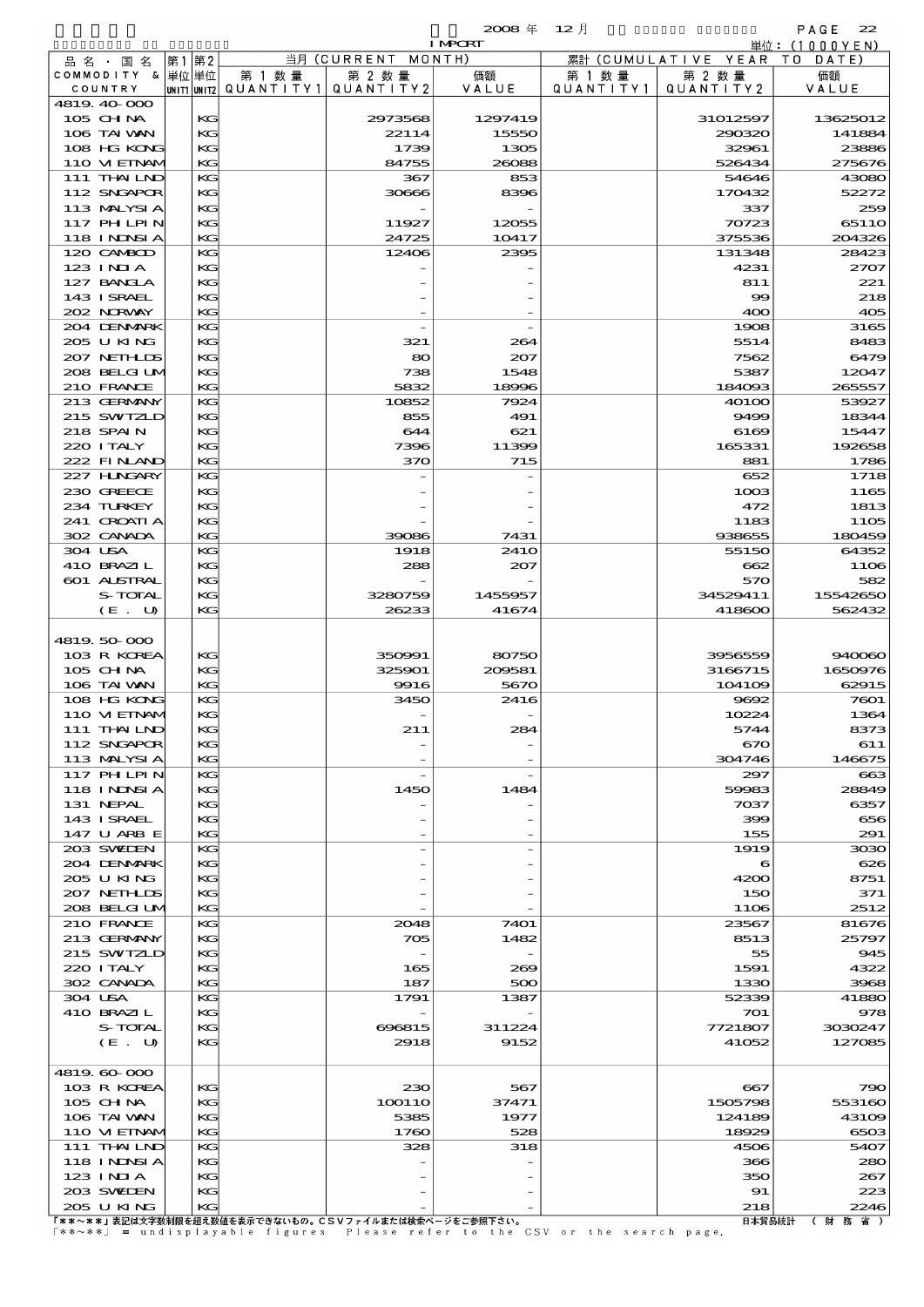|                             |       |          |                          |                                 | $2008 \text{ }^{\text{#}}$ | $12$ 月               |                                | PAGE<br>23         |
|-----------------------------|-------|----------|--------------------------|---------------------------------|----------------------------|----------------------|--------------------------------|--------------------|
|                             |       |          |                          |                                 | <b>I MPCRT</b>             |                      |                                | 単位: (1000YEN)      |
| 品名・国名<br>COMMODITY & 単位単位   | 第1 第2 |          | 第 1 数量                   | 当月 (CURRENT<br>第 2 数量           | MONTH)<br>価額               |                      | 累計 (CUMULATIVE YEAR)<br>第 2 数量 | TO DATE)<br>価額     |
| COUNTRY                     |       |          | unit1 unit2  Q∪ANT   TY1 | QUANTITY2                       | VALUE                      | 第 1 数 量<br>QUANTITY1 | QUANTITY2                      | VALUE              |
| 4819.60-000                 |       |          |                          |                                 |                            |                      |                                |                    |
| 208 BELGI UM                |       | KG       |                          |                                 |                            |                      | 80                             | 292                |
| 210 FRANCE                  |       | KG       |                          |                                 |                            |                      | 834                            | 2122               |
| 213 GERMANY                 |       | KG       |                          |                                 |                            |                      | 2303                           | 2478               |
| 220 I TALY<br>227 H.NGARY   |       | KG<br>KG |                          | 330                             | 372                        |                      | 1623                           | 3498               |
| 234 TURKEY                  |       | KG       |                          |                                 |                            |                      | 19359<br>510                   | 5876<br>486        |
| 245 CZECH                   |       | KG       |                          |                                 |                            |                      | 2674                           | 2683               |
| 302 CANADA                  |       | KG       |                          |                                 |                            |                      | 1064                           | 1193               |
| 304 USA                     |       | KG       |                          | 41                              | 333                        |                      | 3887                           | 2555               |
| 305 MEXICO                  |       | KG       |                          | 3550                            | 1979                       |                      | 11470                          | 8751               |
| S-TOTAL                     |       | KG       |                          | 111734                          | 43545                      |                      | 1698918                        | 641919             |
| (E. U)                      |       | KG       |                          | 330                             | 372                        |                      | 27182                          | 19418              |
| 4820.10-000                 |       |          |                          |                                 |                            |                      |                                |                    |
| 103 R KOREA                 |       | KG       |                          | 17516                           | 34447                      |                      | 505087                         | 337383             |
| 105 CH NA                   |       | KG       |                          | 858832                          | 342942                     |                      | 10494341                       | 4597362            |
| 106 TAI VAN                 |       | KG       |                          | 9307                            | 5129                       |                      | 153247                         | 87111              |
| 108 HG KONG                 |       | KG       |                          | 16628                           | 5461                       |                      | 19257                          | 9984               |
| 110 VI EINAV                |       | KG       |                          |                                 |                            |                      | 8673                           | 3492               |
| 111 THAILND                 |       | KG       |                          | 1564                            | 754                        |                      | 18157                          | 8375               |
| 112 SNGAPOR                 |       | KG       |                          | 1032                            | 1609                       |                      | 5842                           | 7996               |
| 113 MALYSIA                 |       | KG       |                          |                                 |                            |                      | 1641                           | 2313               |
| 118 I NDSI A<br>123 INIA    |       | KG<br>KG |                          | 721130<br>80                    | 156310                     |                      | 6788939<br>3008                | 1440125<br>17241   |
| 125 SRILANK                 |       | KG       |                          |                                 | 539                        |                      | 7589                           | 4921               |
| 127 BANCLA                  |       | KG       |                          |                                 |                            |                      | 280                            | 327                |
| 140 QATAR                   |       | KG       |                          |                                 |                            |                      | 445                            | $\infty$           |
| 143 I SRAEL                 |       | KG       |                          |                                 |                            |                      | 1055                           | 3015               |
| 203 SWIEN                   |       | KG       |                          | 305                             | 1500                       |                      | 4776                           | 11007              |
| 204 DENMARK                 |       | KG       |                          | 658                             | 359                        |                      | 3053                           | 3318               |
| 205 U KING                  |       | KG       |                          | 681                             | 2205                       |                      | 39692                          | 130432             |
| 207 NETHLIS                 |       | KG       |                          | 51                              | <b>31O</b>                 |                      | 944                            | 1535               |
| 208 BELGI UM<br>200 LUNABRG |       | KG<br>KG |                          | <b>1O1</b>                      | 203                        |                      | 2006<br>480                    | 3830<br>323        |
| 210 FRANCE                  |       | KG       |                          | 6596                            | 27441                      |                      | 178027                         | 537693             |
| 213 GERMANY                 |       | KG       |                          | 1255                            | 1731                       |                      | 931O                           | 26019              |
| 215 SWIZLD                  |       | KG       |                          | 165                             | 586                        |                      | 2648                           | 7736               |
| <b>217 PORIUGL</b>          |       | KG       |                          |                                 |                            |                      | 8                              | 224                |
| 218 SPAIN                   |       | KG       |                          |                                 |                            |                      | 25839                          | 27549              |
| 220 I TALY                  |       | KG       |                          | 6784                            | 20502                      |                      | 116161                         | 334475             |
| 222 FINAN                   |       | KG       |                          |                                 |                            |                      | 212                            | 298                |
| 224 RUSSIA<br>225 ALSTRIA   |       | KG<br>KC |                          | 211                             | 261                        |                      | 11O <sub>3</sub><br>624        | 1579<br>572        |
| 234 TURKEY                  |       | KG       |                          |                                 |                            |                      | 9386                           | 5951               |
| 245 CZECH                   |       | KG       |                          |                                 |                            |                      | 434                            | 1137               |
| 302 CANADA                  |       | KG       |                          | 140                             | 268                        |                      | 1264                           | 2254               |
| 304 USA                     |       | KG       |                          | 9061                            | 7971                       |                      | 258851                         | 217594             |
| 409 CHLE                    |       | KG       |                          |                                 |                            |                      | 2220                           | 4767               |
| 410 BRAZIL                  |       | KG       |                          |                                 |                            |                      | 170                            | 1452               |
| 551 S AFRCA<br>S-TOTAL      |       | KG       |                          |                                 |                            |                      | 5706                           | 4721<br>7844716    |
| (E. U)                      |       | KG<br>KG |                          | 1652097<br>16642                | 610528<br>54512            |                      | 18670475<br>381566             | 1078412            |
|                             |       |          |                          |                                 |                            |                      |                                |                    |
| 4820.20-000                 |       |          |                          |                                 |                            |                      |                                |                    |
| 103 R KOREA                 |       | KG       |                          |                                 |                            |                      | 14944                          | 8747               |
| 105 CHNA                    |       | KG       |                          | 31698                           | 10457                      |                      | 86742                          | 29025              |
| 106 TAI VAN                 |       | KG       |                          |                                 |                            |                      | 2389                           | 741                |
| 108 HG KONG                 |       | KG       |                          |                                 |                            |                      | 1566                           | 1134               |
| 111 THAILND                 |       | KG       |                          |                                 |                            |                      | 3467                           | 3172               |
| 118 I NDSI A<br>205 U KING  |       | KG<br>KG |                          | 576<br>$\overline{\phantom{a}}$ | 413                        |                      | 34624<br>172                   | 8582<br><b>210</b> |
| 210 FRANCE                  |       | KG       |                          | 112                             | 253                        |                      | 112                            | 253                |
| 215 SWIZLD                  |       | KG       |                          | 102                             | 334                        |                      | 102                            | 334                |
| 220 I TALY                  |       | KG       |                          | $\overline{\phantom{a}}$        |                            |                      | 443                            | <b>1610</b>        |
| 304 USA                     |       | KG       |                          | 100                             | 873                        |                      | 575                            | 2233               |
| 606 NEWELD                  |       | KG       |                          |                                 |                            |                      | 149                            | 228                |
| S-TOTAL                     |       | KG       |                          | 32588                           | 12330                      |                      | 145285                         | 56269              |
| (E. U)                      |       | KG       |                          | 112                             | 253                        |                      | 727                            | 2073               |
| 4820.30-000                 |       |          |                          |                                 |                            |                      |                                |                    |
| 103 R KOREA                 |       | KG       |                          |                                 |                            |                      | 92985                          | 23147              |
| 105 CHNA                    |       | KG       |                          | 264330                          | 81248                      |                      | 4054552                        | 1198378            |
| 106 TAI VAN                 |       | KG       |                          | 52265                           | 16777                      |                      | 454431                         | 148735             |

108 HG KONG KG 487 450 1531 1890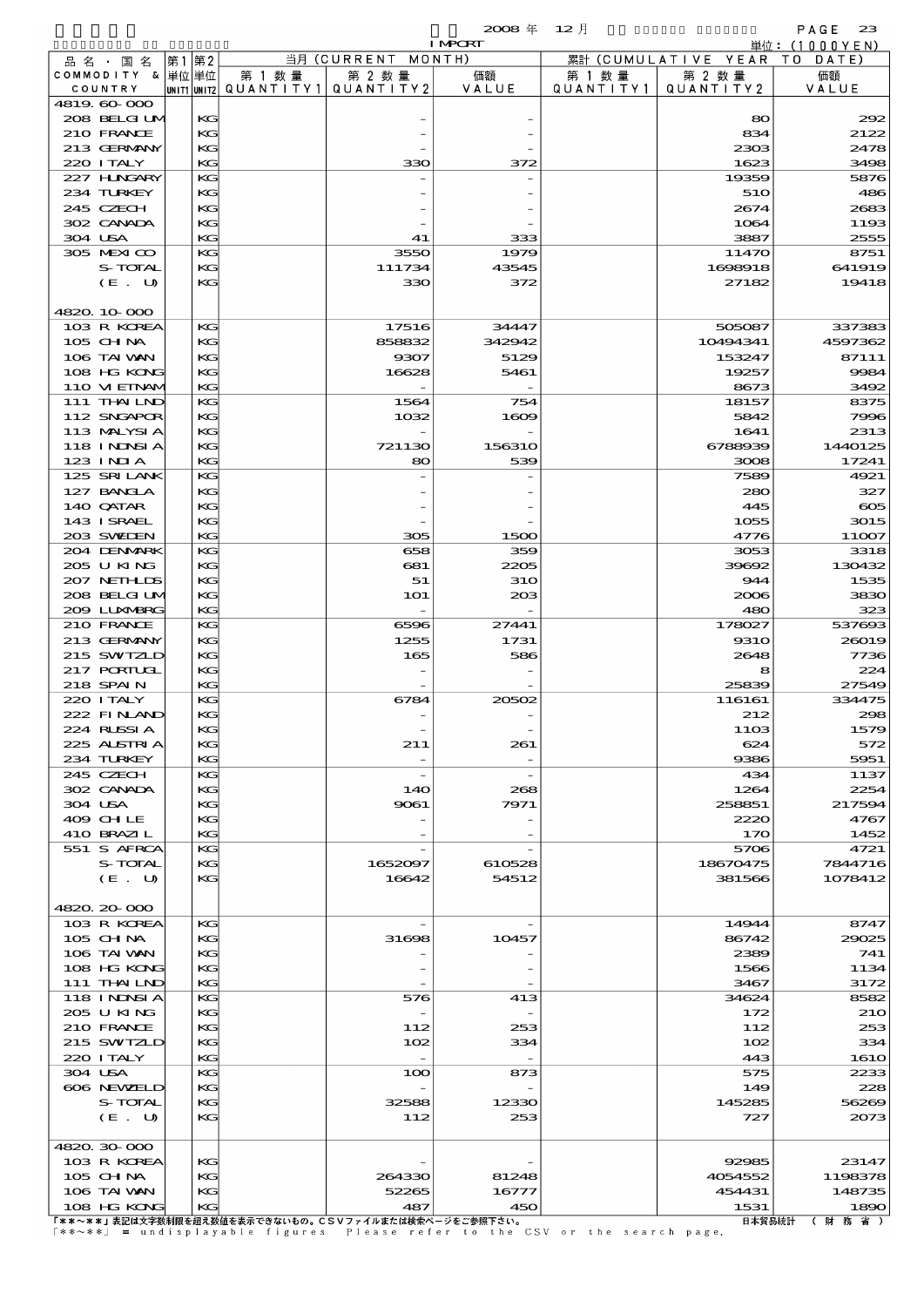|         |                                  |              |             |                          |                                | $2008 \text{ }^{\text{#}}$<br><b>I MPORT</b> | $12$ 月<br>PAGE<br>24 |                             |                          |  |
|---------|----------------------------------|--------------|-------------|--------------------------|--------------------------------|----------------------------------------------|----------------------|-----------------------------|--------------------------|--|
|         | 品 名 ・ 国 名                        | 第1 第2        |             |                          | 当月 (CURRENT                    | MONTH)                                       |                      | 累計 (CUMULATIVE YEAR         | 単位:(1000YEN)<br>TO DATE) |  |
|         | COMMODITY & 単位 単位                |              |             | 第 1 数 量                  | 第 2 数量                         | 価額                                           | 第 1 数 量              | 第 2 数量                      | 価額                       |  |
|         | COUNTRY                          |              | UNIT1 UNIT2 | QUANTITY1 QUANTITY2      |                                | VALUE                                        | QUANTITY1            | QUANTITY 2                  | VALUE                    |  |
|         | 4820.30-000                      |              |             |                          |                                |                                              |                      |                             |                          |  |
|         | 110 VIEINAM                      |              | KG          |                          | 686497                         | 205056                                       |                      | 7164860                     | 2025085                  |  |
|         | 111 THAILND<br>112 SNGAPOR       |              | КG          |                          |                                |                                              |                      | 751                         | 543                      |  |
|         | 113 MALYSIA                      |              | KG<br>KG    |                          |                                |                                              |                      | 581<br>628150               | 1530<br>161645           |  |
|         | $117$ PH LPIN                    |              | KG          |                          |                                |                                              |                      | 5220                        | 1745                     |  |
|         | <b>118 INNSIA</b>                |              | KG          |                          |                                |                                              |                      | 2424                        | 1479                     |  |
|         | 143 ISRAEL                       |              | КG          |                          |                                |                                              |                      | 79                          | 448                      |  |
|         | 203 SWIDEN                       |              | KG          |                          |                                |                                              |                      | 262                         | 858                      |  |
|         | 205 U KING                       |              | KG          |                          |                                |                                              |                      | 2769                        | 5533                     |  |
|         | 207 NETHLIS                      |              | KG          |                          | 430                            | 244                                          |                      | 821                         | 554                      |  |
|         | 208 BELGI UM                     |              | KG          |                          | 1090                           | 1170                                         |                      | 3195                        | 3635                     |  |
|         | 210 FRANCE<br>213 GERMANY        |              | КG<br>KG    |                          | 292                            | 1218                                         |                      | 3334<br>5163                | 8907<br>973              |  |
|         | 215 SWIZLD                       |              | KG          |                          | 58                             | 317                                          |                      | 1026                        | 2996                     |  |
|         | 217 PORTUGL                      |              | KG          |                          |                                |                                              |                      | 1344                        | 2919                     |  |
|         | 218 SPAIN                        |              | KG          |                          |                                |                                              |                      | 452                         | 281                      |  |
|         | 220 I TALY                       |              | КG          |                          | 70853                          | 39138                                        |                      | 365508                      | 251756                   |  |
|         | 225 ALSTRIA                      |              | KG          |                          |                                |                                              |                      | 91                          | 570                      |  |
|         | 302 CANADA                       |              | KG          |                          |                                |                                              |                      | 492                         | 454                      |  |
| 304 USA |                                  |              | KG          |                          | 981                            | 1456                                         |                      | 18220                       | 2741C                    |  |
|         | 606 NEWELD<br>S-TOTAL            |              | KG<br>КG    |                          | 54<br>1077337                  | 789<br>347863                                |                      | 54<br>12808295              | 789<br>3881033           |  |
|         | (E. U)                           |              | KG          |                          | 72665                          | 41770                                        |                      | 382939                      | 284751                   |  |
|         |                                  |              |             |                          |                                |                                              |                      |                             |                          |  |
|         | 4820 40 000                      |              |             |                          |                                |                                              |                      |                             |                          |  |
|         | 105 CH NA                        |              | КG          |                          | 93687                          | 28199                                        |                      | 935520                      | 295874                   |  |
|         | 106 TAI VAN                      |              | КG          |                          | 22004                          | 14923                                        |                      | 146604                      | 106420                   |  |
|         | 108 HG KONG                      |              | KG          |                          |                                |                                              |                      | 1917                        | 1884                     |  |
|         | 112 SNGAPOR                      |              | KG          |                          |                                |                                              |                      | 3942                        | 2831                     |  |
| 304 USA | 210 FRANCE                       |              | KG<br>КG    |                          |                                |                                              |                      | $\infty$<br>10 <sup>3</sup> | зз€<br>278               |  |
|         | S-TOTAL                          |              | КG          |                          | 115691                         | 43122                                        |                      | 1088156                     | 407623                   |  |
|         | (E U)                            |              | KG          |                          |                                |                                              |                      | $\infty$                    | 336                      |  |
|         |                                  |              |             |                          |                                |                                              |                      |                             |                          |  |
|         | 4820 50 000                      |              |             |                          |                                |                                              |                      |                             |                          |  |
|         | 103 R KOREA DZ                   |              | КG          | 4414                     | 49141                          | 23677                                        | 115558               | 1333867                     | 587787                   |  |
|         | 105 CH NA                        | DZ.          | KG          | 64390                    | 292205                         | 117171                                       | 584962               | 2530454                     | 1060221                  |  |
|         | 106 TAI VAN<br>108 HG KONG DZ KG | $\mathbf{Z}$ | KG          |                          |                                |                                              | 82<br>6              | 111O<br>130                 | $\infty$<br>229          |  |
|         | 110 VI EINAMIDZ                  |              | КG          | 109                      | 916                            | 737                                          | 394                  | 3844                        | 2890                     |  |
|         | $111$ THAILND DZ                 |              | КG          | 55                       | 462                            | 414                                          | 1860                 | 11981                       | 10427                    |  |
|         | 125 SRILANK DZ                   |              | KG          |                          |                                |                                              | 402                  | 489                         | 342                      |  |
|         | 143 ISRAEL                       | DZ.          | KG          |                          |                                |                                              | 50                   | 180                         | 507                      |  |
|         | 205 U KING                       | DZ.          | КG          |                          |                                |                                              | 8                    | 100                         | 275                      |  |
|         | 207 NETHLIS                      | DZ.          | KG          | 5                        | 70                             | 269                                          | 63                   | 804                         | 1635                     |  |
|         | 208 BELGI UMIDZ                  |              | КG          |                          |                                |                                              | 36                   | 140                         | 331                      |  |
|         | 210 FRANCE                       | DZ.          | KG          |                          |                                |                                              | 130                  | 839                         | 3105                     |  |
|         | 213 GERMANY<br>220 I TALY        | DZ.<br>DZ.   | KG<br>КG    | 5                        | 38<br>$\overline{\phantom{a}}$ | 274<br>$\overline{\phantom{a}}$              | 767<br>24            | 6220<br>2755                | 14685<br>1735            |  |
|         | 245 CZECH                        | DZ.          | KG          | $\overline{\phantom{0}}$ | $\overline{\phantom{a}}$       |                                              | 25                   | 257                         | 474                      |  |
| 304 USA |                                  | DZ.          | KG          | 8                        | 15                             | 219                                          | 1647                 | 6773                        | 10241                    |  |
|         | 601 ALSTRAL                      | DZ.          | KG          | 2                        | 10                             | 615                                          | 2                    | 10                          | 615                      |  |
|         | S-TOTAL                          | DZ.          | KG          | 68988                    | 342857                         | 143376                                       | 706016               | 3899953                     | 1696415                  |  |
|         | (E. U)                           | DZ.          | KG          | 10                       | 108                            | 543                                          | 1053                 | 11115                       | 22248                    |  |
|         |                                  |              |             |                          |                                |                                              |                      |                             |                          |  |
|         | 4820.90-000<br>103 R KOREA       |              | KС          |                          | 127                            | 1597                                         |                      | 44567                       | 59540                    |  |
|         |                                  |              |             |                          |                                |                                              |                      |                             |                          |  |

|             |              |  |                  |                |            |       | .    |          | .                 |
|-------------|--------------|--|------------------|----------------|------------|-------|------|----------|-------------------|
|             | (E. U)       |  | $\mathbf{DZ}$ KG | 1 <sub>O</sub> | 108        | 543   | 1053 | 11115    | 22248             |
|             |              |  |                  |                |            |       |      |          |                   |
| 4820.90-000 |              |  |                  |                |            |       |      |          |                   |
|             | 103 R KOREA  |  | KG               |                | 127        | 1597  |      | 44567    | 59540             |
|             | $105$ CHNA   |  | KG               |                | 62180      | 32795 |      | 702564   | 358106            |
|             | 106 TAI VAN  |  | $K$ $G$          |                | <b>41O</b> | 470   |      | 19354    | 12929             |
|             | 108 HG KONG  |  | KG               |                |            |       |      | 4319     | 12990             |
|             | 111 THAILND  |  | KG               |                |            |       |      | 1298     | 1280              |
|             | 118 INNSI A  |  | KG               |                | 105778     | 19336 |      | 248707   | 45701             |
|             | 125 SRILANK  |  | KG               |                |            |       |      | 998      | $\mathbf{\alpha}$ |
|             | 203 SWIEN    |  | KG               |                |            |       |      | 475      | 745               |
|             | 205 U KING   |  | KG               |                |            |       |      | 998      | 1512              |
|             | 207 NETHLIS  |  | KG               |                |            |       |      | 1815     | 1801              |
|             | 208 BELGI UM |  | KG               |                |            |       |      | 187      | 475               |
|             | 210 FRANCE   |  | KG               |                |            |       |      | 6240     | 8596              |
|             | 213 GERMANY  |  | $K$ $G$          |                |            |       |      | 1818     | 7571              |
|             | 215 SWIZLD   |  | $K$ $G$          |                |            |       |      | $\infty$ | 37 <sup>c</sup>   |
|             | 218 SPAIN    |  | KG               |                | 2233       | 813   |      | 2233     | 813               |
|             | 220 I TALY   |  | KG               |                | 400        | 494   |      | 1318     | 3016              |
|             | 302 CANADA   |  | KG               |                |            |       |      | 150      | 500               |
| 304 USA     |              |  | $K$ $G$          |                |            |       |      | 7681     | 32030             |
|             |              |  |                  |                |            |       |      |          |                   |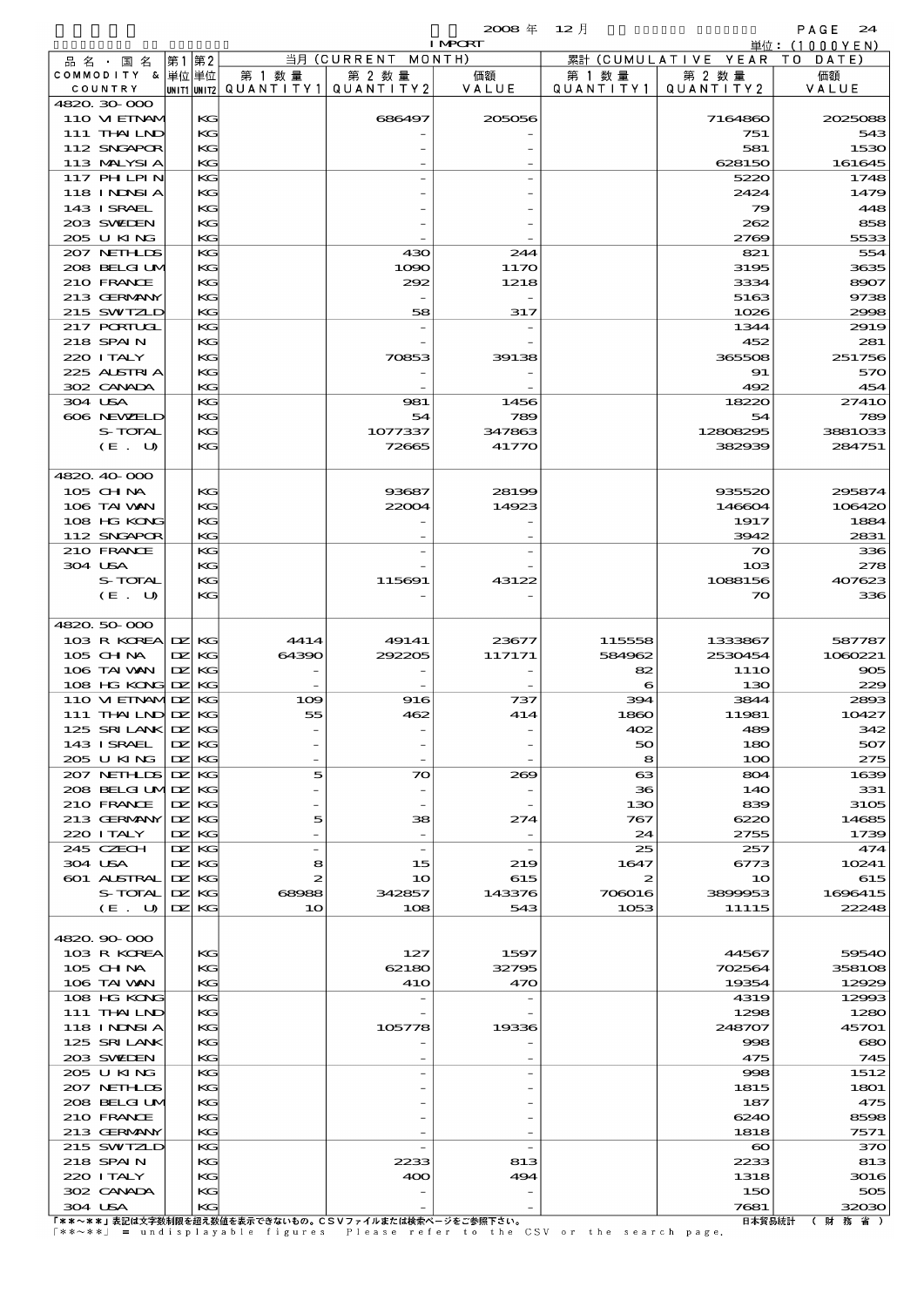$2008 \nless 12 \nless 12$ 

|         |                            |    |          |                                       |                             | <b>I MPCRT</b>  |           |                              | 単位: (1000 Y E N)  |
|---------|----------------------------|----|----------|---------------------------------------|-----------------------------|-----------------|-----------|------------------------------|-------------------|
|         | 品名・国名                      | 第1 | 第2       |                                       | 当月 (CURRENT MONTH)          |                 |           | 累計 (CUMULATIVE YEAR TO DATE) |                   |
|         | COMMODITY & 単位単位           |    |          | 第 1 数 量                               | 第 2 数量                      | 価額              | 第 1 数 量   | 第 2 数量                       | 価額                |
|         | COUNTRY                    |    |          | unit1 unit2  QUANT   TY1  QUANT   TY2 |                             | VALUE           | QUANTITY1 | QUANTITY 2                   | VALUE             |
|         | 4820.90-000<br>S-TOTAL     |    |          |                                       |                             |                 |           |                              |                   |
|         |                            |    | KG<br>KG |                                       | 171128                      | 55505           |           | 1044782                      | 548667            |
|         | (E. U)                     |    |          |                                       | 2633                        | 1307            |           | 15084                        | 24531             |
|         | 4821.10.000                |    |          |                                       |                             |                 |           |                              |                   |
|         | 103 R KOREA                |    | KG       |                                       | 5944                        | 8906            |           | 31467                        | 51625             |
|         | 105 CH NA                  |    | KG       |                                       | 48214                       | 90851           |           | 387257                       | 837580            |
|         | 106 TAI VAN                |    | KG       |                                       | 2835                        | 7536            |           | 38388                        | 79018             |
|         | 108 HG KONG                |    | KG       |                                       | 198                         | 703             |           | 13570                        | 35027             |
|         | 110 VIEINAM                |    | KG       |                                       | 870                         | 299             |           | 10644                        | 10080             |
|         | 111 THAILND                |    | KG       |                                       | 1153                        | 2042            |           | 19302                        | 22222             |
|         | 112 SNGAPOR                |    | KG       |                                       | 4440                        | 1500            |           | 20846                        | 46664             |
|         | 113 MALYSIA                |    | KG       |                                       |                             |                 |           | 4349                         | 8896              |
|         | <b>117 PHLPIN</b>          |    | KG       |                                       |                             |                 |           | 1972                         | 12527             |
|         | <b>118 INNSIA</b>          |    | KG       |                                       | 17                          | 345             |           | 550                          | 5276              |
|         | 123 INIA                   |    | KG       |                                       | $\overline{\phantom{a}}$    |                 |           | 558                          | 9685              |
|         | 143 ISRAEL                 |    | KG       |                                       | 16                          | 267             |           | $\bf{8}$                     | 894               |
|         | 147 U ARB E                |    | KG       |                                       | 100                         | 212             |           | 595                          | 1223              |
|         | 202 NRWAY                  |    | KG       |                                       |                             |                 |           | 215                          | $\infty$          |
|         | 203 SWIEN                  |    | KG       |                                       |                             |                 |           | 158                          | 3134              |
|         | 204 DENMARK                |    | KG       |                                       | $\boldsymbol{z}$            | 294             |           | $_{\rm \alpha}$              | 2831              |
|         | 205 U KING                 |    | KG       |                                       | 1373                        | 10156           |           | 105301                       | 193201            |
|         | 206 IRELAND<br>207 NETHLIS |    | KG<br>KG |                                       | $\boldsymbol{\infty}$<br>23 | 278<br>$\bf{6}$ |           | 120<br>2491                  | $\infty$<br>11609 |
|         | 208 BELGI UM               |    | KG       |                                       |                             |                 |           | 117                          | 3474              |
|         | 210 FRANCE                 |    | KG       |                                       | 308                         | 2070            |           | 7249                         | 34119             |
|         | 213 GERMANY                |    | KG       |                                       | 1962                        | 7913            |           | 17059                        | 98064             |
|         | 215 SWIZLD                 |    | KG       |                                       |                             |                 |           | 51O                          | 1872              |
|         | 218 SPAIN                  |    | KG       |                                       | 389                         | 1286            |           | 1454                         | 5975              |
|         | 220 I TALY                 |    | KG       |                                       | 21                          | 596             |           | 5200                         | 29600             |
|         | 222 FINAND                 |    | KG       |                                       | $\overline{a}$              |                 |           | 94                           | 785               |
|         | 223 POLAND                 |    | KG       |                                       |                             |                 |           | 356                          | 2004              |
|         | 225 ALSTRIA                |    | KG       |                                       | 1316                        | 1587            |           | 1324                         | 2162              |
|         | 245 CZECH                  |    | KG       |                                       | 10                          | 577             |           | 478                          | 1127              |
|         | 302 CANADA                 |    | KG       |                                       | 40                          | 1365            |           | 2347                         | 18039             |
| 304 USA |                            |    | KG       |                                       | 20060                       | 25909           |           | 236053                       | 770122            |
|         | 305 MEXICO                 |    | KG       |                                       |                             |                 |           | 31                           | 270               |
|         | 311 CST RCA                |    | KG       |                                       |                             |                 |           | 220                          | 2100              |
|         | 406 ECLADOR                |    | KG       |                                       |                             |                 |           | $\boldsymbol{z}$             | 217               |
|         | 410 BRAZIL                 |    | KG       |                                       |                             |                 |           | 1504                         | 1843              |
|         | 551 S AFRCA                |    | KG       |                                       |                             |                 |           | 26                           | 223               |
|         | 601 ALSTRAL<br>606 NEWELD  |    | KG<br>KG |                                       | 962<br>153                  | 519<br>428      |           | 1571<br>659                  | 4417<br>3506      |
|         | S-TOTAL                    |    | KG       |                                       | 90461                       | 166332          |           | 914196                       | 2312717           |
|         | (E. U)                     |    | KG       |                                       | 5459                        | 25450           |           | 141494                       | 388791            |
|         |                            |    |          |                                       |                             |                 |           |                              |                   |
|         | 4821.90 000                |    |          |                                       |                             |                 |           |                              |                   |
|         | 103 R KOREA                |    | KG       |                                       |                             |                 |           | 1241                         | 5841              |
|         | 105 CHNA                   |    | KG       |                                       | 29623                       | 24561           |           | 376641                       | 308124            |
|         | 106 TAI VAN                |    | KG       |                                       |                             |                 |           | 714                          | 1686              |
|         | 108 HG KONG                |    | KG       |                                       | 30                          | 258             |           | 2424                         | 3836              |
|         | 110 VIEINAM                |    | KG       |                                       | 18325                       | 13585           |           | 254527                       | 211830            |
|         | 111 THAILND                |    | KG       |                                       | 1120                        | 564             |           | 1215                         | 11OO              |
|         | 112 SNGAPOR                |    | KG       |                                       | 120                         | 388             |           | 21124                        | 15676             |
|         | 113 MALYSI A               |    | KG       |                                       |                             |                 |           | 1076                         | 3698              |
|         | 202 NORWAY                 |    | KG       |                                       |                             |                 |           | 1490                         | 2970              |
|         | 203 SWIDEN                 |    | KG       |                                       |                             |                 |           | 2633                         | 1751              |
|         | 204 DENMARK<br>205 U KING  |    | KG<br>KG |                                       |                             |                 |           | 104<br>2105                  | 1904<br>3848      |
|         | 207 NETHLIS                |    | KG       |                                       |                             |                 |           | 53                           | 1829              |
|         | 210 FRANCE                 |    | KG       |                                       |                             |                 |           | 1796                         | 4256              |
|         | 213 GERMANY                |    | KG       |                                       |                             |                 |           | 1654                         | 8606              |
|         | 218 SPAIN                  |    | KG       |                                       |                             |                 |           | 515                          | 1651              |
|         | 220 I TALY                 |    | KG       |                                       |                             |                 |           | 68                           | 543               |
|         | 235 ESTON A                |    | KG       |                                       |                             |                 |           | $\infty$                     | 1554              |
| 304 USA |                            |    | KG       |                                       | 1621                        | 4430            |           | 21460                        | 53073             |
|         | S-TOTAL                    |    | KG       |                                       | 50839                       | 43786           |           | $\infty$                     | 633776            |
|         | (E. U)                     |    | KG       |                                       |                             |                 |           | 8997                         | 25942             |
|         |                            |    |          |                                       |                             |                 |           |                              |                   |
|         | 4822.10.000                |    |          |                                       |                             |                 |           |                              |                   |
|         | 103 R KOREA                |    | KG       |                                       | 7234                        | 1241            |           | 232172                       | 36538             |
|         | $105$ CHNA                 |    | KG       |                                       | 70962                       | 8094            |           | 1283745                      | 154574            |
|         | 106 TAI VAN<br>111 THAILND |    | KG<br>KG |                                       | 81757                       | 10609           |           | 1260741<br>4915              | 160631<br>725     |
|         | 117 PH LPIN                |    | KG       |                                       |                             |                 |           | 6747                         | 1698              |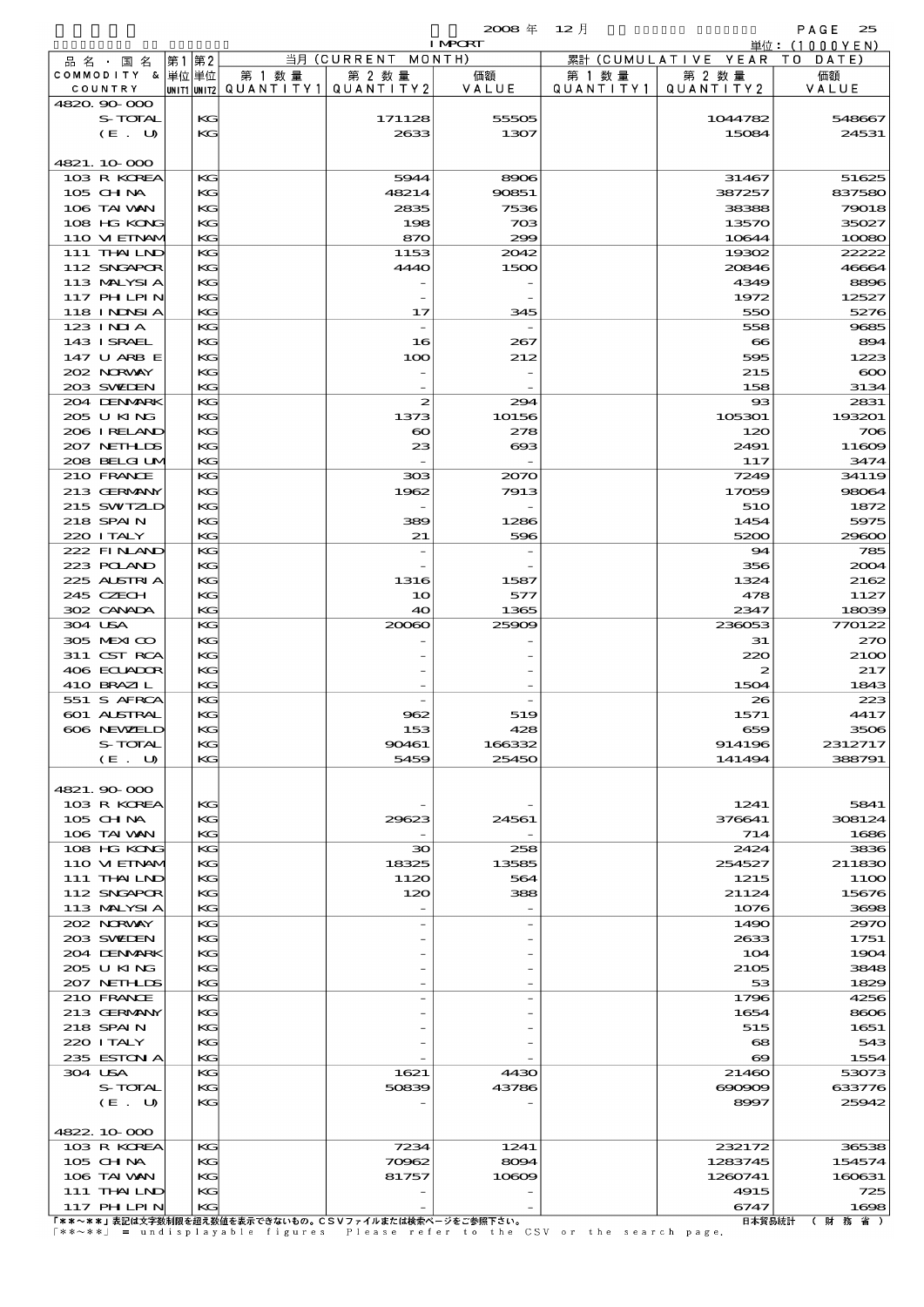|                               |    |          |                        |                              | $2008 \text{ } \#$ | $12$ 月               |                                | $P \land G \in$<br>26 |
|-------------------------------|----|----------|------------------------|------------------------------|--------------------|----------------------|--------------------------------|-----------------------|
|                               |    |          |                        |                              | <b>I MPORT</b>     |                      |                                | 単位: (1000YEN)         |
| 品 名 ・ 国 名<br>COMMODITY & 単位単位 | 第1 | 第2       | 第 1 数量                 | 当月 (CURRENT MONTH)<br>第 2 数量 |                    |                      | 累計 (CUMULATIVE YEAR)<br>第 2 数量 | T O<br>DATE           |
| COUNTRY                       |    |          | UNIT1 UNIT2 QUANTITY 1 | QUANTITY 2                   | 価額<br>VALUE        | 第 1 数 量<br>QUANTITY1 | QUANTITY2                      | 価額<br>VALUE           |
| 4822.10.000                   |    |          |                        |                              |                    |                      |                                |                       |
| $123$ INIA                    |    | KG       |                        |                              |                    |                      | 766                            | 536                   |
| 210 FRANCE                    |    | KG       |                        |                              |                    |                      | 5720                           | 1897                  |
| 234 TURKEY<br>S-TOTAL         |    | KG<br>KG |                        | 5980<br>165933               | 732<br>20676       |                      | 5980<br>2800786                | 732<br>357331         |
| (E. U)                        |    | KG       |                        |                              |                    |                      | 5720                           | 1897                  |
|                               |    |          |                        |                              |                    |                      |                                |                       |
| 4822.90.000                   |    |          |                        |                              |                    |                      |                                |                       |
| 103 R KOREA                   |    | KG       |                        |                              |                    |                      | 15013                          | 2953                  |
| 105 CHNA                      |    | KG       |                        |                              |                    |                      | 44416                          | 10258                 |
| 111 THAILND<br>113 MALYSIA    |    | KG<br>KG |                        | 11OO                         | 631                |                      | 3153<br>4476                   | 1981<br>461           |
| 213 GERMANY                   |    | KG       |                        |                              |                    |                      | 176                            | 232                   |
| 304 USA                       |    | KG       |                        |                              |                    |                      | 5246                           | 1230                  |
| S-TOTAL                       |    | KG       |                        | 11OO                         | 631                |                      | 72480                          | 17115                 |
| (E. U)                        |    | KG       |                        |                              |                    |                      | 176                            | 232                   |
|                               |    |          |                        |                              |                    |                      |                                |                       |
| 4823.20-000<br>103 R KOREA    |    | KG       |                        |                              |                    |                      | 12205                          | 12139                 |
| 105 CHNA                      |    | KG       |                        | 19064                        | 11430              |                      | 198533                         | 126338                |
| 106 TAI WAN                   |    | KG       |                        | 195                          | 347                |                      | 668                            | 1457                  |
| 108 HG KONG                   |    | KG       |                        |                              |                    |                      | 3582                           | 2704                  |
| 110 VIEINAM                   |    | KG       |                        |                              |                    |                      | 364                            | 1267                  |
| 111 THAILND                   |    | KG       |                        | 21313                        | 28829              |                      | 151695                         | 234940                |
| 112 SNGAPOR                   |    | KG       |                        | 7013                         | 3600               |                      | 58472                          | 34085                 |
| 203 SWIEN                     |    | KG       |                        |                              |                    |                      | 625                            | 2511                  |
| 204 DENMARK<br>205 U KING     |    | KG<br>KG |                        | 541                          | 4764               |                      | 350<br>34544                   | 2649<br>90256         |
| 207 NETHLIS                   |    | KG       |                        | 10554                        | 4452               |                      | 83745                          | 47262                 |
| 210 FRANCE                    |    | KG       |                        | 621                          | 2013               |                      | 7848                           | 16074                 |
| 213 GERMANY                   |    | KG       |                        | 47251                        | 26899              |                      | 745928                         | 516444                |
| 218 SPAIN                     |    | KG       |                        | 3341                         | 3216               |                      | 4138                           | 6796                  |
| 220 I TALY                    |    | KG       |                        | 42                           | 208                |                      | 3802                           | 4253                  |
| 225 ALSTRIA                   |    | KG       |                        |                              |                    |                      | 461                            | 3785                  |
| 302 CANADA<br>304 USA         |    | KG<br>KG |                        | 39892                        | 26076              |                      | 32<br>370322                   | 539<br>291967         |
| 305 MEXICO                    |    | KG       |                        |                              |                    |                      | 1146                           | 1276                  |
| 410 BRAZIL                    |    | KG       |                        |                              |                    |                      | 488                            | 452                   |
| 601 ALSTRAL                   |    | KG       |                        | 27019                        | 25299              |                      | 172989                         | 243345                |
| S-TOTAL                       |    | KG       |                        | 176846                       | 137128             |                      | 1851937                        | 1640539               |
| (E. U)                        |    | KG       |                        | 62350                        | 41547              |                      | 881441                         | 000000                |
| 4823.40-000                   |    |          |                        |                              |                    |                      |                                |                       |
| 103 R KOREA                   |    | KG       |                        | <b>3610</b>                  | 1252               |                      | 3612                           | 1523                  |
| 105 CHNA                      |    | KG       |                        |                              |                    |                      | 7971                           | 4857                  |
| 106 TAI WAN                   |    | KG       |                        |                              |                    |                      | 570                            | 1580                  |
| <b>118 INNSIA</b>             |    | KG       |                        |                              |                    |                      | 13356                          | 1891                  |
| 202 NORWAY                    |    | KG       |                        |                              |                    |                      | 270                            | 201                   |
| 203 SWIDEN                    |    | KG       |                        |                              |                    |                      | 3585                           | 4806                  |
| 204 DENMARK<br>205 U KING     |    | KG<br>KG |                        |                              |                    |                      | 5<br>35                        | <b>210</b><br>495     |
| 207 NETHLIS                   |    | KG       |                        |                              |                    |                      | 500                            | 521                   |
| 213 GERMANY                   |    | KG       |                        | 3777                         | 3754               |                      | 18821                          | 27826                 |
| 215 SWIZLD                    |    | KG       |                        | 148                          | 427                |                      | 492                            | 4256                  |
| 302 CANADA                    |    | KG       |                        | 2146                         | 1174               |                      | 2229                           | 1402                  |
| 304 USA                       |    | KG       |                        | 793                          | 4055               |                      | 18946                          | 41860                 |
| S-TOTAL                       |    | KG       |                        | 10474                        | 10662              |                      | 70392                          | 91428                 |
| (E. U)                        |    | KG       |                        | 3777                         | 3754               |                      | 22946                          | 33858                 |
| 4823.61-000                   |    |          |                        |                              |                    |                      |                                |                       |
| 105 CH NA                     |    | КG       |                        |                              |                    |                      | 11918                          | 2786                  |
| S-TOTAL                       |    | KG       |                        |                              |                    |                      | 11918                          | 2786                  |
|                               |    |          |                        |                              |                    |                      |                                |                       |
| 4823.69-000                   |    |          |                        |                              |                    |                      |                                |                       |
| 103 R KOREA                   |    | KG<br>KG |                        | 221819                       | 69614              |                      | 2446951<br>9292539             | 835731                |
| 105 CHNA<br>106 TAI VAN       |    | KG       |                        | 747761<br>24737              | 260647<br>10272    |                      | 270240                         | 3218129<br>105727     |
| 108 HG KONG                   |    | KG       |                        |                              |                    |                      | 22356                          | 10890                 |
| 110 VIEINAM                   |    | KG       |                        | 17791                        | 3362               |                      | 37696                          | 7467                  |
| 111 THAILND                   |    | KG       |                        | 2731                         | 2822               |                      | 125960                         | 57335                 |
| 113 MALYSIA                   |    | KG       |                        | 90888                        | 13842              |                      | 396124                         | 65491                 |
| <b>118 INNSIA</b>             |    | KG       |                        |                              |                    |                      | 2035                           | 1016                  |
| 203 SWIDEN                    |    | KG       |                        |                              |                    |                      | 525                            | 1527                  |
| 205 U KING<br>208 BELGI UM    |    | KG<br>KG |                        |                              |                    |                      | 106<br>1815                    | 276<br>984            |
|                               |    |          |                        |                              |                    |                      |                                |                       |

208 BELGIUM KG - - 1815 984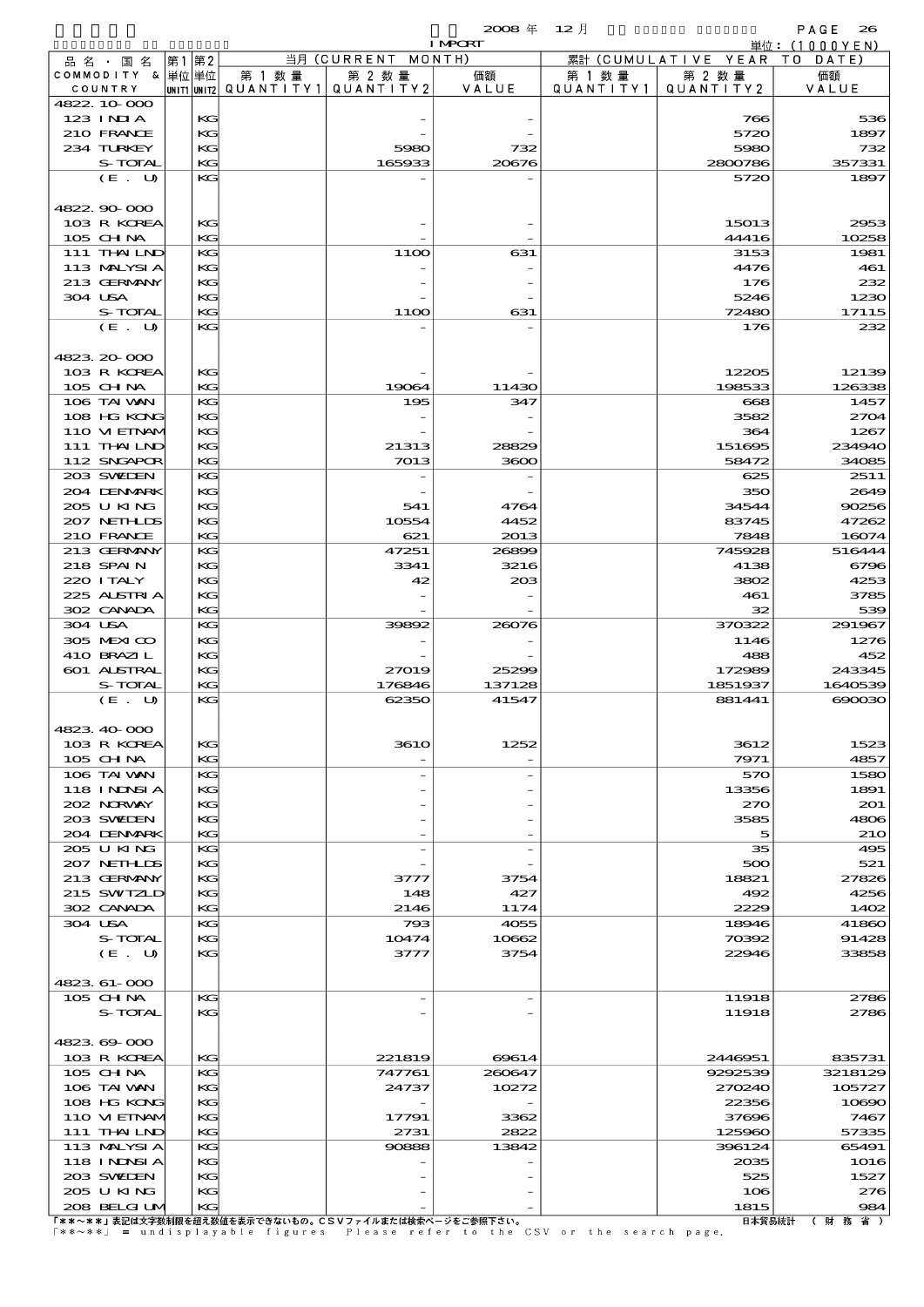$\mathbf{2008} \# 12 \exists$  PAGE 27

| <i>_</i><br>۰.<br>- 11<br>the contract of the contract of<br>.,<br>٠<br>n e<br>۰. |  |
|-----------------------------------------------------------------------------------|--|
|                                                                                   |  |

|                   |       |                                       |                                                       | <b>I MPORT</b> |                   |                              | 単位:(1000YEN) |
|-------------------|-------|---------------------------------------|-------------------------------------------------------|----------------|-------------------|------------------------------|--------------|
| 品名・国名             | 第1 第2 |                                       | 当月 (CURRENT MONTH)                                    |                |                   | 累計 (CUMULATIVE YEAR TO DATE) |              |
| COMMODITY & 単位単位  |       | 第 1 数量                                | 第 2 数量                                                | 価額             | 第 1 数量            | 第 2 数量                       | 価額           |
| COUNTRY           |       | UNIT1 UNIT2  QUANT I TY1  QUANT I TY2 |                                                       | VALUE          | Q U A N T I T Y 1 | QUANTITY 2                   | VALUE        |
| 4823.69-000       |       |                                       |                                                       |                |                   |                              |              |
| 210 FRANCE        | KG    |                                       | 47                                                    | 301            |                   | 231                          | 587          |
| 213 GERMANY       | KG    |                                       |                                                       |                |                   | 11834                        | 7165         |
| 215 SWIZLD        | KG    |                                       |                                                       |                |                   | 29                           | 254          |
| 220 I TALY        | KG    |                                       | 33438                                                 | 13811          |                   | 314116                       | 130407       |
| 234 TURKEY        | KG    |                                       | 141O                                                  | 1451           |                   | 10456                        | 11026        |
| 302 CANADA        | КC    |                                       | 7620                                                  | 13194          |                   | 26225                        | 45589        |
| 304 USA           | KG    |                                       | 14572                                                 | 5458           |                   | 301983                       | 132456       |
| 410 BRAZIL        | KG    |                                       | 288                                                   | 730<br>395504  |                   | 860                          | 2475         |
| S-TOTAL           | KG    |                                       | 1163102                                               |                |                   | 13262081<br>328627           | 4634332      |
| (E. U)            | KG    |                                       | 33485                                                 | 14112          |                   |                              | 140946       |
| 4823.70.000       |       |                                       |                                                       |                |                   |                              |              |
| 103 R KOREA       | KG    |                                       |                                                       |                |                   | 240                          | 374          |
| 105 CH NA         | KG    |                                       | 197243                                                | 76981          |                   | 2340788                      | 874633       |
| 106 TAI VAN       | KG    |                                       | 1270                                                  | $\infty$       |                   | 6665                         | 4636         |
| 111 THAILND       | КC    |                                       |                                                       |                |                   | 34634                        | 9548         |
| 112 SNGAPOR       | KG    |                                       |                                                       |                |                   | 370                          | 802          |
| 113 MALYSIA       | KG    |                                       |                                                       |                |                   | 67725                        | 26132        |
| <b>117 PHLPIN</b> | KG    |                                       |                                                       |                |                   | 562                          | 772          |
| 123 INIA          | KG    |                                       |                                                       |                |                   | 284                          | 3774         |
| 206 I RELAND      |       |                                       |                                                       |                |                   | 4551                         |              |
|                   | KG    |                                       |                                                       |                |                   |                              | 1528         |
| 207 NETHLIS       | KG    |                                       | 150                                                   | 704            |                   | 250                          | 1825         |
| 210 FRANCE        | КC    |                                       |                                                       |                |                   | 8549<br>14140                | 8376         |
| 213 GERMANY       | KG    |                                       |                                                       |                |                   |                              | 4681         |
| 215 SWIZLD        | KG    |                                       |                                                       |                |                   | 50                           | 332          |
| 302 CANADA        | KG    |                                       |                                                       |                |                   | 151339                       | 15047        |
| 304 USA           | KG    |                                       | 643                                                   | 1223           |                   | 39319                        | 16589        |
| S-TOTAL           | KG    |                                       | 199306                                                | 79606          |                   | 2669466                      | 969049       |
| (E. U)            | KG    |                                       | 150                                                   | 704            |                   | 27490                        | <b>16410</b> |
|                   |       |                                       |                                                       |                |                   |                              |              |
| 4823.90-100       |       |                                       |                                                       |                |                   |                              |              |
| 105 CH NA         | KG    |                                       |                                                       |                |                   | 1389                         | 10592        |
| 106 TAI VAN       | КC    |                                       |                                                       |                |                   | 583                          | 1267         |
| S-TOTAL           | KG    |                                       |                                                       |                |                   | 1972                         | 11859        |
|                   |       |                                       |                                                       |                |                   |                              |              |
| 4823.90-200       |       |                                       |                                                       |                |                   |                              |              |
| 103 R KOREA       | KG    |                                       | 36656                                                 | 21855          |                   | 378719                       | 280348       |
| $105$ CHNA        | КC    |                                       | 3743401                                               | 1079528        |                   | 35243342                     | 11810686     |
| 106 TAI VAN       | KG    |                                       | 72590                                                 | 33000          |                   | 776960                       | 367875       |
| 108 HG KONG       | KG    |                                       | 13624                                                 | 2366           |                   | 108408                       | 30247        |
| 110 VI EINAM      | KG    |                                       | 33915                                                 | 11979          |                   | 287449                       | 116680       |
| 111 THAIND        | KG    |                                       | 99808                                                 | 39841          |                   | 656083                       | 323770       |
| 112 SNGAPOR       | KG    |                                       | 398                                                   | 3284           |                   | 6539                         | 30399        |
| 113 MALYSIA       | KG    |                                       | 54176                                                 | 12640          |                   | 726737                       | 133461       |
| <b>117 PHLPIN</b> | KG    |                                       | 13950                                                 | 7091           |                   | 76307                        | 64785        |
| 118 I NDSI A      | KG    |                                       | 156268                                                | 37455          |                   | 1829270                      | 436166       |
| 123 INIA          | KG    |                                       |                                                       |                |                   | 1183                         | 3379         |
| 125 SRILANK       | КG    |                                       |                                                       |                |                   | ဓာ                           | 430          |
| 131 NEPAL         | KG    |                                       | 85                                                    | 300            |                   | 225                          | 512          |
| 143 ISRAEL        | KG    |                                       | 140                                                   | 235            |                   | 140                          | 235          |
| 202 NORVAY        | KG    |                                       |                                                       |                |                   | 79                           | 217          |
| 203 SWIDEN        | KG    |                                       | 656                                                   | 1167           |                   | 30660                        | 23262        |
| 204 DENMARK       | KG    |                                       | 11693                                                 | 8378           |                   | 176439                       | 145668       |
| 205 U KING        | KG    |                                       | 25805                                                 | 9617           |                   | 171763                       | 139158       |
| 206 I RELAND      | KG    |                                       |                                                       |                |                   | 4696                         | 2345         |
| 207 NETHLIS       | KG    |                                       | 69936                                                 | 7019           |                   | 474259                       | 50819        |
| 208 BELGI UM      | KG    |                                       |                                                       |                |                   | 2748                         | 4664         |
| 210 FRANCE        | KG    |                                       | 1879                                                  | 2758           |                   | 34829                        | 88355        |
| 213 GERMANY       | KG    |                                       | 12311                                                 | 11364          |                   | 120138                       | 149373       |
| 215 SWIZLD        | KG    |                                       | 4173                                                  | 1584           |                   | 21369                        | 17445        |
| 218 SPAIN         | KG    |                                       | 296                                                   | 452            |                   | 3330                         | 11481        |
| 220 I TALY        | KG    |                                       | 7053                                                  | 8694           |                   | 90733                        | 206023       |
| 222 FINAND        | KG    |                                       |                                                       |                |                   | 88560                        | 16497        |
| 223 POLAND        | KG    |                                       |                                                       |                |                   | 923                          | 700          |
| 225 ALSTRIA       | KG    |                                       | 3925                                                  | 769            |                   | 11468                        | 11402        |
| 227 HNGARY        | KG    |                                       | 871                                                   | 232            |                   | 73611                        | 27580        |
| 228 SERBIA        | KG    |                                       |                                                       |                |                   | $\boldsymbol{\infty}$        | 433          |
| 245 CZECH         | КG    |                                       |                                                       |                |                   | 105543                       | 55811        |
| 302 CANADA        | KG    |                                       |                                                       |                |                   | 908                          | 3398         |
| 304 USA           | KС    |                                       | 98329                                                 | 63330          |                   | 1315546                      | 932901       |
| 305 MEXICO        | KG    |                                       | 31990                                                 | 11286          |                   | 190053                       | 87592        |
| 410 BRAZIL        | KG    |                                       |                                                       |                |                   | 550                          | 1641         |
| 413 ARGENT        | KС    |                                       |                                                       |                |                   | $\blacktriangleleft$         | 766          |
| 504 TUN SI A      | KG    |                                       |                                                       |                |                   | $\boldsymbol{\infty}$        | 247          |
|                   |       |                                       | 「**~**」表記は文字数制限を超え数値を表示できないもの。CSVファイルまたは検索ページをご参照下さい。 |                |                   | 日本貿易統計                       | (財務省)        |

المعرضة المعروفية المعروفية المعروفية المعروفية المعروفية المعروفية المعروفية المعروفية المعروفية المعروفية ال<br>المعروفية "The Search page." و "The Search page" is ures Please refer to the CSV or the search page.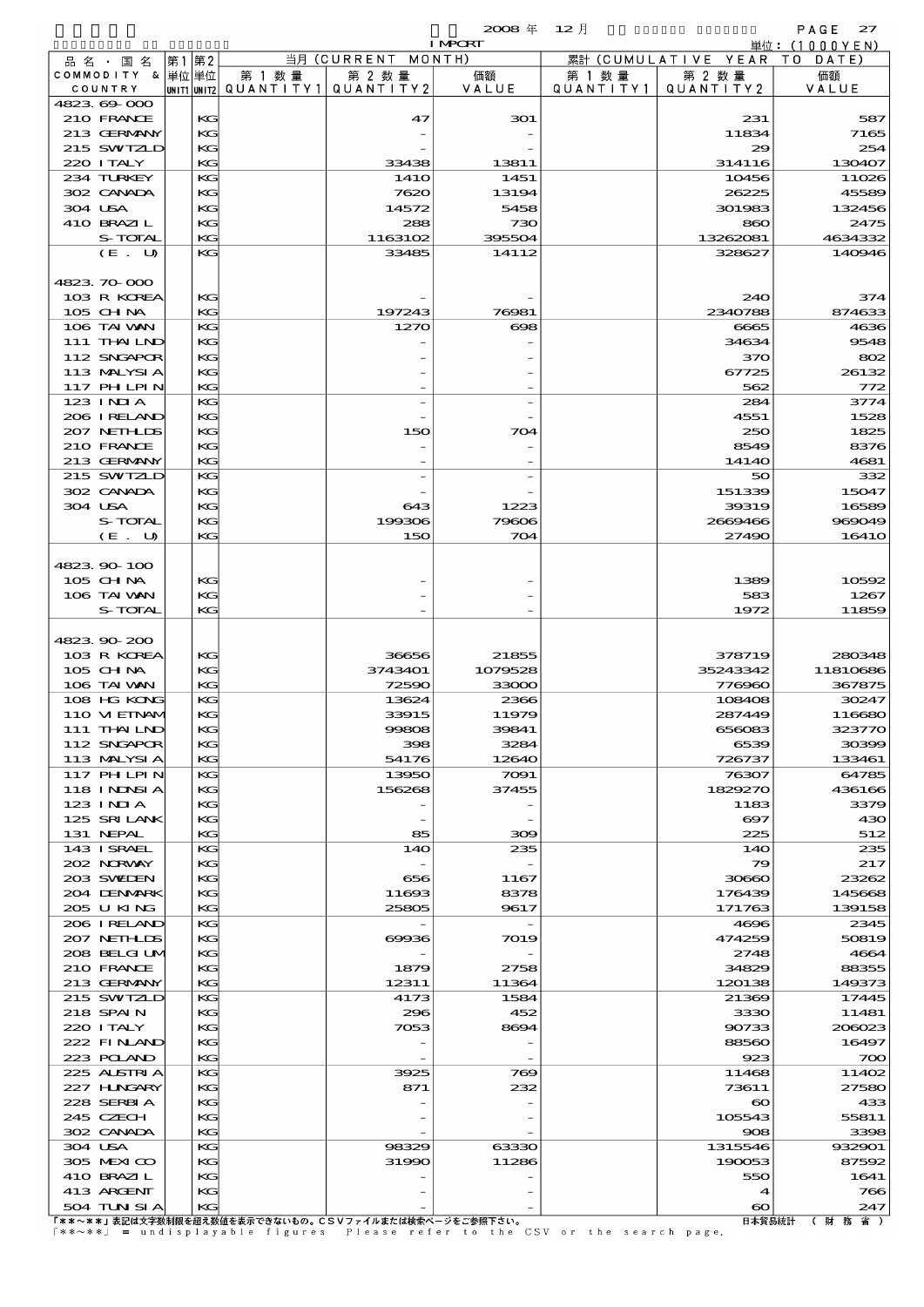$\mathbf{2008} \# \quad 12 \exists$  PAGE 28

|                            |       |          |          |                                                       | <b>I MPORT</b> |                  |                              | 単位:(1000YEN) |
|----------------------------|-------|----------|----------|-------------------------------------------------------|----------------|------------------|------------------------------|--------------|
| 品名・国名                      | 第1    | 第2       |          | 当月(CURRENT                                            | MONTH)         |                  | 累計 (CUMULATIVE YEAR TO DATE) |              |
| COMMODITY & 単位単位           |       |          | 第 1 数 量  | 第 2 数量                                                | 価額             | 第 1 数量           | 第 2 数量                       | 価額           |
| COUNTRY                    |       |          |          | unit1 unit2  QUANT   TY1  QUANT   TY2                 | VALUE          | QUANTITY1        | QUANTITY 2                   | VALUE        |
| 4823.90-200                |       |          |          |                                                       |                |                  |                              |              |
| 551 S AFRCA<br>601 ALSTRAL |       | КG<br>KG |          | 19567                                                 |                |                  | 890                          | 658<br>55557 |
| 606 NEWELD                 |       | KG       |          |                                                       | 2942           |                  | 230166<br>1900               | 508          |
| S-TOTAL                    |       | KG       |          | 4513495                                               | 1379175        |                  | 43243344                     | 15633474     |
| (E. U)                     |       | KG       |          | 134425                                                | 50450          |                  | 1389700                      | 933138       |
|                            |       |          |          |                                                       |                |                  |                              |              |
| 4901.10-000                |       |          |          |                                                       |                |                  |                              |              |
| 103 R KOREA                |       | КG       |          | 6180                                                  | 1823           |                  | 9916                         | 3449         |
| 105 CH NA                  |       | KG       |          | 36926                                                 | 17811          |                  | 82818                        | 52145        |
| 106 TAI VAN                |       | KG       |          | 3030                                                  | 1002           |                  | 28029                        | 13569        |
| 108 HG KONG                |       | KG       |          |                                                       |                |                  | 8276                         | 5379         |
| 111 THAILND                |       | KG       |          | 414                                                   | 411            |                  | 4533                         | 6475         |
| 112 SNGAPOR                |       | KG       |          |                                                       |                |                  | 2412                         | 7484         |
| 113 MALYSIA                |       | KG       |          |                                                       |                |                  | 1005                         | 1817         |
| 117 PHLPIN                 |       | KG       |          |                                                       |                |                  | 499                          | $\infty$     |
| 118 I NDSI A               |       | KG       |          |                                                       |                |                  | 19464                        | 2381         |
| 120 CAMBOD                 |       | KG       |          |                                                       |                |                  | 244                          | 244          |
| 203 SWIEN                  |       | KG       |          |                                                       |                |                  | 89                           | 313          |
| 205 U KING                 |       | KG       |          | 73                                                    | 236            |                  | 858                          | 2233         |
| 206 IRELAND                |       | KG       |          | $\overline{a}$                                        |                |                  | $\mathbf o$                  | 2253         |
| 207 NETHLIS                |       | KG       |          |                                                       |                |                  | 290                          | 269          |
| 208 BELGI UM               |       | KG       |          | 109                                                   | 204            |                  | 109                          | 204          |
| 210 FRANCE                 |       | KG       |          | 106                                                   | 846            |                  | 308                          | 5325         |
| 213 GERMANY                |       | KG       |          | O                                                     | 583            |                  | 55462                        | 43127        |
| 215 SWIZLD                 |       | KG       |          |                                                       |                |                  | $\boldsymbol{4}$             | 350          |
| 218 SPAIN                  |       | KG       |          |                                                       |                |                  | $\infty$                     | 435          |
| 220 I TALY                 |       | KG       |          |                                                       |                |                  | 390                          | 3526         |
| 302 CANADA                 |       | KG       |          | 1                                                     | 792            |                  | 252                          | 9675         |
| 304 USA                    |       | KG       |          |                                                       |                |                  | 13407                        | 78320        |
| 305 MEXICO                 |       | KG       |          |                                                       |                |                  | 24                           | 200          |
| 410 BRAZIL                 |       | KG       |          |                                                       |                |                  | 290                          | 763          |
| 551 S AFRCA                |       | KG       |          |                                                       |                |                  | 235                          | 500          |
| 606 NEWELD                 |       | KG       |          |                                                       |                |                  | 96                           | 709          |
| S-TOTAL                    |       | KG       |          | 46839                                                 | 23708          |                  | 229076                       | 241763       |
| (E. U)                     |       | KG       |          | 288                                                   | 1869           |                  | 57572                        | 57685        |
|                            |       |          |          |                                                       |                |                  |                              |              |
| 4901.91-000                |       |          |          |                                                       |                |                  |                              |              |
| 103 R KOREA NO KG          |       |          | 2956     | 2302                                                  | 1209           | 28669            | 13765                        | 11233        |
| 105 CH NA                  |       | NO KG    | 15165    | 10468                                                 | 13038          | 102984           | 65550                        | 71724        |
| 108 HG KONG NO KG          |       |          |          |                                                       |                | 10300            | 23479                        | 9199         |
| 111 THAILND NO KG          |       |          |          |                                                       |                | 140              | 113                          | 280          |
| 112 SNGAPOR NO KG          |       |          |          |                                                       |                | 7548             | 2588                         | 6297         |
| 147 U ARB E NOKG           |       |          |          |                                                       |                | 21 <sub>10</sub> | 3219                         | 1659         |
| 205 U KING                 |       | NO KG    |          |                                                       |                | 5528             | 6042                         | 44026        |
| 208 BELGI UMNO KG          |       |          | $\infty$ | 120                                                   | 222            | 41O              | 225                          | 487          |
| 210 FRANCE                 |       | NO KG    |          |                                                       |                | 35               | 130                          | 7124         |
| 213 GERMANY                | NO KG |          |          |                                                       |                | 35               | 18                           | 271          |
| 224 RUSSIA                 |       | NO KG    | 190      | 267                                                   | 1111           | 1243             | 1174                         | 4955         |
| 304 USA                    |       | NO KG    | 1460     | <b>4210</b>                                           | 1116           | 15702            | 22670                        | 13467        |
| 410 BRAZIL                 |       | NO KG    |          | $\overline{a}$                                        |                | 3553             | 2316                         | 7875         |
| S-TOTAL                    |       | NO KG    | 19831    | 17367                                                 | 16696          | 178257           | 141289                       | 178597       |
| (E. U)                     |       | NO KG    | $\infty$ | 120                                                   | 222            | $\cos$           | 6415                         | 51908        |
|                            |       |          |          |                                                       |                |                  |                              |              |
| 4901.99-000                |       |          |          |                                                       |                |                  |                              |              |
| 103 R KOREA                |       | KG       |          | 23972                                                 | 25802          |                  | 300895                       | 532487       |
| 105 CHNA                   |       | KG       |          | 227223                                                | 305281         |                  | 2344290                      | 2596345      |
| 106 TAI VAN                |       | KG       |          | 764                                                   | 461            |                  | 199176                       | 193496       |
| 107 MONGOL                 |       | KG       |          |                                                       |                |                  | 292                          | 228          |
| 108 HG KONG                |       | KG       |          | 30041                                                 | 14998          |                  | 175114                       | 177118       |
| 111 THAILND                |       | KG       |          | 26520                                                 | 45767          |                  | 177675                       | 19841O       |
| 112 SNGAPOR                |       | KG       |          | 42621                                                 | 29964          |                  | 333959                       | 616207       |
| 113 MALYSIA                |       | KG       |          | 34554                                                 | 14132          |                  | 417800                       | 164008       |
| 117 PHLPIN                 |       | KG       |          | 24                                                    | 407            |                  | 318                          | 2711         |
| 118 I NDSI A               |       | KG       |          | 318                                                   | 392            |                  | 6704                         | 14775        |
| 120 CAMBOD                 |       | KG       |          | $\overline{\phantom{a}}$                              |                |                  | 668                          | 796          |
| 123 INIA                   |       | KG       |          | 464                                                   | 926            |                  | 7498                         | 17043        |
| 131 NEPAL                  |       | KG       |          |                                                       |                |                  | 200                          | 720          |
| 138 KUWAIT                 |       | KG       |          |                                                       |                |                  | 488                          | 377          |
| 143 ISRAEL                 |       | KG       |          |                                                       |                |                  | 180                          | 7389         |
| 145 SYRIA                  |       | KG       |          |                                                       |                |                  | 85                           | 286          |
| 146 LEBANON                |       | KG       |          |                                                       |                |                  | 172                          | 524          |
| 147 U ARB E                |       | KG       |          |                                                       |                |                  | 18327                        | 10629        |
| 202 NORWAY                 |       | KС       |          |                                                       |                |                  | 55                           | 562          |
| 203 SWIDEN                 |       | KG       |          | 82                                                    | 512            |                  | 53971                        | 45891        |
|                            |       |          |          | 「**~**」表記は文字数制限を超え数値を表示できないもの。CSVファイルまたは検索ページをご参照下さい。 |                |                  | 日本貿易統計                       | (財務省)        |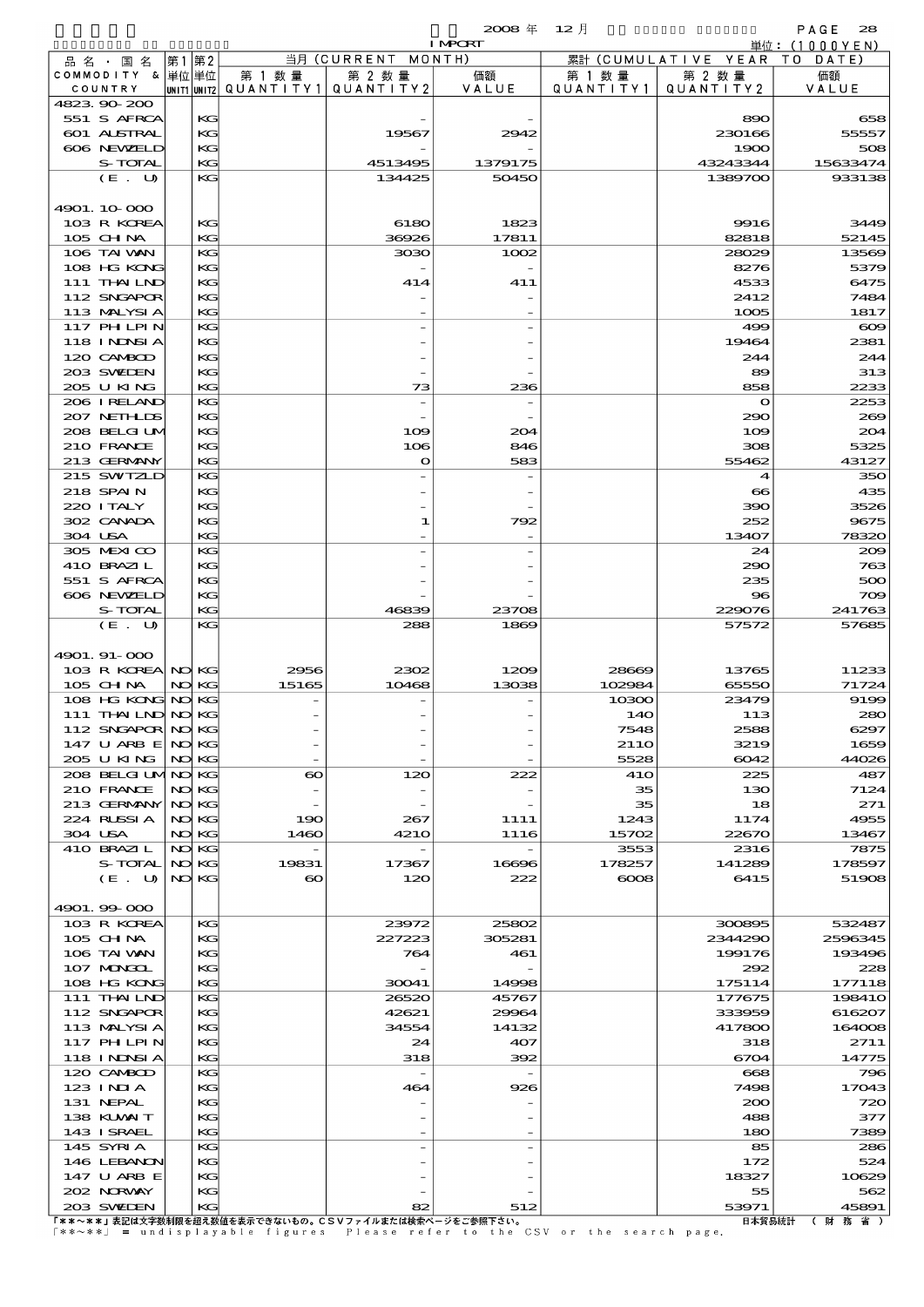# 品別国別表 輸 入 2008 12 確定 (Fixed Annual) 29

I MPORT

| 品 名 ・ 国 名                               | 第1第2 |                |               | 当月 (CURRENT MONTH) |               |                 | 累計 (CUMULATIVE YEAR TO DATE) |                                |
|-----------------------------------------|------|----------------|---------------|--------------------|---------------|-----------------|------------------------------|--------------------------------|
| COMMODITY & 単位単位<br>COUNTRY             |      |                | 第 1 数 量       | 第 2 数量             | 価額            | 第 1 数量          | 第 2 数量                       | 価額                             |
| 4901.99-000                             |      | UNIT1 UNIT2    | QUANTITY1     | QUANTITY 2         | VALUE         | QUANTITY1       | QUANTITY 2                   | VALUE                          |
| 204 DENMARK                             |      | KG             |               | 178                | 357           |                 | 10408                        | 10725                          |
| 205 U KING                              |      | KС             |               | 125836             | 545465        |                 | 1065136                      | 7232937                        |
| 206 IRELAND                             |      | KG             |               | 14                 | 596           |                 | 171                          | 2173                           |
| 207 NETHLIS<br>208 BELGI UM             |      | KG<br>KG       |               | 3688<br>$\infty$   | 12231<br>1262 |                 | 37538<br>13158               | 294299<br>38323                |
| 210 FRANCE                              |      | KG             |               | 13517              | 75266         |                 | 190927                       | 1196452                        |
| 211 MUNKOO                              |      | KG             |               |                    |               |                 | $\infty$                     | 3645                           |
| 213 GERMANY                             |      | KG             |               | 27464              | 120885        |                 | 265799                       | 1817765                        |
| 215 SWIZLD                              |      | KG             |               | 1091               | 8001          |                 | 29406                        | 181321                         |
| <b>217 PORTUGL</b><br>218 SPAIN         |      | KG<br>KG       |               | 930                | 635           |                 | 6<br>27253                   | 219<br>52006                   |
| 220 I TALY                              |      | KG             |               | 7313               | 23464         |                 | 125867                       | 221699                         |
| 222 FINAND                              |      | KG             |               | 270                | 878           |                 | 589                          | <b>2510</b>                    |
| 223 POLAND                              |      | KG             |               | 225                | 1978          |                 | 1455                         | 10646                          |
| 224 RUSSI A                             |      | KG             |               | 1700               | 4972          |                 | 20660                        | 60127                          |
| 225 ALSTRIA                             |      | KG             |               | 118                | 1333          |                 | 2112                         | 13412                          |
| 227 H.NGARY<br>230 GREECE               |      | KС<br>KG       |               |                    |               |                 | 83<br>706                    | 662<br>5104                    |
| 234 TURKEY                              |      | KG             |               |                    |               |                 | 306                          | 508                            |
| 242 SLOVENI                             |      | KG             |               |                    |               |                 | 100                          | 928                            |
| 244 MACEDON                             |      | KG             |               |                    |               |                 | 144                          | <b>41O</b>                     |
| 245 CZECH                               |      | KС             |               | 17                 | 451           |                 | 243                          | 6149                           |
| 246 SLOVAK<br>302 CANADA                |      | KG<br>KG       |               | 120                | 735           |                 | 11897<br>16807               | 9061<br>93303                  |
| 304 USA                                 |      | KG             |               | 170899             | 839516        |                 | 2368793                      | 10816106                       |
| 305 MEXICO                              |      | KG             |               | 170                | <b>41O</b>    |                 | 735                          | 6564                           |
| 324 PRIRICO                             |      | KС             |               |                    |               |                 | $\mathbf o$                  | 384                            |
| 407 PERU                                |      | KG             |               |                    |               |                 | 2127                         | 3765                           |
| 408 BOLIVIA                             |      | KG             |               |                    |               |                 | 134                          | 372                            |
| 410 BRAZIL<br>411 PARAGUA               |      | KG<br>KG       |               | 2615               | 6951          |                 | 69083<br>160                 | 254984<br>964                  |
| 506 EGYPT                               |      | KС             |               |                    |               |                 | $\infty$                     | 341                            |
| 535 ANGCLA                              |      | KG             |               |                    |               |                 | 80                           | 428                            |
| 601 ALSTRAL                             |      | KG             |               | 1331               | 714           |                 | 4952                         | 15042                          |
| 606 NEWELD                              |      | KG             |               |                    |               |                 | 465                          | 1694                           |
| S-TOTAL                                 |      | KG             |               | 744684             | 2084742       |                 | 8305857                      | 26935030                       |
|                                         |      |                |               |                    |               |                 |                              |                                |
| (E. U)                                  |      | KС             |               | 180257             | 785313        |                 | 1807419                      | 10960961                       |
| 4902.10.000                             |      |                |               |                    |               |                 |                              |                                |
| 108 HG KONG NO KG                       |      |                | 41649         | 2525               | 5606          | 563995          | 32570                        |                                |
| 304 USA                                 |      | NO KG          |               |                    |               | 90939           | 16340                        |                                |
| 410 BRAZIL                              |      | NO KG          |               |                    |               | 2269            | 454                          |                                |
| $S-$ TOTAL                              |      | NO KG          | 41649         |                    |               | 657203          | 49364                        |                                |
| 4902 90 000                             |      |                |               |                    |               |                 |                              | 76009<br>14922<br>264<br>91195 |
| 103 R KOREA NO KG                       |      |                | 447292        | 65677              | 17690         | 4376365         | 793285                       | 263552                         |
| $105$ CHNA                              |      | NO KG          | 58131         | 11430              | 8634          | 601086          | 149586                       |                                |
| 106 TAI WAN                             |      | NO KG          | 31488         | 5721               | 1047          | 166949          | 50317                        | 138990<br>18561                |
| 108 HG KONG NO KG<br>110 VI EINAMINO KG |      |                | 17720<br>1800 | 3294<br>450        | 5776<br>446   | 221972<br>16550 | 38356<br>4355                | 99562<br>4742                  |
| 111 THAILND NO KG                       |      |                | 17978         | 3025               | 1639          | 209257          | 34257                        | 22886                          |
| 112 SNGAPOR NO KG                       |      |                | 85655         | 11384              | 25240         | 1217700         | 133566                       | 374263                         |
| $123$ INJA                              |      | NO KG          |               |                    |               | 2643            | 2114                         | 3342                           |
| 203 SWIDEN                              |      | NO KG          |               |                    |               | 94841           | 7269                         | 6450                           |
| 204 DENMARK<br>205 U KING               |      | NO KG<br>NO KG | 52936         | 14928              | 176117        | 172<br>872129   | 1573<br>392203               | 640<br>4051400                 |
| 207 NETHLIS                             |      | NO KG          | 10916         | 2828               | 103983        | 184680          | 56765                        | 1419857                        |
| 208 BELGI UMNO KG                       |      |                | 3198          | 11O <sub>9</sub>   | 1839          | 37886           | 12777                        | 30267                          |
| 210 FRANCE                              |      | NO KG          | 23966         | 8717               | 18424         | 305434          | 116602                       | 210136                         |
| 213 GERMANY                             |      | NO KG          | 29721         | 8259               | 12806         | 336034          | 121892                       | 587506                         |
| 215 SWIZLD NO KG<br>218 SPAIN           |      | NO KG          |               |                    |               | 38490<br>6570   | 11131<br>3064                | 29407<br>5344                  |
| 220 I TALY                              |      | NO KG          | 7543          | 6679               | 6178          | 171673          | 144658                       | 202008                         |
| 223 POLAND                              |      | NO KG          |               |                    |               | 643             | 514                          | 1875                           |
| 224 RUSSI A                             |      | NO KG          |               |                    |               | 3374            | 2699                         | 2750                           |
| 225 ALSTRIA NOKG                        |      |                |               |                    |               | 7346            | 4220                         |                                |
| 230 GREECE<br>233 CYPRUS                |      | NO KG<br>NO KG |               |                    |               | 253<br>416      | 142<br>332                   |                                |
| 302 CANADA                              |      | NO KG          |               |                    |               | 11154           | 5469                         | 16190<br>1442<br>1758<br>10861 |
| 304 USA                                 |      | NO KG          | 417343        | 117439             | 312038        | 4875889         | 1620383                      | 5491989                        |
| 305 MEXICO                              |      | NO KG          |               |                    |               | 4975            | 1488                         | 2420                           |
| 407 PERU                                |      | NO KG          |               |                    |               | 291             | 50                           | 208                            |
| 410 BRAZIL<br>413 ARCENT                |      | NO KG<br>NO KG | 36333         | 6319               | 11793         | 509089<br>3650  | 88073<br>370                 | 201284<br>302                  |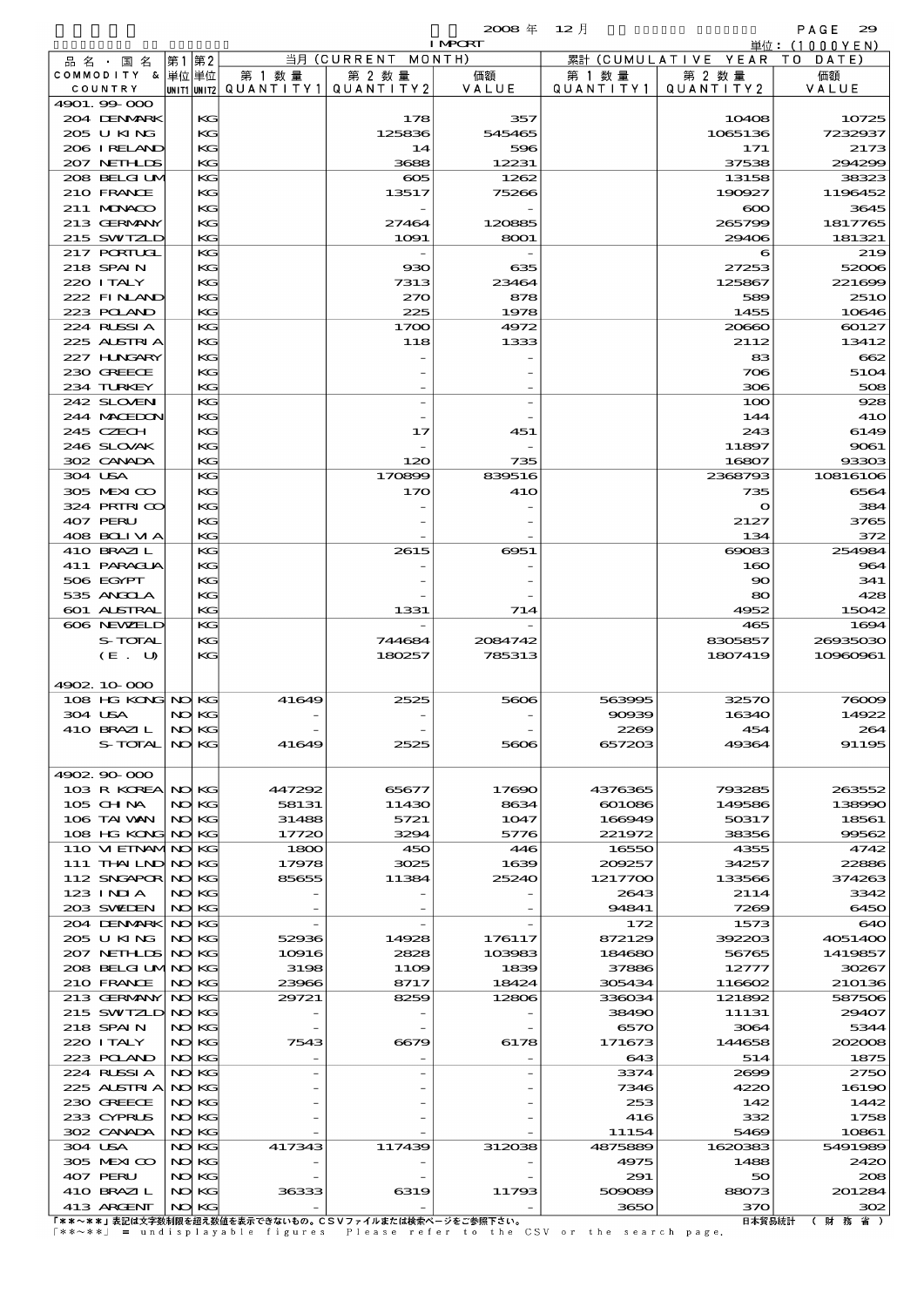$\mathbf{2008} \# \quad 12 \text{ }\mathbf{\mathcal{V}}$ 

| $\sim$ |  |
|--------|--|
|        |  |

|                   |       |       |                                       |                                                       | <b>I MPCRT</b>  |                                                                               |                        | 単位:(1000YEN)     |
|-------------------|-------|-------|---------------------------------------|-------------------------------------------------------|-----------------|-------------------------------------------------------------------------------|------------------------|------------------|
| 品名・国名             | 第1 第2 |       |                                       | 当月 (CURRENT MONTH)                                    |                 |                                                                               | 累計 (CUMULATIVE YEAR TO | DATE)            |
| COMMODITY & 単位単位  |       |       | 第 1 数量                                | 第 2 数量                                                | 価額              | 第 1 数 量                                                                       | 第 2 数量                 | 価額               |
| COUNTRY           |       |       | unit1 unit2  Q∪ANT   TY1  Q∪ANT   TY2 |                                                       | VALUE           | Q U A N T I T Y 1                                                             | QUANTITY2              | VALUE            |
| 4902.90-000       |       |       |                                       |                                                       |                 |                                                                               |                        |                  |
| 601 ALSTRAL       |       | NO KG | 5800                                  | 95                                                    | 1028            | 16405                                                                         | 4094                   | 7687             |
| 606 NEWELD NO KG  |       |       |                                       |                                                       |                 | 212                                                                           | 154                    | 847              |
| S-TOTAL           |       | NO KG | 1247820                               | 267354                                                | 704678          | 14294128                                                                      | 3801758                | 13208526         |
| (E. U)            |       | NO KG | 128280                                | 42520                                                 | 319347          | 2018077                                                                       | 862011                 | 6534873          |
|                   |       |       |                                       |                                                       |                 |                                                                               |                        |                  |
| 4903.00.000       |       |       |                                       |                                                       |                 |                                                                               |                        |                  |
| 103 R KOREA NO KG |       |       | 46080                                 | 5870                                                  | 2944            | 396240                                                                        | 50907                  | 31109            |
| $105$ CHNA        |       | NO KG | 676050                                | 142948                                                | 120778          | 13946386                                                                      | 3314649                | 3219667          |
| 106 TAI VAN       |       | NO KG |                                       |                                                       |                 | 131990                                                                        | 19293                  | 26774            |
| 108 HG KONG NO KG |       |       | 20000                                 | 2007                                                  | 1045            | 936994                                                                        | 164814                 | 105427           |
| 110 M EINAMINO KG |       |       |                                       |                                                       |                 | 10008                                                                         | 4914                   | 2411             |
| 111 THAILND NO KG |       |       |                                       |                                                       |                 | 123036                                                                        | 61883                  | 62885            |
| 112 SNGAPOR NO KG |       |       | 29528                                 | 12500                                                 | 7307            | 470374                                                                        | 123023                 | 105653           |
| 113 MALYSIA       | NO KG |       | 4200                                  | 2607                                                  | 1468            | 115061                                                                        | 49794                  | 38235            |
| 117 PH LPIN NOKG  |       |       |                                       |                                                       |                 | 250                                                                           | 38                     | 312              |
| 123 INIA          |       | NO KG |                                       |                                                       |                 | 750                                                                           | 750                    | 1892             |
| 204 DENMARK NO KG |       |       |                                       |                                                       |                 | 1750                                                                          | 80                     | 439              |
| 205 U KING        |       | NO KG | 1674                                  | 913                                                   | 1411            | 119687                                                                        | 41269                  | 68342            |
| 210 FRANCE        |       | NO KG | 2000                                  | 405                                                   | $_{\rm \alpha}$ | 3050                                                                          | 667                    | 1583             |
| 213 GERMANY       | NO KG |       |                                       |                                                       |                 | 6751                                                                          | 1661                   | 4235             |
| 215 SWTZLD NO KG  |       |       |                                       |                                                       |                 | 162                                                                           | 35                     | 219              |
| 220 I TALY        |       | NO KG |                                       |                                                       |                 | 26642                                                                         | 9204                   | 9758             |
| 222 FINAND NO KG  |       |       |                                       |                                                       |                 |                                                                               | 11620                  |                  |
|                   |       |       |                                       |                                                       |                 | 23868                                                                         |                        | 10028            |
| 245 CZECH         |       | NO KG |                                       |                                                       |                 | $\infty$                                                                      | <b>210</b>             | 226              |
| 304 USA           |       | NO KG | 27817                                 | 8680                                                  | 13492           | 306665                                                                        | 81303                  | 172963           |
| 305 MEXICO        |       | NO KG |                                       |                                                       |                 | 500                                                                           | 151                    | 494              |
| 601 ALSTRAL       | NO KG |       |                                       |                                                       |                 | 5550                                                                          | 296                    | 978              |
| S-TOTAL           |       | NO KG | 807349                                | 175930                                                | 149048          | 16625804                                                                      | 3936561                | 3863630          |
| (E. U)            |       | NO KG | 3674                                  | 1318                                                  | 2014            | 181838                                                                        | 64711                  | 94611            |
|                   |       |       |                                       |                                                       |                 |                                                                               |                        |                  |
| 4904.00-000       |       |       |                                       |                                                       |                 |                                                                               |                        |                  |
| 105 CH NA         |       | KG    |                                       |                                                       |                 |                                                                               | 3291                   | 2190             |
| 108 HG KONG       |       | KG    |                                       |                                                       |                 |                                                                               | 462                    | 307              |
| 112 SNGAPOR       |       | KG    |                                       |                                                       |                 |                                                                               | 711                    | 2163             |
| 118 I NDSI A      |       | KG    |                                       | 182                                                   | 265             |                                                                               | 182                    | 265              |
| 205 U KING        |       | KG    |                                       | 180                                                   | 777             |                                                                               | 8696                   | 46969            |
| 207 NETHLIS       |       | KС    |                                       | 75                                                    | 551             |                                                                               | 1208                   | 9676             |
| 208 BELGI UM      |       | KG    |                                       |                                                       |                 |                                                                               | 100                    | 1111             |
| 210 FRANCE        |       | KG    |                                       | 20                                                    | 308             |                                                                               | 2741                   | 24096            |
| 213 GERMANY       |       | KG    |                                       | 1606                                                  | 12689           |                                                                               | 62030                  | 281052           |
| 215 SWIZLD        |       | KG    |                                       |                                                       |                 |                                                                               | $\boldsymbol{\infty}$  | 630              |
| 218 SPAIN         |       | KG    |                                       | 34                                                    | 294             |                                                                               | 226                    | 2167             |
| 220 I TALY        |       | KG    |                                       | 378                                                   | 1653            |                                                                               | 9519                   | 5461O            |
| 223 POLAND        |       | KG    |                                       | 152                                                   | 569             |                                                                               | 1429                   | 6698             |
| 225 ALSTRIA       |       | KG    |                                       | 40                                                    | 304             |                                                                               | 350                    | 2464             |
| 227 HNGARY        |       | KG    |                                       | 153                                                   | 766             |                                                                               | 114O                   | 4137             |
| 231 ROMANIA       |       | KС    |                                       | $\infty$                                              | 300             |                                                                               | $\infty$               | 309              |
| 304 USA           |       | KG    |                                       | 1162                                                  | 4388            |                                                                               | 65868                  | 203476           |
| <b>S-TOTAL</b>    |       | KG    |                                       | 4002                                                  | 22873           |                                                                               | 158033                 | 642320           |
| (E. U)            |       | KC    |                                       | 2658                                                  | 18220           |                                                                               | 87459                  | 433289           |
|                   |       |       |                                       |                                                       |                 |                                                                               |                        |                  |
| 4905, 10, 000     |       |       |                                       |                                                       |                 |                                                                               |                        |                  |
| 103 R KOREA       |       | КG    |                                       | 1384                                                  | 1962            |                                                                               | 16614                  | 21919            |
|                   |       | KG    |                                       |                                                       | 34089           |                                                                               |                        |                  |
| 105 CH NA         |       |       |                                       | 24801                                                 | 30212           |                                                                               | 110766                 | 175826<br>190723 |
| 106 TAI VAN       |       | KG    |                                       | 30517                                                 |                 |                                                                               | 172571                 |                  |
| 204 DENMARK       |       | KG    |                                       |                                                       |                 |                                                                               | 625                    | 5276             |
| 205 U KING        |       | KС    |                                       |                                                       |                 |                                                                               | 44                     | 305              |
| 207 NETHLIS       |       | KG    |                                       |                                                       |                 |                                                                               | 29                     | 226              |
| 213 GERMANY       |       | KG    |                                       |                                                       |                 |                                                                               | 20B                    | 444              |
| 220 I TALY        |       | KG    |                                       | 1198                                                  | 2067            |                                                                               | 22060                  | 47024            |
| 304 USA           |       | KG    |                                       | 349                                                   | 1543            |                                                                               | 2806                   | 12315            |
| 305 MEXICO        |       | KС    |                                       |                                                       |                 |                                                                               | 10                     | 320              |
| S-TOTAL           |       | KG    |                                       | 58249                                                 | 69873           |                                                                               | 325728                 | 454378           |
| (E. U)            |       | KG    |                                       | 1198                                                  | 2067            |                                                                               | 22961                  | 53275            |
|                   |       |       |                                       |                                                       |                 |                                                                               |                        |                  |
| 4905, 91-000      |       |       |                                       |                                                       |                 |                                                                               |                        |                  |
| 105 CH NA         |       | KС    |                                       |                                                       |                 |                                                                               | 2659                   | 4654             |
| 112 SNGAPOR       |       | KG    |                                       |                                                       |                 |                                                                               | 1982                   | 7345             |
| $123$ INIA        |       | KG    |                                       | 95                                                    | 493             |                                                                               | 95                     | 493              |
| 205 U KING        |       | КG    |                                       | 465                                                   | 7526            |                                                                               | 1771                   | 14716            |
| 215 SWIZLD        |       | KG    |                                       |                                                       |                 |                                                                               | 966                    | 6401             |
| 220 I TALY        |       | KС    |                                       |                                                       |                 |                                                                               | 144                    | 1192             |
| 224 RUSSIA        |       | KG    |                                       |                                                       |                 |                                                                               | 68                     | 629              |
| 302 CANADA        |       | KG    |                                       |                                                       |                 |                                                                               | 75                     | 687              |
|                   |       |       |                                       | 「**~**」表記は文字数制限を超え数値を表示できないもの。CSVファイルまたは検索ページをご参照下さい。 |                 |                                                                               | 日本貿易統計                 | ( 財 務<br>省)      |
|                   |       |       |                                       |                                                       |                 | 「**~**」 = undisplayable figures - Please refer to the CSV or the search page. |                        |                  |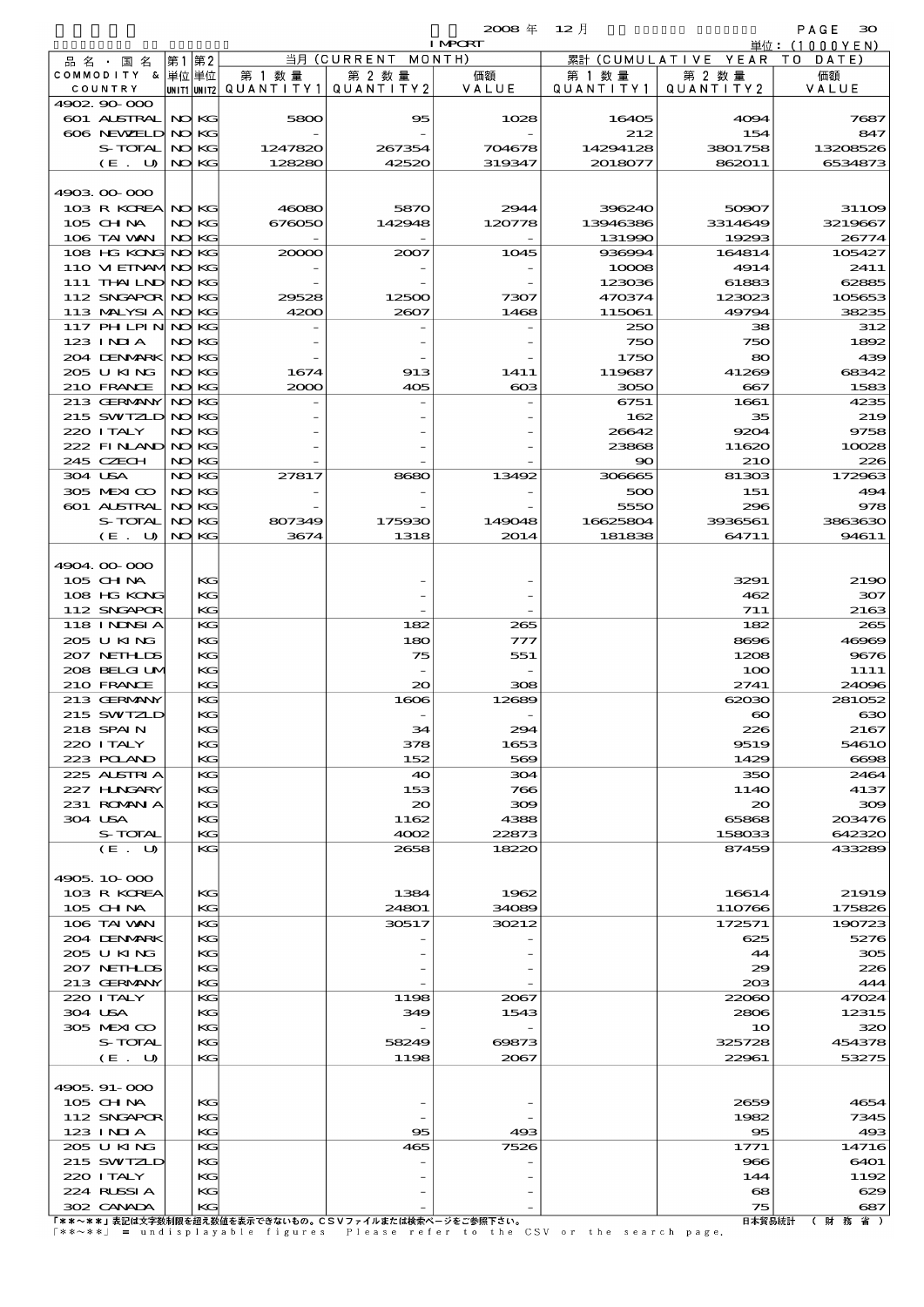|                            |                   |       |          |                                       |                                                       | $2008 \text{ }^{\text{#}}$<br><b>I MPORT</b> | $12$ 月    |                          | PAGE<br>31                                     |
|----------------------------|-------------------|-------|----------|---------------------------------------|-------------------------------------------------------|----------------------------------------------|-----------|--------------------------|------------------------------------------------|
| 品名・国名                      |                   | 第1 第2 |          |                                       | 当月 (CURRENT                                           | MONTH)                                       |           | 累計 (CUMULATIVE YEAR      | $\dot{\mathbb{H}}$ 位: (1000YEN)<br>T O<br>DATE |
| COMMODITY & 単位単位           |                   |       |          | 第 1 数 量                               | 第 2 数量                                                | 価額                                           | 第 1 数 量   | 第 2 数量                   | 価額                                             |
| COUNTRY<br>4905, 91-000    |                   |       |          | unit1 unit2  Q∪ANT   TY1  Q∪ANT   TY2 |                                                       | VALUE                                        | QUANTITY1 | QUANTITY 2               | VALUE                                          |
| 304 USA                    |                   |       | KG       |                                       | 177                                                   | 222                                          |           | 2241                     | 11051                                          |
| 601 ALSTRAL                |                   |       | KG       |                                       |                                                       |                                              |           | 140                      | 3342                                           |
|                            | S-TOTAL<br>(E. U) |       | KG<br>KG |                                       | 737<br>465                                            | 8241<br>7526                                 |           | 1O141<br>1915            | 50510<br>15908                                 |
|                            |                   |       |          |                                       |                                                       |                                              |           |                          |                                                |
| 4905.99-000                |                   |       |          |                                       |                                                       |                                              |           |                          |                                                |
| 103 R KOREA<br>$105$ CHNA  |                   |       | KG<br>KG |                                       | 2                                                     | 323                                          |           | 45<br>4O1                | 7068<br>5600                                   |
| 106 TAI VAN                |                   |       | KG       |                                       |                                                       |                                              |           | 590                      | 6222                                           |
| 108 HG KONG                |                   |       | KG       |                                       | $\overline{\phantom{a}}$                              |                                              |           | 2558                     | 1025                                           |
| 112 SNGAPOR<br>$123$ INIA  |                   |       | KG<br>KG |                                       | 165<br>$\overline{a}$                                 | 477                                          |           | 4460<br>7                | 15025<br>345                                   |
| 205 U KING                 |                   |       | KG       |                                       | 2453                                                  | 22526                                        |           | 42309                    | 569707                                         |
| 210 FRANCE                 |                   |       | KG       |                                       | 120                                                   | 263                                          |           | 287                      | 779                                            |
| 213 GERMANY                |                   |       | KG       |                                       |                                                       |                                              |           | 179                      | 1033                                           |
| 215 SWIZLD<br>218 SPAIN    |                   |       | KG<br>KG |                                       |                                                       |                                              |           | ဆာ<br>40                 | 980<br>323                                     |
| 220 I TALY                 |                   |       | KG       |                                       |                                                       |                                              |           | 52                       | 354                                            |
| 225 ALSTRIA                |                   |       | KG       |                                       | 70                                                    | 277                                          |           | 617                      | 1360                                           |
| 230 GREECE<br>241 CROATI A |                   |       | KG<br>KG |                                       | 48                                                    | 266                                          |           | 118<br>166               | 938<br>223                                     |
| 302 CANADA                 |                   |       | KG       |                                       |                                                       |                                              |           | 921                      | 2084                                           |
| 304 USA                    |                   |       | KG       |                                       | 667                                                   | 5308                                         |           | 9094                     | 68008                                          |
| 413 ARGENT<br>601 ALSTRAL  |                   |       | KG<br>KG |                                       | 173                                                   | 1806                                         |           | 500<br>1941              | 826<br>37735                                   |
|                            | S-TOTAL           |       | KG       |                                       | 3698                                                  | 31246                                        |           | 64585                    | 719635                                         |
|                            | (E. U)            |       | KG       |                                       | 2691                                                  | 23332                                        |           | 43602                    | 574494                                         |
| 4906.00.000                |                   |       |          |                                       |                                                       |                                              |           |                          |                                                |
| 103 R KOREA                |                   |       | KG       |                                       |                                                       |                                              |           | 72                       | 1306                                           |
| $105$ CHNA                 |                   |       | KG       |                                       | 20                                                    | $_{\rm \alpha}$                              |           | 361                      | 5262                                           |
| 106 TAI VAN                |                   |       | KG       |                                       |                                                       |                                              |           | 62                       | 4704                                           |
| 108 HG KONG<br>112 SNGAPOR |                   |       | KG<br>KG |                                       |                                                       |                                              |           | 7<br>$\mathbf{o}$        | 1638<br>718                                    |
| 203 SWIEN                  |                   |       | KG       |                                       | $\overline{\phantom{0}}$                              |                                              |           | 28                       | 840                                            |
| 205 UKING                  |                   |       | KG       |                                       | 1                                                     | 250                                          |           | $\mathbf 1$              | 657                                            |
| 207 NETHLIS<br>210 FRANCE  |                   |       | KG<br>KG |                                       |                                                       |                                              |           | 49<br>з                  | 6166<br>2201                                   |
| 213 GERMANY                |                   |       | KG       |                                       |                                                       |                                              |           | 140                      | 6700                                           |
| 215 SWIZLD                 |                   |       | KG       |                                       |                                                       |                                              |           | 8                        | 1046                                           |
| 220 I TALY<br>222 FINAND   |                   |       | KG<br>KG |                                       |                                                       |                                              |           | 375                      | 241<br>460                                     |
| 302 CANADA                 |                   |       | KG       |                                       |                                                       |                                              |           | 8                        | 4386                                           |
| 304 USA                    |                   |       | KG       |                                       |                                                       |                                              |           | 450                      | 15371                                          |
| 413 ARGENT                 | S-TOTAL           |       | KG<br>KG |                                       | $\boldsymbol{z}$<br>23                                | 467<br>1320                                  |           | $\boldsymbol{z}$<br>1566 | 467<br>52163                                   |
|                            | (E. U)            |       | KG       |                                       | 1                                                     | 250                                          |           | 596                      | 17265                                          |
|                            |                   |       |          |                                       |                                                       |                                              |           |                          |                                                |
| 4907.00-000<br>105 CH NA   |                   |       | KG       |                                       | 2212                                                  | 4247                                         |           | 2721                     |                                                |
| 107 MAGAL                  |                   |       | KG       |                                       |                                                       |                                              |           | 1                        | 11061<br>528                                   |
| 108 HG KONG                |                   |       | KG       |                                       | 27                                                    | 889                                          |           | 41                       | 43742                                          |
| 112 SNGAPOR<br>113 MALYSIA |                   |       | KG<br>KG |                                       |                                                       |                                              |           | $\mathbf o$<br>1         | 3090<br>2336                                   |
| 117 PHLPIN                 |                   |       | KG       |                                       |                                                       |                                              |           | $\bullet$                | 1000                                           |
| 118 I NDNSI A              |                   |       | KG       |                                       |                                                       |                                              |           | $\mathbf o$              | 732                                            |
| $123$ INIA<br>124 PAKI STN |                   |       | KG       |                                       |                                                       |                                              |           | $\mathbf o$              | 348<br>286                                     |
| 147 U ARB E                |                   |       | KG<br>KG |                                       |                                                       |                                              |           | $\mathbf o$<br>$\bullet$ | 1054                                           |
| 202 NORWAY                 |                   |       | KG       |                                       |                                                       |                                              |           | $\boldsymbol{z}$         | 360                                            |
| 205 U KING                 |                   |       | KG       |                                       |                                                       |                                              |           | 15                       | 4224                                           |
| 208 BELGI UM<br>210 FRANCE |                   |       | KG<br>KС |                                       | 9266                                                  | 2400000                                      |           | з<br>51805               | ങ<br>14641723                                  |
| 213 GERMANY                |                   |       | KG       |                                       | $\mathbf o$                                           | 379                                          |           | $\mathbf o$              | 1470                                           |
| 215 SWIZLD                 |                   |       | KG       |                                       |                                                       |                                              |           | $\boldsymbol{z}$         | 305                                            |
| 218 SPAIN<br>219 G BRALT   |                   |       | KG<br>KG |                                       |                                                       |                                              |           | з<br>1                   | 1833<br>292                                    |
| 220 I TALY                 |                   |       | KG       |                                       |                                                       |                                              |           | $\mathbf o$              | 11OO                                           |
| 302 CANADA                 |                   |       | KG       |                                       |                                                       |                                              |           | $\mathbf o$              | 50168                                          |
| 304 USA<br>305 MEXICO      |                   |       | KG<br>KG |                                       | 10                                                    | 4403                                         |           | $\infty$<br>$\mathbf o$  | 394257<br>$\infty$                             |
| 321 CLBA                   |                   |       | KG       |                                       |                                                       |                                              |           | $\mathbf o$              | 559                                            |
| 323 DOMNICA                |                   |       | KС       |                                       | o                                                     | 441                                          |           | $\mathbf o$              | 441                                            |
| 543 TANZN A                |                   |       | KG       |                                       | 「**~**」主記は立字粉制限を招え粉姑を主元できたいもの」CSVフェイルキたけ絵表ベージをご参照下さい。 |                                              |           | $\mathbf o$<br>日本留具钵計    | 667986<br>( 时 弦 少 )                            |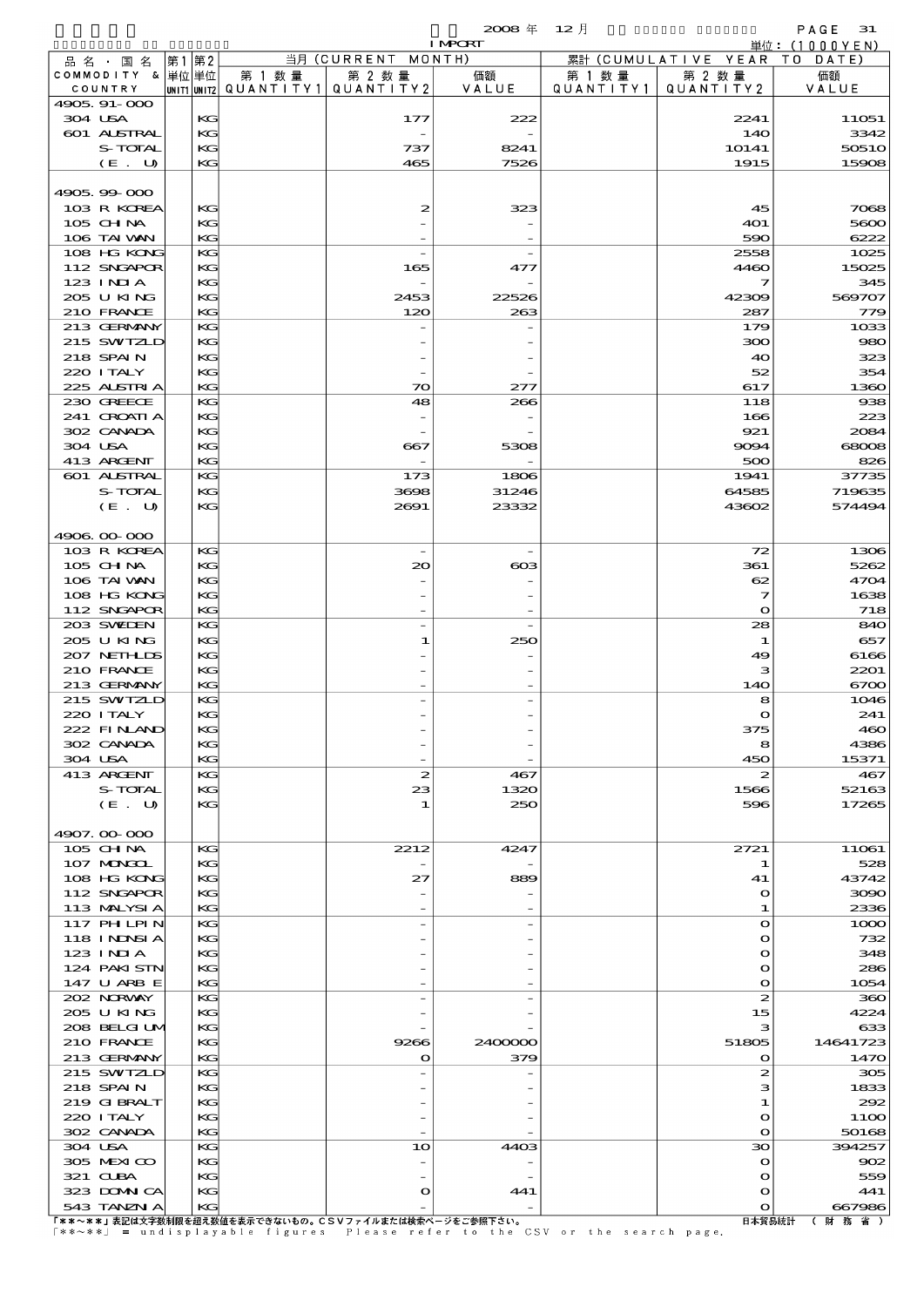|                            |      |          |                                       |                          | $2008 \text{ } \#$ | $12$ 月    |                      | PAGE<br>32                      |
|----------------------------|------|----------|---------------------------------------|--------------------------|--------------------|-----------|----------------------|---------------------------------|
|                            |      |          |                                       |                          | <b>I MPORT</b>     |           |                      | $\dot{\mathbb{H}}$ 位: (1000YEN) |
| 品 名 ・ 国 名                  | 第1第2 |          |                                       | 当月 (CURRENT MONTH)       |                    |           | 累計 (CUMULATIVE YEAR) | TO DATE)                        |
| COMMODITY & 単位単位           |      |          | 第 1 数量                                | 第 2 数量                   | 価額                 | 第 1 数 量   | 第 2 数量               | 価額                              |
| COUNTRY                    |      |          | unit1 unit2  QUANT   TY1  QUANT   TY2 |                          | VALUE              | QUANTITY1 | QUANTITY2            | VALUE                           |
| 4907.00-000                |      |          |                                       |                          |                    |           |                      |                                 |
| <b>601 ALSTRAL</b>         |      | KG       |                                       | 5                        | 398                |           | 5                    | 398                             |
| 606 NEWELD                 |      | KG       |                                       |                          |                    |           | 1                    | 939                             |
| 620 GLAM<br>S-TOTAL        |      | KG<br>KG |                                       |                          |                    |           | 2                    | 6885                            |
| $(E_U U)$                  |      | KG       |                                       | 11520<br>9266            | 2410757<br>2400379 |           | 54633<br>51826       | 15838652<br>14650983            |
|                            |      |          |                                       |                          |                    |           |                      |                                 |
| 4908 10 000                |      |          |                                       |                          |                    |           |                      |                                 |
| 103 R KOREA                |      | KG       |                                       | 194                      | 2511               |           | 724                  | 9525                            |
| 105 CHNA                   |      | KG       |                                       | 1553                     | 5083               |           | 4132                 | 16570                           |
| 117 PHLPIN                 |      | КG       |                                       |                          |                    |           | 868                  | 1631                            |
| 118 I NDSI A               |      | KG       |                                       |                          |                    |           | 14                   | 258                             |
| 125 SRILANK                |      | KG       |                                       |                          |                    |           | 178                  | 1253                            |
| 205 U KING                 |      | KG       |                                       | 34                       | 202                |           | 277                  | 5478                            |
| 208 BELGI UM               |      | KG       |                                       | 190                      | 851                |           | 550                  | 231O                            |
| 210 FRANCE                 |      | KG       |                                       |                          |                    |           | 1                    | 301                             |
| 213 GERMANY                |      | KG       |                                       | 16                       | 229                |           | 218                  | 2402                            |
| 220 I TALY                 |      | KG       |                                       | 13                       | 429                |           | 106                  | 5556                            |
| 304 USA                    |      | KG       |                                       |                          |                    |           | 432                  | 9478                            |
| 601 ALSTRAL                |      | KG       |                                       |                          |                    |           | 17                   | 288                             |
| S-TOTAL                    |      | KG       |                                       | 2000                     | 9305               |           | 7517                 | 55050                           |
| (E. U)                     |      | KG       |                                       | 253                      | 1711               |           | 1152                 | 16047                           |
|                            |      |          |                                       |                          |                    |           |                      |                                 |
| 4908.90-000                |      |          |                                       |                          |                    |           |                      |                                 |
| 103 R KOREA                |      | KG       |                                       |                          |                    |           | 1223                 | 13460                           |
| 105 CH NA                  |      | KG       |                                       | 4650                     | 11075              |           | 71955                | 294387                          |
| 106 TAI VAN                |      | KG       |                                       | 817                      | 4346               |           | 6362                 | 28459                           |
| 108 HG KONG                |      | KG       |                                       |                          |                    |           | 211                  | 12151                           |
| 111 THAILND                |      | KG       |                                       | 17                       | 446                |           | 148                  | 5788                            |
| 112 SNGAPOR                |      | KG       |                                       | 45                       | 1443               |           | 395                  | 15003                           |
| 113 MALYSIA                |      | КG       |                                       | 64                       | 3087               |           | 1356                 | 65749                           |
| 118 INNSI A                |      | KG       |                                       |                          |                    |           | 3987                 | 5365                            |
| 123 INIA                   |      | KG       |                                       | ဆ                        | 1097               |           | 397                  | 13839                           |
| 147 U ARB E<br>204 DENMARK |      | KG<br>KG |                                       |                          |                    |           | 117<br>з             | 572<br>381                      |
| 205 U KING                 |      | КG       |                                       |                          |                    |           | 425                  | 24627                           |
| 206 I RELAND               |      | KG       |                                       |                          |                    |           | 36                   | 3097                            |
| 207 NETHLIS                |      | KG       |                                       | 8                        | 700                |           | 54                   | 2430                            |
| 208 BELGI UM               |      | KG       |                                       | 510                      | 865                |           | 1491                 | 4694                            |
| 210 FRANCE                 |      | KG       |                                       |                          |                    |           | 850                  | 5805                            |
| 213 GERMANY                |      | KG       |                                       | 3304                     | 10438              |           | 40141                | 157788                          |
| 218 SPAIN                  |      | KG       |                                       | 36                       | 502                |           | 205                  | 4228                            |
| 220 I TALY                 |      | KG       |                                       | 2520                     | 12058              |           | 24244                | 160368                          |
| 225 ALSTRIA                |      | KG       |                                       |                          |                    |           | 128                  | 3282                            |
| 302 CANADA                 |      | KG       |                                       |                          |                    |           | 29                   | 2014                            |
| 304 USA                    |      | KG       |                                       | 225                      | <b>3810</b>        |           | 4942                 | 60408                           |
| S-TOTAL                    |      | KG       |                                       | 12226                    | 49867              |           | 158699               | 883895                          |
| (E. U)                     |      | KG       |                                       | 6378                     | 24563              |           | 67577                | 366700                          |
|                            |      |          |                                       |                          |                    |           |                      |                                 |
| 4909.00-000                |      |          |                                       |                          |                    |           |                      |                                 |
| 103 R KOREA                |      | KG       |                                       | 8459                     | 27483              |           | 75608                | 222740                          |
| $105$ CHNA                 |      | KG       |                                       | 39465                    | 86434              |           | 569583               | 1152008                         |
| 106 TAI VAN                |      | KG       |                                       | $\infty$                 | 701                |           | 16084                | 31355                           |
| 108 HG KONG                |      | KG       |                                       |                          |                    |           | 2206                 | 5287                            |
| 111 THAILND                |      | KG       |                                       |                          |                    |           | 18358                | 9198                            |
| 112 SNGAPOR                |      | KG       |                                       |                          |                    |           | 456                  | 1050                            |
| 117 PH LPIN                |      | KG       |                                       |                          |                    |           | 229                  | 683                             |
| 123 INIA                   |      | KG       |                                       |                          |                    |           | 107                  | 250                             |
| 143 ISRAEL                 |      | KG       |                                       |                          |                    |           | 135                  | 1484                            |
| 203 SWIDEN                 |      | KG       |                                       |                          |                    |           | 348                  | 1441                            |
| 204 DENMARK                |      | KG       |                                       |                          |                    |           | 457                  | 2726                            |
| 205 U KING<br>207 NETHLIS  |      | KG<br>KG |                                       | 1473                     | 5397               |           | 13781<br>3825        | 57797<br>22413                  |
| 210 FRANCE                 |      | KG       |                                       | 1114                     | 5986               |           | 7087                 | 47324                           |
| 213 GERMANY                |      | KG       |                                       | 40 <sup>3</sup>          | 1371               |           | 3811                 | 13904                           |
| 215 SWIZLD                 |      | KG       |                                       | 140                      | 1141               |           | 1708                 | 7549                            |
| 218 SPAIN                  |      | KG       |                                       |                          |                    |           | 2105                 | 9843                            |
| 220 I TALY                 |      | KG       |                                       | 1915                     | 3821               |           | 26974                | 87752                           |
| 222 FINLAND                |      | KG       |                                       | 76                       | 418                |           | 471                  | 4103                            |
| 225 ALSTRIA                |      | KG       |                                       | $\overline{\phantom{a}}$ |                    |           | 522                  | 2350                            |
| 245 CZECH                  |      | KG       |                                       |                          |                    |           | 125                  | 899                             |
| 302 CANADA                 |      | KG       |                                       |                          |                    |           | 11O                  | 676                             |
| 304 USA                    |      | KG       |                                       | 4897                     | 13953              |           | 34666                | 109228                          |
| 549 ZNBABVIZ               |      | KG       |                                       |                          |                    |           | $\infty$             | 305                             |
| S-TOTAL                    |      | KG       |                                       | 58611                    | 146705             |           | 778776               | 1792365                         |

S-TOTAL KG 58611 146705 778776 1792365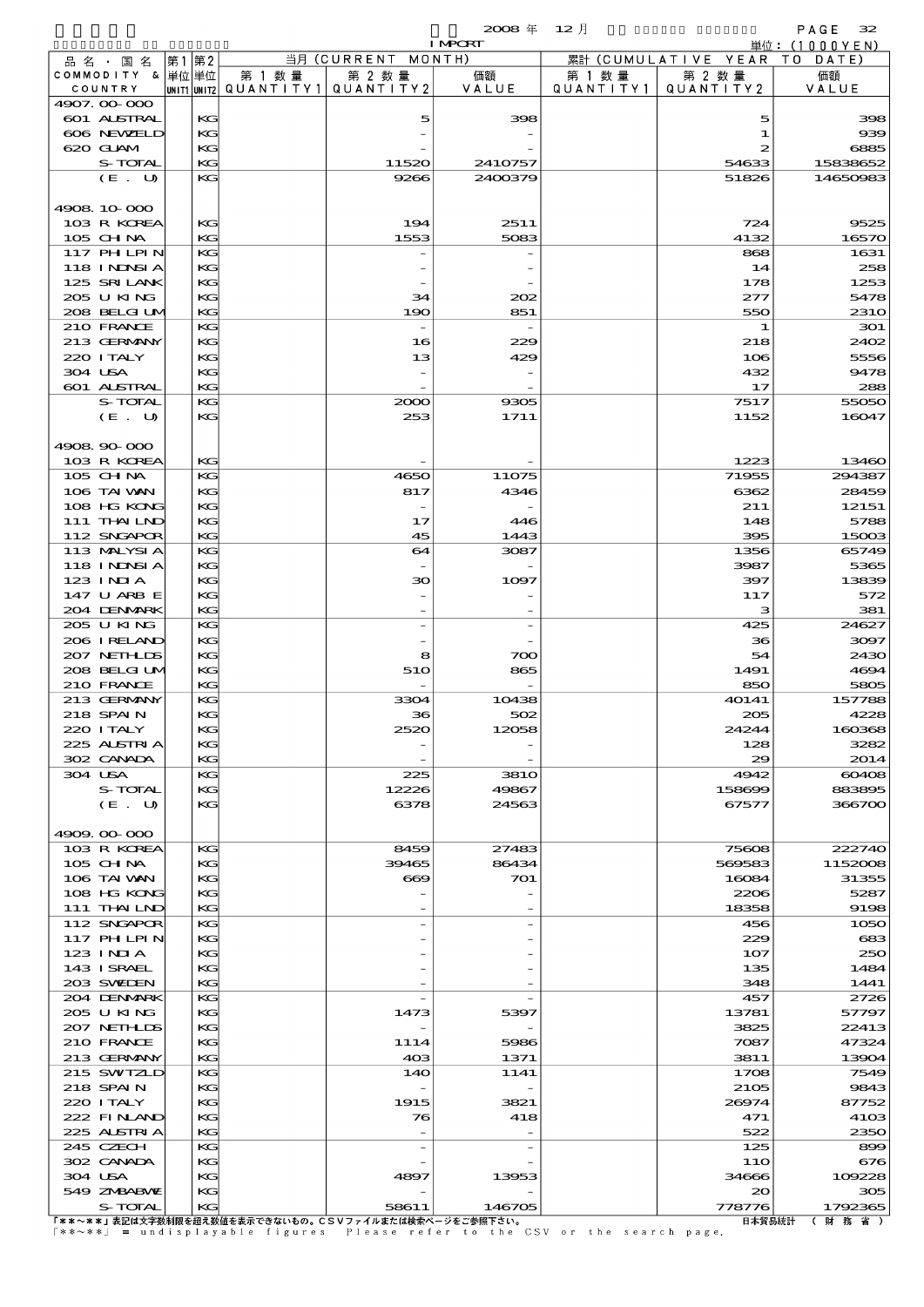$2008 \nless 12 \nless 12$ 

|         |                            |    |           |                                                  |                    | <b>I MPORT</b> |                      |                              | 単位:(1000YEN)     |
|---------|----------------------------|----|-----------|--------------------------------------------------|--------------------|----------------|----------------------|------------------------------|------------------|
|         | 品名・国名                      | 第1 | 第2        |                                                  | 当月 (CURRENT MONTH) |                |                      | 累計 (CUMULATIVE YEAR TO DATE) |                  |
|         | COMMODITY & 単位単位           |    |           | 第 1 数量<br> UNIT1 UNIT2  QUANT   TY1  QUANT   TY2 | 第 2 数量             | 価額<br>VALUE    | 第 1 数 量<br>QUANTITY1 | 第 2 数量<br>QUANTITY2          | 価額<br>VALUE      |
|         | COUNTRY<br>4909.00-000     |    |           |                                                  |                    |                |                      |                              |                  |
|         | (E. U)                     |    | KG        |                                                  | 4981               | 16993          |                      | 59506                        | 250552           |
|         |                            |    |           |                                                  |                    |                |                      |                              |                  |
|         | 4910 00 010                |    |           |                                                  |                    |                |                      |                              |                  |
|         | 103 R KOREA                |    | KG        |                                                  | 7740               | 7447           |                      | 417098                       | 323228           |
|         | 105 CH NA<br>106 TAI VAN   |    | KG<br>KG  |                                                  | 110196<br>8321     | 47315<br>2323  |                      | 4780730<br>37201             | 1876782<br>38769 |
|         | 108 HG KONG                |    | KG        |                                                  | 1782               | 1119           |                      | 13695                        | 11146            |
|         | 110 VIEINAM                |    | KG        |                                                  |                    |                |                      | 20371                        | 6403             |
|         | 111 THAILND                |    | KG        |                                                  | 688                | 666            |                      | 11697                        | 9675             |
|         | 112 SNGAPOR                |    | KG        |                                                  |                    |                |                      | 9023                         | 8690             |
|         | 113 MALYSIA                |    | KG        |                                                  |                    |                |                      | 549                          | 1013             |
|         | <b>117 PHLPIN</b>          |    | KG        |                                                  | 619                | 533            |                      | 813                          | 2047             |
|         | 118 INNSI A<br>123 INIA    |    | KG<br>KG  |                                                  | 285<br>2553        | 270<br>1621    |                      | 445<br>3725                  | 500<br>4260      |
|         | 129 MACAO                  |    | KG        |                                                  | 700                | 430            |                      | 1600                         | 772              |
|         | 131 NEPAL                  |    | KG        |                                                  | 135                | 810            |                      | 12658                        | 25991            |
|         | 143 I SRAEL                |    | KG        |                                                  | $\sim$             |                |                      | 826                          | 2335             |
|         | 203 SWIDEN                 |    | KG        |                                                  | 265                | 929            |                      | 2575                         | 5881             |
|         | 204 DENMARK                |    | KG        |                                                  | 250                | 336            |                      | 560                          | 1188             |
|         | 205 U KING<br>207 NETHLIS  |    | KG<br>KG  |                                                  | 2869               | 5915           |                      | 16978<br>7368                | 27268<br>5337    |
|         | 208 BELGI UM               |    | KG        |                                                  | 180                | 215            |                      | 4329                         | 6150             |
|         | 200 LUNABRG                |    | KG        |                                                  |                    |                |                      | 290                          | 530              |
|         | 210 FRANCE                 |    | KG        |                                                  | 467                | 655            |                      | 2529                         | 6967             |
|         | 213 GERMANY                |    | KG        |                                                  | 8264               | 10329          |                      | 101050                       | 162435           |
|         | 215 SWIZLD                 |    | KG        |                                                  | 1176               | 2029           |                      | 18291                        | 28532            |
|         | 218 SPAIN                  |    | KG        |                                                  |                    |                |                      | 127                          | 2967             |
|         | 220 I TALY                 |    | KG        |                                                  | 2187               | 2617           |                      | 11911                        | 21567            |
|         | 222 FINAND<br>225 ALSTRIA  |    | KG<br>KG  |                                                  | 1891               | 2175           |                      | 402<br>5281                  | 3186<br>4504     |
|         | 227 H.NGARY                |    | KG        |                                                  | 132                | 354            |                      | 132                          | 354              |
|         | 234 TURKEY                 |    | KG        |                                                  |                    |                |                      | 890                          | 853              |
|         | 302 CANADA                 |    | KG        |                                                  |                    |                |                      | 750                          | 4554             |
|         | 304 USA                    |    | KG        |                                                  | 799                | 1904           |                      | 73793                        | 118616           |
|         | 410 BRAZIL                 |    | KG        |                                                  |                    |                |                      | 147                          | 295              |
|         | 549 ZNBABVIE               |    | KG        |                                                  |                    |                |                      | $\infty$                     | 223              |
|         | 551 S AFRCA<br>606 NEWELD  |    | KG<br>KG  |                                                  |                    |                |                      | 220<br>280                   | 321<br>460       |
|         | S-TOTAL                    |    | KG        |                                                  | 151499             | 89992          |                      | 5558424                      | 2713799          |
|         | (E. U)                     |    | KG        |                                                  | 16505              | 23525          |                      | 153532                       | 248334           |
|         |                            |    |           |                                                  |                    |                |                      |                              |                  |
|         | 4910,000,090               |    |           |                                                  |                    |                |                      |                              |                  |
|         | 105 CH NA                  |    | KG<br>KG  |                                                  | 7556               | 9114           |                      | 69262                        | 66824            |
|         | 106 TAI VAN<br>$123$ INIA  |    | KG        |                                                  | 308                | 369            |                      | 16136<br>776                 | 17365<br>3661    |
|         | 131 NEPAL                  |    | KG        |                                                  |                    |                |                      | 70                           | 754              |
|         | 213 GERMANY                |    | KG        |                                                  |                    |                |                      | <b>1O1</b>                   | 519              |
|         | 215 SWIZLD                 |    | KG        |                                                  |                    |                |                      | 1313                         | 1043             |
|         | 220 I TALY                 |    | KG        |                                                  |                    |                |                      | 333                          | 1395             |
| 304 USA |                            |    | KG        |                                                  |                    |                |                      | 675                          | 2675             |
|         | S-TOTAL<br>(E. U)          |    | KG<br>KG  |                                                  | 7864               | 9483           |                      | 88666<br>434                 | 94236<br>1914    |
|         |                            |    |           |                                                  |                    |                |                      |                              |                  |
|         | 4911.10-000                |    |           |                                                  |                    |                |                      |                              |                  |
|         | 103 R KOREA                |    | KG        |                                                  | 28839              | 12571          |                      | 220904                       | 115016           |
|         | 105 CHNA                   |    | KG        |                                                  | 757285             | 338617         |                      | 10089955                     | 4759047          |
|         | 106 TAI VAN                |    | KG        |                                                  | 6754               | 12647          |                      | 264107                       | 307290           |
|         | 108 HG KONG<br>110 VIEINAM |    | KG<br>KG  |                                                  | 9769<br>8423       | 3604<br>8182   |                      | 92090<br>34087               | 64895<br>27370   |
|         | 111 THAILND                |    | KG        |                                                  | 31478              | 13018          |                      | 539536                       | 293210           |
|         | 112 SNGAPOR                |    | KG        |                                                  | 372                | 2396           |                      | 34624                        | 40295            |
|         | 113 MALYSIA                |    | KG        |                                                  | 295                | 225            |                      | 15730                        | 18725            |
|         | 117 PHLPIN                 |    | KG        |                                                  |                    |                |                      | 16645                        | 22073            |
|         | <b>118 INNSIA</b>          |    | KG        |                                                  | 437                | 227            |                      | 3621                         | 7281             |
|         | 123 INIA                   |    | KG        |                                                  |                    |                |                      | 432                          | 557              |
|         | 135 BAHRAIN<br>140 QATAR   |    | KG<br>KG  |                                                  |                    |                |                      | 57<br>50                     | 375<br>242       |
|         | 143 ISRAEL                 |    | KG        |                                                  |                    |                |                      | 5586                         | 6439             |
|         | 147 U ARB E                |    | KG        |                                                  |                    |                |                      | 1803                         | <b>31O1</b>      |
|         | 202 NORWAY                 |    | KG        |                                                  |                    |                |                      | 335                          | 2388             |
|         | 203 SWIDEN                 |    | KG        |                                                  | 75269              | 31092          |                      | 123447                       | 60295            |
|         | 204 DENMARK                |    | KG        |                                                  | 1807               | 2450           |                      | 113356                       | 64036            |
|         | 205 U KING<br>207 NETH DS  |    | KG<br>KG- |                                                  | 4589<br>1644       | 5803<br>1614   |                      | 111285<br>12028              | 95329<br>21516   |

207 NETHLDS KG 1644 1614 12028 21516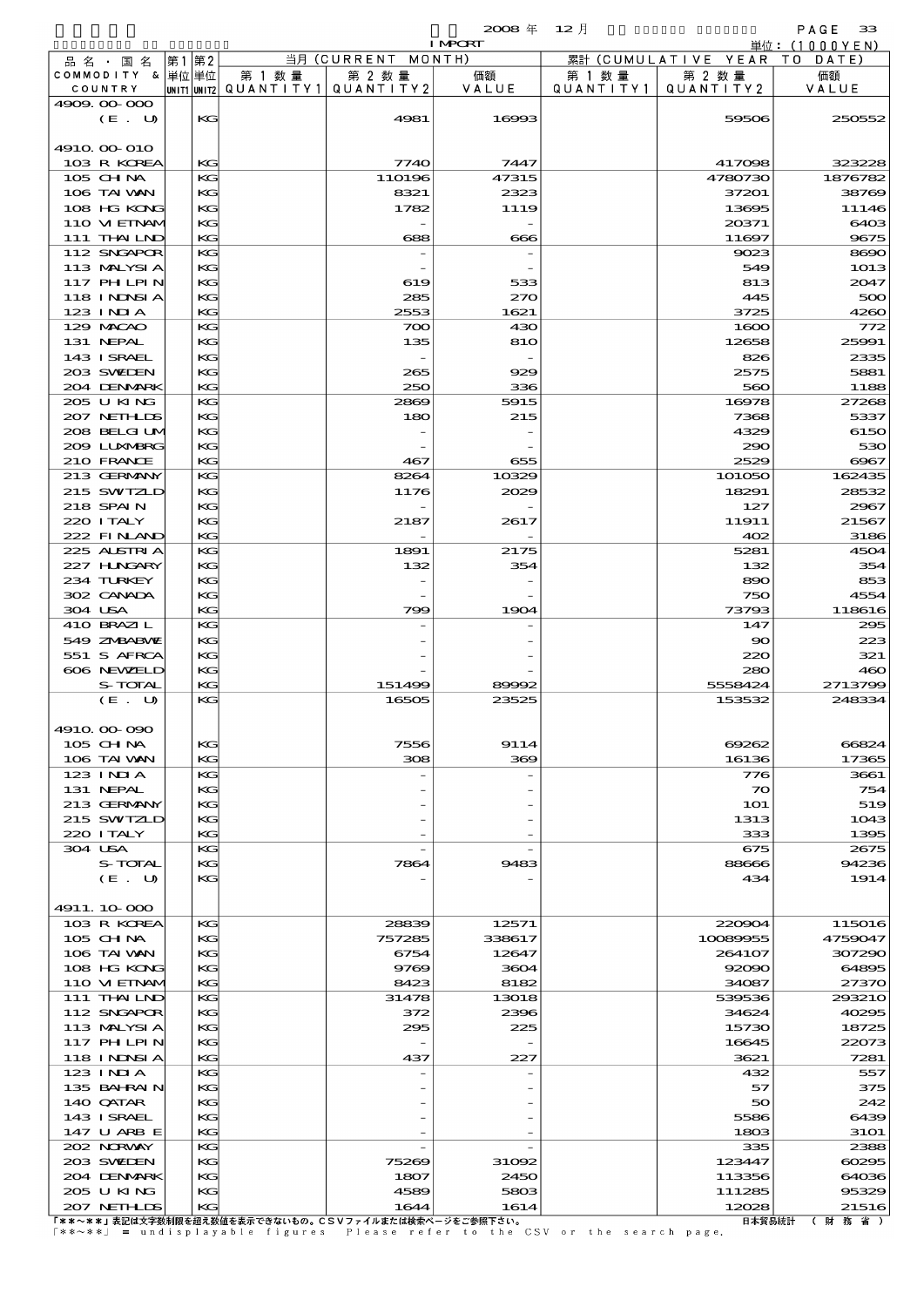|                            |    |          |                          |              | $2008 \text{ }^{\text{#}}$ | 12月       |                      | PAGE<br>34      |
|----------------------------|----|----------|--------------------------|--------------|----------------------------|-----------|----------------------|-----------------|
|                            |    |          |                          |              | <b>I MPORT</b>             |           |                      | 単位: (1000YEN)   |
| 品名・国名                      | 第1 | 第2       |                          | 当月 (CURRENT  | MONTH)                     |           | 累計 (CUMULATIVE YEAR) | T O<br>DATE)    |
| COMMODITY & 単位単位           |    |          | 第 1 数 量                  | 第 2 数量       | 価額                         | 第 1 数 量   | 第 2 数量               | 価額              |
| COUNTRY                    |    |          | unit1 unit2  Q∪ANT   TY1 | QUANTITY 2   | VALUE                      | QUANTITY1 | QUANTITY 2           | VALUE           |
| 4911.10.000                |    |          |                          |              |                            |           |                      |                 |
| 208 BELGI UM<br>210 FRANCE |    | KG<br>KG |                          | 196<br>23118 | <b>11O1</b><br>55781       |           | 38899<br>188256      | 52420<br>543393 |
| 211 MUNACO                 |    | KG       |                          |              |                            |           | 290                  | 135C            |
| 213 GERMANY                |    | KG       |                          | 91843        | 118970                     |           | 976284               | 941604          |
| 215 SWIZLD                 |    | KG       |                          | 17783        | 23022                      |           | 361968               | 440122          |
| $217$ PORTUGL              |    | KG       |                          |              |                            |           | 366                  | 572             |
| 218 SPAIN                  |    | KG       |                          | 1779         | 1231                       |           | 212267               | 61308           |
| 220 I TALY                 |    | KG       |                          | 109075       | 149233                     |           | 894758               | 1278965         |
| 222 FINAND                 |    | KG       |                          |              |                            |           | 370                  | 884             |
| 223 POLAND                 |    | KG       |                          | 130          | 431                        |           | 850                  | 1530            |
| 224 RUSSIA                 |    | KG       |                          |              |                            |           | 40                   | 234             |
| 225 ALSTRIA                |    | KG       |                          | 2120         | 3184                       |           | 25507                | 4019C           |
| 230 GREECE                 |    | KG       |                          |              |                            |           | 50                   | 227             |
| 231 ROMAN A<br>234 TURKEY  |    | KG<br>KG |                          |              |                            |           | $\infty$<br>1445     | 575<br>3283     |
| 235 ESTON A                |    | KG       |                          |              |                            |           | 5380                 | 4614            |
| 237 LITHLAN                |    | KG       |                          |              |                            |           | 5607                 | 1201            |
| 241 CROATLA                |    | KG       |                          |              |                            |           | 4170                 | 3052            |
| 242 SLOVEN                 |    | KG       |                          |              |                            |           | 50                   | 208             |
| 245 CZECH                  |    | KG       |                          |              |                            |           | 337                  | 646             |
| 246 SLOVAK                 |    | KG       |                          |              |                            |           | 238                  | 512             |
| 302 CANADA                 |    | KG       |                          | 465          | 1450                       |           | 26271                | 32748           |
| 304 USA                    |    | KG       |                          | 40203        | 46372                      |           | 848325               | 893829          |
| 305 MEXICO                 |    | KG       |                          |              |                            |           | 357                  | 23C             |
| 402 VENEZIA                |    | KG       |                          |              |                            |           | 187                  | 381             |
| 409 CHLE                   |    | KG       |                          |              |                            |           | <b>31O</b>           | 364             |
| 410 BRAZIL                 |    | KG       |                          |              |                            |           | 4444                 | 8814            |
| 413 ARCENT                 |    | KG       |                          | 180          | 322                        |           | 180                  | 322             |
| 506 EGYPT                  |    | KG<br>KG |                          | 52           |                            |           | 1722<br>352          | 1O4C<br>3489    |
| 551 S AFRCA<br>601 ALSTRAL |    | KG       |                          | 880          | 893<br>640                 |           | 6442                 | 6572            |
| 606 NEWELD                 |    | KG       |                          |              |                            |           | 286                  | 1105            |
| 627 MARIANA                |    | KG       |                          |              |                            |           | 50                   | 868             |
| S-TOTAL                    |    | KG       |                          | 1214785      | 835076                     |           | 15285826             | 10236132        |
| (E. U)                     |    | KG       |                          | 311570       | 370890                     |           | 2709425              | 3170025         |
|                            |    |          |                          |              |                            |           |                      |                 |
| 4911. 91-010               |    |          |                          |              |                            |           |                      |                 |
| 103 R KOREA                |    | KG       |                          | 3355         | 8871                       |           | 68783                | 109632          |
| 105 CHNA                   |    | KС       |                          | 11607        | 133994                     |           | 135207               | 1072684         |
| 106 TAI VAN                |    | KG       |                          |              |                            |           | 6715                 | 224C            |
| 108 HG KONG                |    | KG       |                          |              |                            |           | 7358                 | 11712           |
| 110 VIEINAM                |    | KG       |                          |              |                            |           | 158                  | 368             |
| 112 SNGAPOR<br>127 BANCLA  |    | KG<br>KG |                          |              |                            |           | 3603<br>48           | 8269<br>300     |
| 143 ISRAEL                 |    | KG       |                          |              |                            |           | 39                   | 3061            |
| 202 NORWAY                 |    | KG       |                          |              |                            |           | 14                   | 219             |
| 203 SWIDEN                 |    | KG       |                          |              |                            |           | $_{\rm ss}$          | 294C            |
| 205 U KING                 |    | KG       |                          | 312          | 2403                       |           | 3854                 | 86923           |
| 207 NETHLIS                |    | KG       |                          |              |                            |           | 407                  | 15919           |
| 208 BELGI UM               |    | KG       |                          |              |                            |           | 85                   | 2187            |
| 2009 LUNABRG               |    | KG       |                          |              |                            |           | 47                   | 955             |
| 210 FRANCE                 |    | KG       |                          | 337          | 825                        |           | 2111                 | 127397          |
| 213 GERMANY                |    | KG       |                          | 12           | 2415                       |           | 3637                 | 81527           |
| 215 SWIZLD                 |    | KG       |                          |              |                            |           | 119                  | 4208            |
| 218 SPAIN                  |    | KG       |                          |              |                            |           | 2399                 | 14456           |
| 220 I TALY                 |    | KG       |                          | 30           | 447                        |           | 16623                | 38927           |
| 222 FINAND                 |    | KG       |                          |              |                            |           | 105                  | 6581            |
| 223 POLAND                 |    | KG       |                          |              |                            |           | 540                  | 731             |
| 224 RUSSIA<br>225 ALSTRIA  |    | KG<br>KG |                          |              |                            |           | $\infty$<br>81       | 72C<br>2885     |
| 237 LITHLAN                |    | KG       |                          |              |                            |           | 213                  | 929             |
| 245 CZECH                  |    | KG       |                          |              |                            |           | 569                  | $\alpha$        |
| 302 CANADA                 |    | KG       |                          |              |                            |           | 1199                 | 4905            |
| 304 USA                    |    | KG       |                          | 708          | 5696                       |           | 12646                | 384790          |
| 410 BRAZIL                 |    | KG       |                          |              |                            |           | 248                  | 637             |
| 601 ALSTRAL                |    | KG       |                          |              |                            |           | 28                   | 811             |
| S-TOTAL                    |    | KG       |                          | 16361        | 154651                     |           | 266949               | 1987606         |
| (E. U)                     |    | KG       |                          | $\Theta$ 1   | $\infty$                   |           | 30764                | 38305C          |
|                            |    |          |                          |              |                            |           |                      |                 |
| 4911.91-090                |    |          |                          |              |                            |           |                      |                 |
| 103 R KOREA                |    | KG       |                          | 22693        | 52272                      |           | 62429                | 164460          |
| 105 CHNA                   |    | KG       |                          | 26947        | 23222                      |           | 265846               | 246892          |

108 HG KONG KG - - 9688 12236

106 TAIWAN KG 1374 5173 30175 69246<br>108 HG KG KG 12236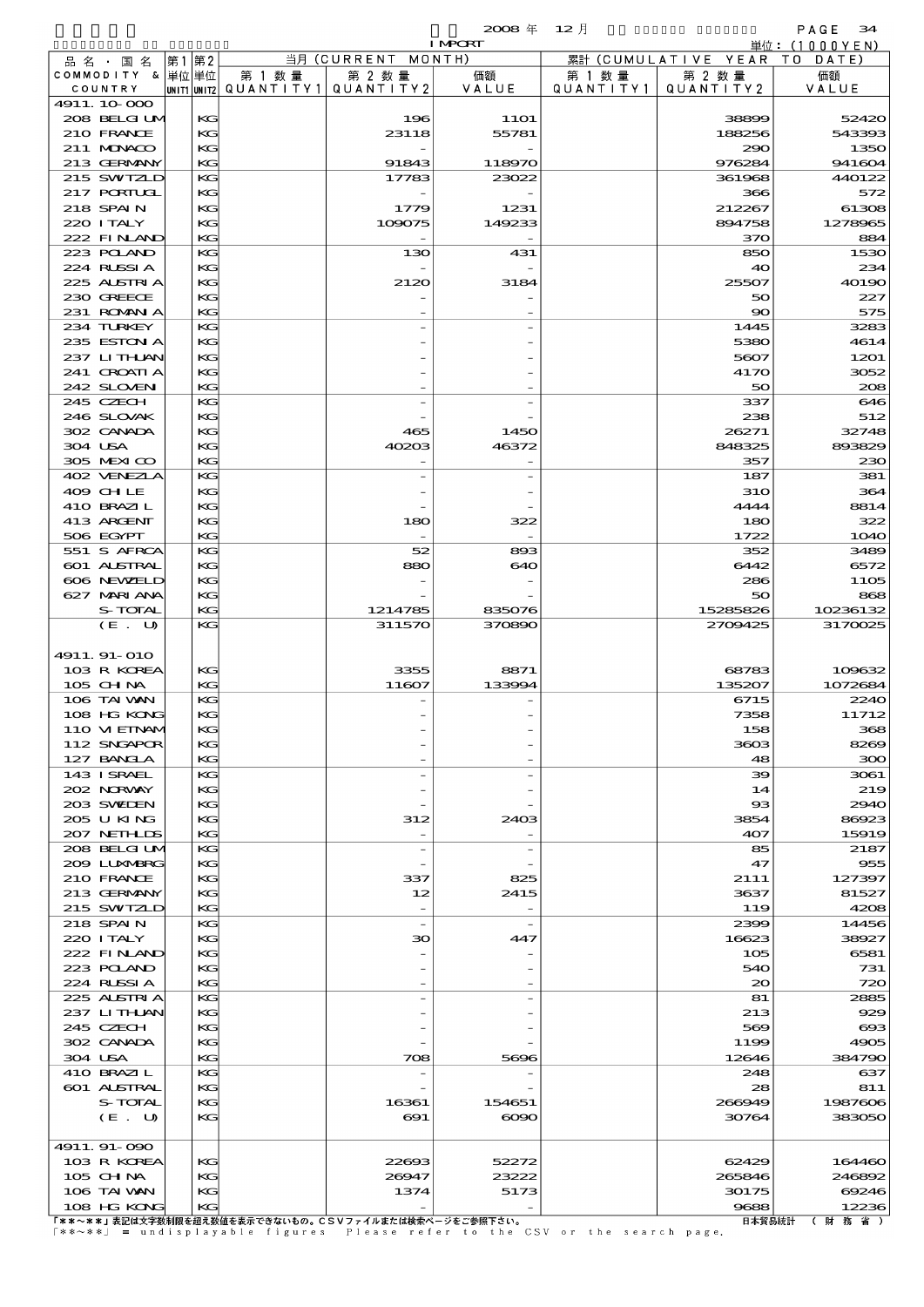$\mathbf{2008} \# \quad 12 \#$  PAGE 35

|                                  |       |          |                                                   |                               | <b>I MPCRT</b> |                     |                              | 単位: (1000 Y E N)      |
|----------------------------------|-------|----------|---------------------------------------------------|-------------------------------|----------------|---------------------|------------------------------|-----------------------|
| 品名・国名                            | 第1 第2 |          |                                                   | 当月 (CURRENT                   | MONTH)         |                     | 累計 (CUMULATIVE YEAR TO DATE) |                       |
| COMMODITY & 単位単位<br>COUNTRY      |       |          | 第 1 数量<br>UNIT1 UNIT2   QUANT   TY1   QUANT   TY2 | 第 2 数量                        | 価額<br>VALUE    | 第 1 数量<br>QUANTITY1 | 第 2 数量<br>QUANTITY 2         | 価額<br>VALUE           |
| 4911.91-090                      |       |          |                                                   |                               |                |                     |                              |                       |
| 110 VI EINAM                     |       | KG       |                                                   | 46                            | 655            |                     | 169                          | 1902                  |
| 111 THAILND                      |       | KG       |                                                   | 9                             | 224            |                     | 238                          | 1472                  |
| 112 SNGAPOR<br>113 MALYSIA       |       | KG<br>KG |                                                   |                               |                |                     | 21 <sub>10</sub><br>21       | 3082<br>694           |
| 118 I NDSI A                     |       | KG       |                                                   |                               |                |                     | 4177                         | 1548                  |
| $123$ INIA                       |       | KG       |                                                   |                               |                |                     | 1067                         | 852                   |
| 143 ISRAEL                       |       | KG       |                                                   |                               |                |                     | 22                           | 3105                  |
| 203 SWIEN                        |       | KG       |                                                   |                               |                |                     | $\boldsymbol{\infty}$        | 473                   |
| 204 DENMARK<br>205 U KING        |       | KG<br>KG |                                                   | 259                           | 4379           |                     | 748<br>20749                 | <b>4100</b><br>156885 |
| 207 NETHLIS                      |       | KG       |                                                   | 20                            | 361            |                     | 1872                         | 16131                 |
| 208 BELGI UM                     |       | KG       |                                                   |                               |                |                     | 1968                         | 5611                  |
| 210 FRANCE                       |       | KG       |                                                   | 277                           | 2247           |                     | 3865                         | 45360                 |
| 213 GERMANY<br>215 SWIZLD        |       | KG<br>KG |                                                   |                               |                |                     | 1250<br>218                  | 38567<br>6396         |
| 218 SPAIN                        |       | KG       |                                                   |                               |                |                     | 14597                        | 17853                 |
| 220 I TALY                       |       | KG       |                                                   | 2921                          | 3034           |                     | 39623                        | 75350                 |
| 222 FINAND                       |       | KG       |                                                   |                               |                |                     | 1                            | 313                   |
| 223 POLAND<br>224 RUSSIA         |       | KG<br>KG |                                                   |                               |                |                     | 1723<br>1500                 | 1728<br>6791          |
| 225 ALSTRIA                      |       | KG       |                                                   |                               |                |                     | 23                           | 4240                  |
| 227 HINGARY                      |       | KG       |                                                   |                               |                |                     | 1226                         | 7109                  |
| 230 GREECE                       |       | KG       |                                                   |                               |                |                     | 274                          | 1541                  |
| 234 TURKEY                       |       | KG<br>KG |                                                   |                               |                |                     | 7220                         | 2089<br>258           |
| 237 LITHAN<br>245 CZECH          |       | KG       |                                                   |                               |                |                     | $\mathbf{S}$<br>780          | 2290                  |
| 302 CANADA                       |       | KG       |                                                   |                               |                |                     | 2749                         | 9759                  |
| 304 USA                          |       | KG       |                                                   | 1505                          | 26132          |                     | 41813                        | 555959                |
| 551 S AFRCA                      |       | KG       |                                                   |                               |                |                     | 12                           | 245                   |
| 601 ALSTRAL<br>606 NEWELD        |       | KG<br>KG |                                                   |                               |                |                     | 874<br>12                    | 7045<br>242           |
| 619 F POLYN                      |       | KG       |                                                   |                               |                |                     | $\mathbf o$                  | 478                   |
| S-TOTAL                          |       | KG       |                                                   | 56051                         | 117699         |                     | 519189                       | 1472302               |
| (E. U)                           |       | KG       |                                                   | 3477                          | 10021          |                     | 88849                        | 377809                |
| 4911.99-000                      |       |          |                                                   |                               |                |                     |                              |                       |
| 103 R KOREA                      |       | KG       |                                                   | 15606                         | 25534          |                     | 157472                       | 323722                |
| $105$ CHNA                       |       | KG       |                                                   | 195998                        | 260163         |                     | 1934304                      | 3037916               |
| 106 TAI VAN                      |       | KG       |                                                   | 16816                         | 24080          |                     | 340717                       | 470233                |
| 108 HG KONG<br>110 VIEINAM       |       | KG<br>KG |                                                   | 2115                          | 2627           |                     | 53932<br>5201                | 52467<br>3535         |
| 111 THAILND                      |       | KG       |                                                   | 6901                          | 17453          |                     | 122606                       | 311454                |
| 112 SNGAPOR                      |       | KG       |                                                   | 10109                         | 72609          |                     | 146978                       | 1733258               |
| 113 MALYSIA<br><b>117 PHLPIN</b> |       | KG       |                                                   | 45                            | 26274          |                     | 16198                        | 258673                |
| 118 I NJNSI A                    |       | KG<br>KG |                                                   | 205<br>295                    | 207<br>10560   |                     | 5693<br>1168                 | 9452<br>20048         |
| 120 CAMBOD                       |       | KG       |                                                   |                               |                |                     | 72                           | 201                   |
| 123 INIA                         |       | KG       |                                                   |                               |                |                     | 446                          | 2299                  |
| 125 SRILANK                      |       | KG       |                                                   |                               |                |                     | 1412                         | 1653                  |
| 131 NEPAL<br>140 QATAR           |       | KG<br>KG |                                                   |                               |                |                     | 505<br>$\Omega$              | 3404<br>2174          |
| 143 ISRAEL                       |       | KG       |                                                   | 2                             | 10220          |                     | 330                          | 108054                |
| 147 U ARB E                      |       | KG       |                                                   |                               |                |                     | 1672                         | 5032                  |
| 149 YEMEN                        |       | KG       |                                                   |                               |                |                     | 194                          | 1421                  |
| 153 KAZAKI S<br>202 NORWAY       |       | KG<br>KG |                                                   |                               |                |                     | $\mathbf o$<br>207           | 536<br>3220           |
| 203 SWIDEN                       |       | KG       |                                                   | 53                            | 4452           |                     | 2892                         | 30119                 |
| 204 DENMARK                      |       | KG       |                                                   | 340                           | 3046           |                     | 4711                         | 21761                 |
| 205 U KING                       |       | KG       |                                                   | 1985                          | 6788           |                     | 36908                        | 197912                |
| 206 IRELAND<br>207 NETHLIS       |       | KG<br>KG |                                                   | 228                           | 18414          |                     | 2515<br>4490                 | 216762<br>14447       |
| 208 BELGI UM                     |       | KG       |                                                   | 364                           | 4085           |                     | 3148                         | 37667                 |
| 210 FRANCE                       |       | KG       |                                                   | 2144                          | 11299          |                     | 50561                        | 283976                |
| 213 GERMANY                      |       | KG       |                                                   | 348                           | 7844           |                     | 18121                        | 197332                |
| 215 SWIZLD<br><b>217 PORTUGL</b> |       | KG<br>KG |                                                   | 882                           | 3489           |                     | 17434<br><b>1O1</b>          | 95224<br>266          |
| 218 SPAIN                        |       | KG       |                                                   | 371                           | 275            |                     | 1777                         | 9361                  |
| 220 I TALY                       |       | KG       |                                                   | 932                           | 4767           |                     | 14183                        | 90638                 |
| 222 FINAND                       |       | KG       |                                                   |                               |                |                     | 5656                         | 5843                  |
| 223 POLAND<br>224 RUSSIA         |       | KG<br>KG |                                                   | $\overline{\phantom{a}}$<br>1 | 22148          |                     | 479<br>773                   | 708<br>40768          |
| 225 ALSTRIA                      |       | KG       |                                                   | 185                           | 452            |                     | 9218                         | 20227                 |
| 227 H.NGARY                      |       | KG       |                                                   | 4                             | 228            |                     | 3977                         | 18298                 |
| 228 SERBIA                       |       | KG       | 主印は大宝粉制阻を切る粉はそ主二つたわいもの。CCVコーズ=もなは検書が、バカご参照エタル     |                               |                |                     | o<br>ロータクロシカー                | 2330<br>$1 - 11 - 26$ |